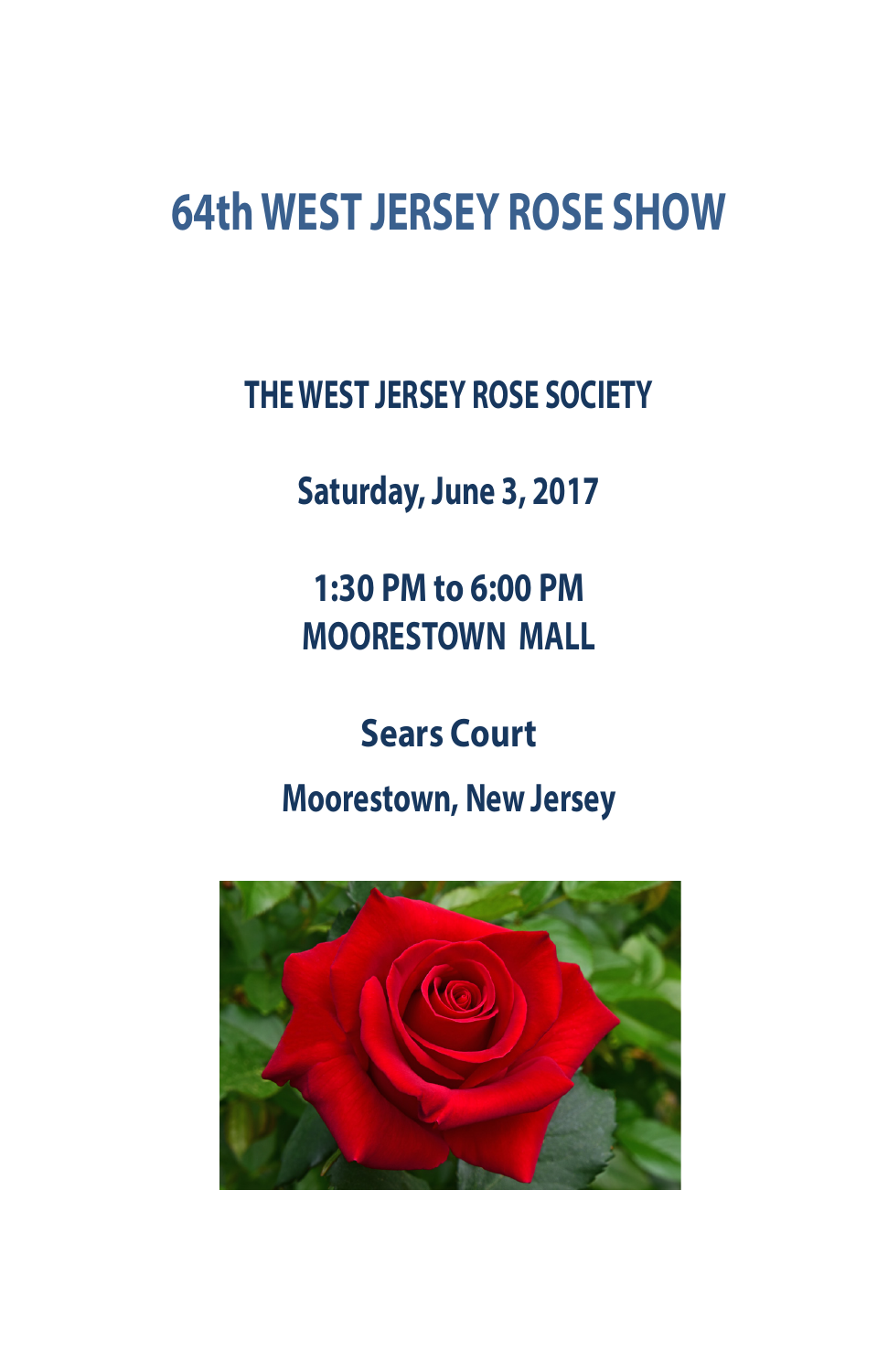## **TABLE OF CONTENTS**

| Directions to the Show, Moorestown Mall, Moorestown, NJ4  |  |
|-----------------------------------------------------------|--|
|                                                           |  |
|                                                           |  |
|                                                           |  |
|                                                           |  |
|                                                           |  |
|                                                           |  |
| Horticulture Division - Rose Show Rules & Regulations9    |  |
|                                                           |  |
| Standard Size Roses-Hybrid Teas & Grandifloras  12        |  |
|                                                           |  |
|                                                           |  |
|                                                           |  |
|                                                           |  |
|                                                           |  |
|                                                           |  |
|                                                           |  |
|                                                           |  |
|                                                           |  |
|                                                           |  |
|                                                           |  |
|                                                           |  |
|                                                           |  |
|                                                           |  |
|                                                           |  |
|                                                           |  |
|                                                           |  |
|                                                           |  |
|                                                           |  |
|                                                           |  |
|                                                           |  |
|                                                           |  |
| Arrangement Division Awards, Certificates, & Trophies  34 |  |
|                                                           |  |
|                                                           |  |
|                                                           |  |
|                                                           |  |
|                                                           |  |
|                                                           |  |
|                                                           |  |
|                                                           |  |
|                                                           |  |
|                                                           |  |
|                                                           |  |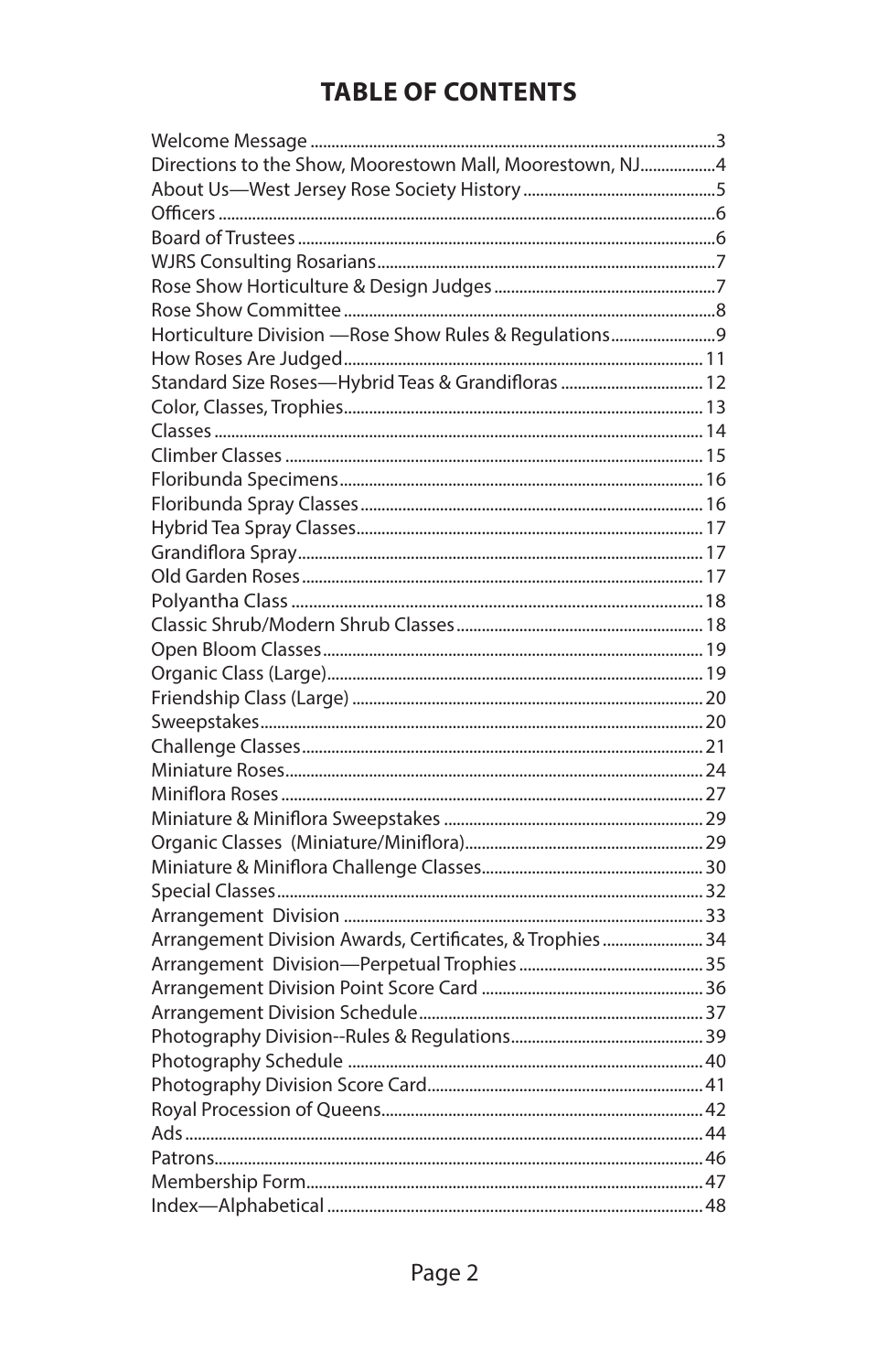## **WELCOME**

## **TO THE 64TH ANNUAL ROSE**

**OF**

## **THE WEST JERSEY ROSE SOCIETY**

## *AFFILIATED WITH THE AMERICAN ROSE SOCIETY*

#### **HELD AT**

## **MOORESTOWN MALL**

## **SEARS COURT SATURDAY, JUNE 3, 2017 1:30 PM TO 6:00 PM**

**The West Jersey Rose Society wishes to express their appreciation**

**to**

**Moorestown Mall and the Preit Corporation for hosting our rose show**

*COVER PHOTO ROSE:*

*Veterans' Honor Photo by Tom Mayhew Winner of the 2017 ARS Calendar Photo Contest Cover Photo*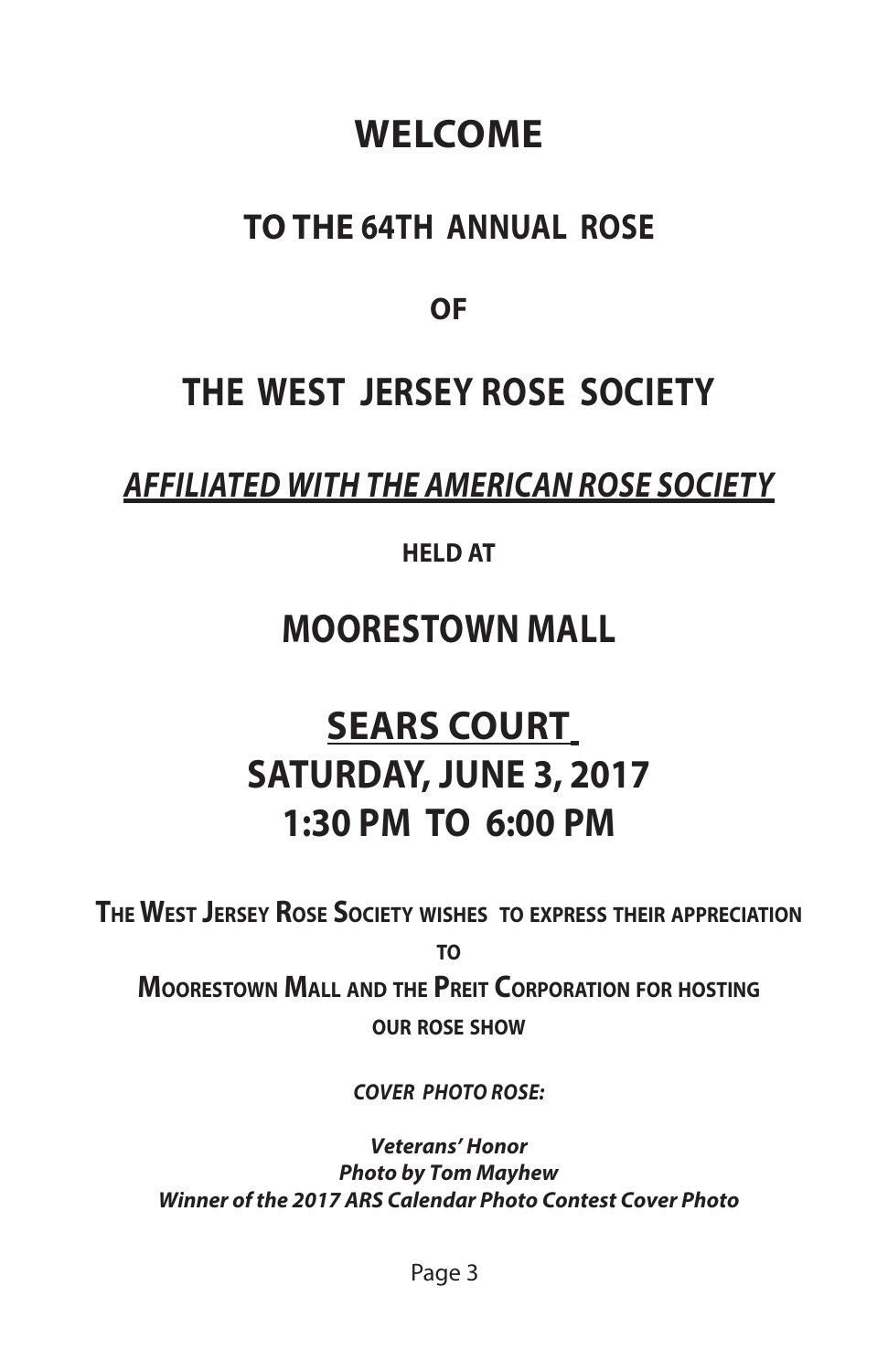## **DIRECTIONS TO THE SHOW AT THE MOORESTOWN MALL**

#### **From the North:**

Take the New Jersey Turnpike South. Get off at Exit 4, follow signs for Route 73 North. From Route 73, take the exit for Route 38 East. The mall is about 1/4 mile on the right-hand side. The rose show will be held in front of the **Sears Court.**

#### **From the South:**

Interstate 295 North to Exit 40. This will put you onto Route 38 West. Turn left on to East Gate Drive. Follow signs to mall. The rose show will be held in front of the **Sears Court.**

#### **From the East:**

Take Route 73 North. From Route 73, take the exit for Route 38 East. The mall is about 1/4 mile on the right-hand side. The rose show will be held in front of the **Sears Court.**

#### **From the West:**

Tacony-Palmyra Bridge or Betsy Ross Bridge to Route 73 South. Take the exit for Route 38 East. The mall is about 1/4 mile on the righthand side. Ben Franklin Bridge travel Route 38 East approximately 5 miles to mall on the right-hand side. Walt Whitman Bridge to I-295 North. Take Exit 36B onto Route 73 North. Take the exit for Route 38 East. The mall is 1/4 mile on the right. The rose show will be held in front of the **Sears Court.**

## **Our show opens to the public at 1:30 p.m.**

## **Please join us!**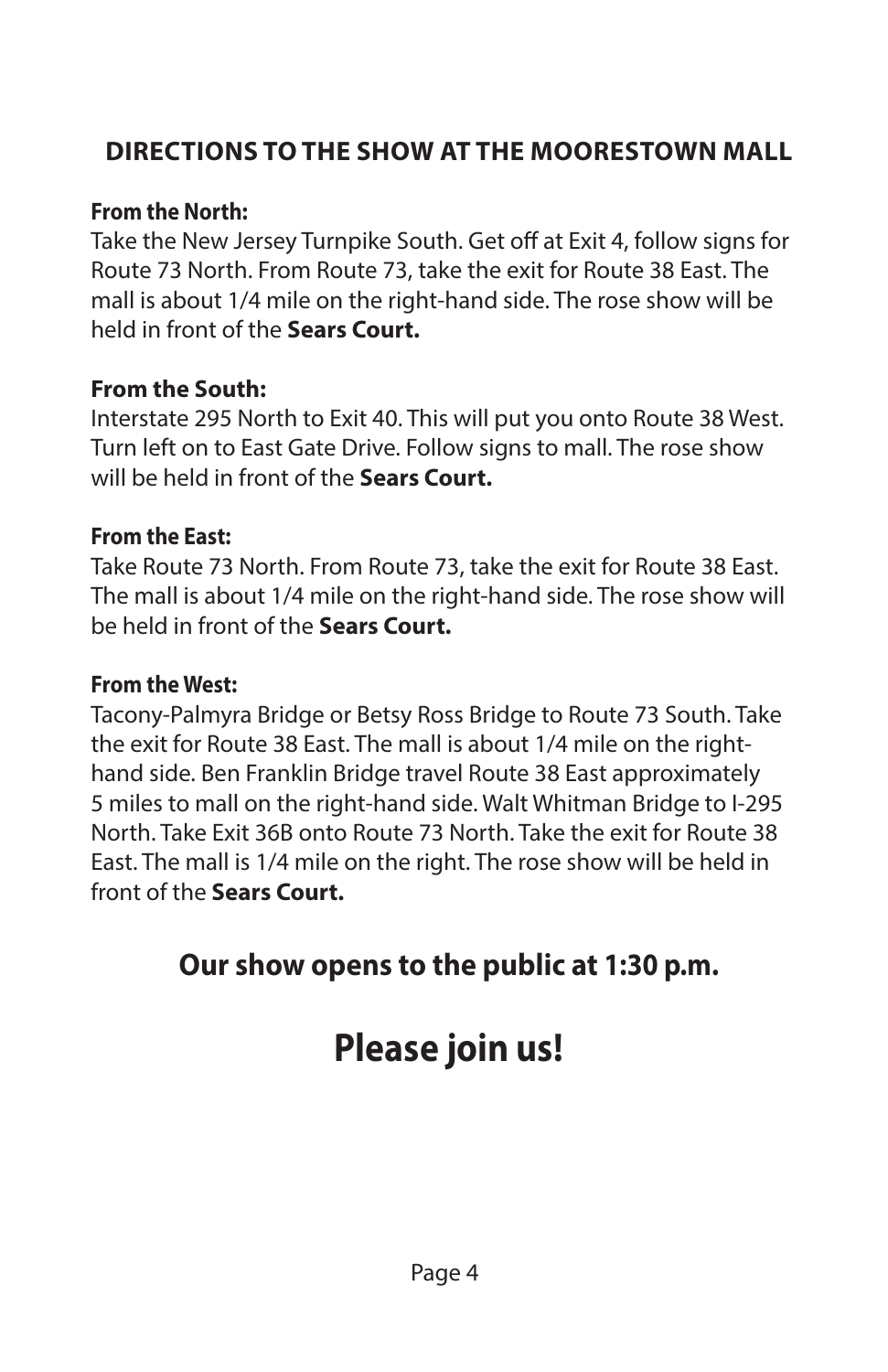#### **ABOUT US**

The West Jersey Rose Society was formed in 1953 by Nellie Sinclair shortly after the Penn Jersey District was established by the **American Rose Society**. Mrs. Sinclair was appointed a Consulting Rosarian by Fred Glaes, who was the first District Director. The society was formed in the Southwest part of New Jersey and comprises of Burlington, Camden and Gloucester counties. The society was incorporated as a non-profit society in **1954**.

From its earliest years the West Jersey Rose Society's members have been active in exhibiting roses. There were often two rose shows each year, one in the spring and one in the fall.

The society exhibited in the Philadelphia Flower Show winning three silver medals. They were able to do this by displaying roses that were force to bloom early in members' greenhouses. There has been a continuous spring rose show since 1954. The society has also hosted a number of district rose shows and conventions. For the past few years, the rose show has developed into the largest in New Jersey and the Delaware Valley. We also hosted the 2014 American Rose Society Mini National Rose Show and Convention at the Hotel ML in in Mt. Laurel, New Jersey on July 25-27, 2014.

In 1996, the West Jersey Rose Society established a Medal of Hoor Memorial Rose Garden located at the Beverly National Cemetery in Beverly, New Jersey. The roses used to establish this memorial garden were donated by Star Roses.

The West Jersey Rose Society has evolved over the last 60 years broadening its scope to encompass three goals:

## **ENTERTAINING AND INFORMATIVE MEETINGS**

The Society holds its meetings on the third **Wednesday** of each month, except **June, July and January, at 7:00 P.M**. Meetings are held at **Medford Leas, Medford, NJ**. Each meeting includes a rose themed lecture as well as refreshments and time to chat with our fellow rosarians. All who are interested in roses are welcome to attend.

#### Please call our **Membership Chair:**

**Frank Palise at 609-896-2011** or check out our website, www.wjrs.org for more information.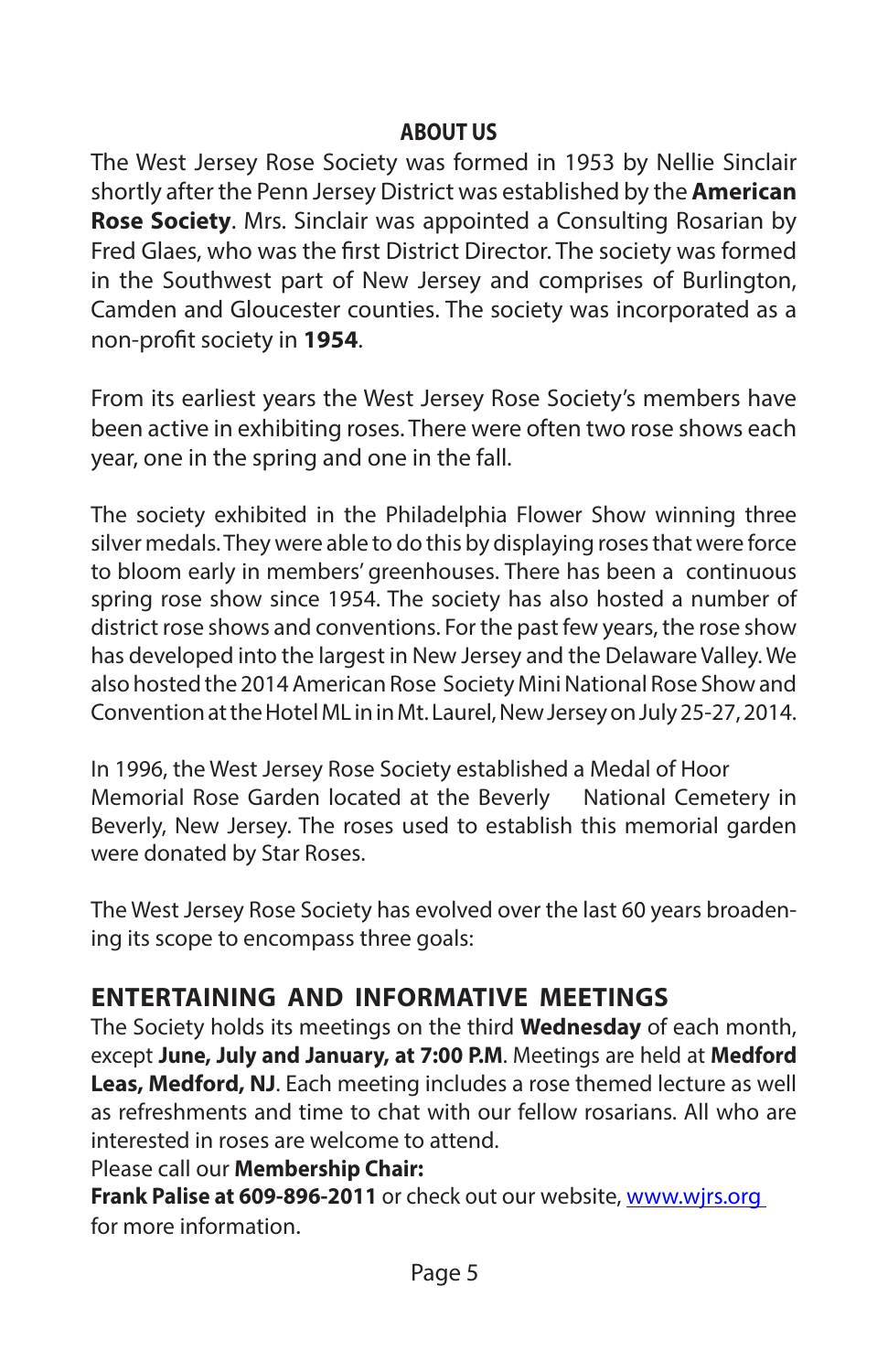#### **MEMBER BENEFITS & EVENTS**

Members share the latest information on new varieties of roses, new insecticides and fungicides, mulches, etc. Through our Good Sense partners (local independent garden centers), many rose growing supplies are available at a discount.

The **West Jersey Rose Society** also holds an **Annual Rose Sale**, pruning workshops, and exhibiting workshops. The year's activities are highlighted by the **Annual Rose Show and an Awards Picnic-**-**date and location TBD**.

## **OFFICERS**

| Corresponding Secretary  Betty Simon |  |
|--------------------------------------|--|
|                                      |  |
|                                      |  |

#### **BOARD OF TRUSTEES**

**Jusy Goss June Hament Bill Kozemchak Bob Lange Iliana Okum Terry Palise Camille Rainiero Cora Williams**

Page 6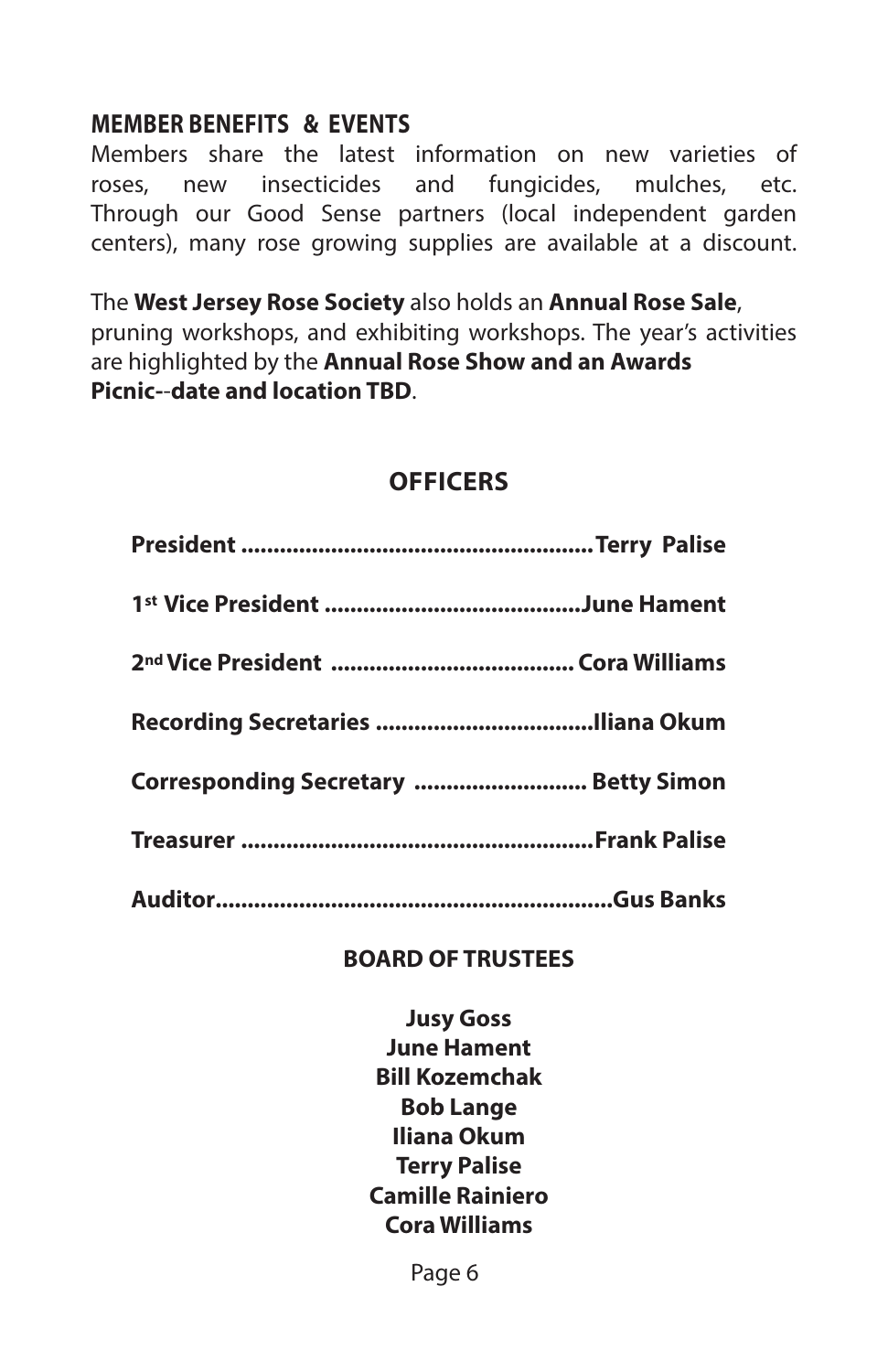#### *WEST JERSEY ROSE SOCIETY CONSULTING ROSARIANS An Asterisk (\*) denotes Master Rosarian Status*

*Rafiq Bolar Iliana Okum Rhea Bolar Terry Palise June Hament Cora Williams*

*Elaine Adler\* Bill Kozemchak\* Gus Banks\* Tom Mayhew\* Dr. Suni Bolar Bruce Monroe\**

#### *ROSE SHOW HORTICULTURE & DESIGN JUDGES ARS ACCREDITED*

*Elaine Adler\*\* Mary Hahn\*\* Curtis Aumiller\*\* Tim Hahn (A) Catherine Button\*\* Pat Lawrence\*\* Pat Bilson\*\* Tom Mayhew Pam Coath Sharon Thompson Georgie Dettinburn\*\* Diane Wilkerson*

*(A) denotes Apprentice) (\*\*) Denotes Design Judge*

*GUS BANKS, JUDGES CHAIR*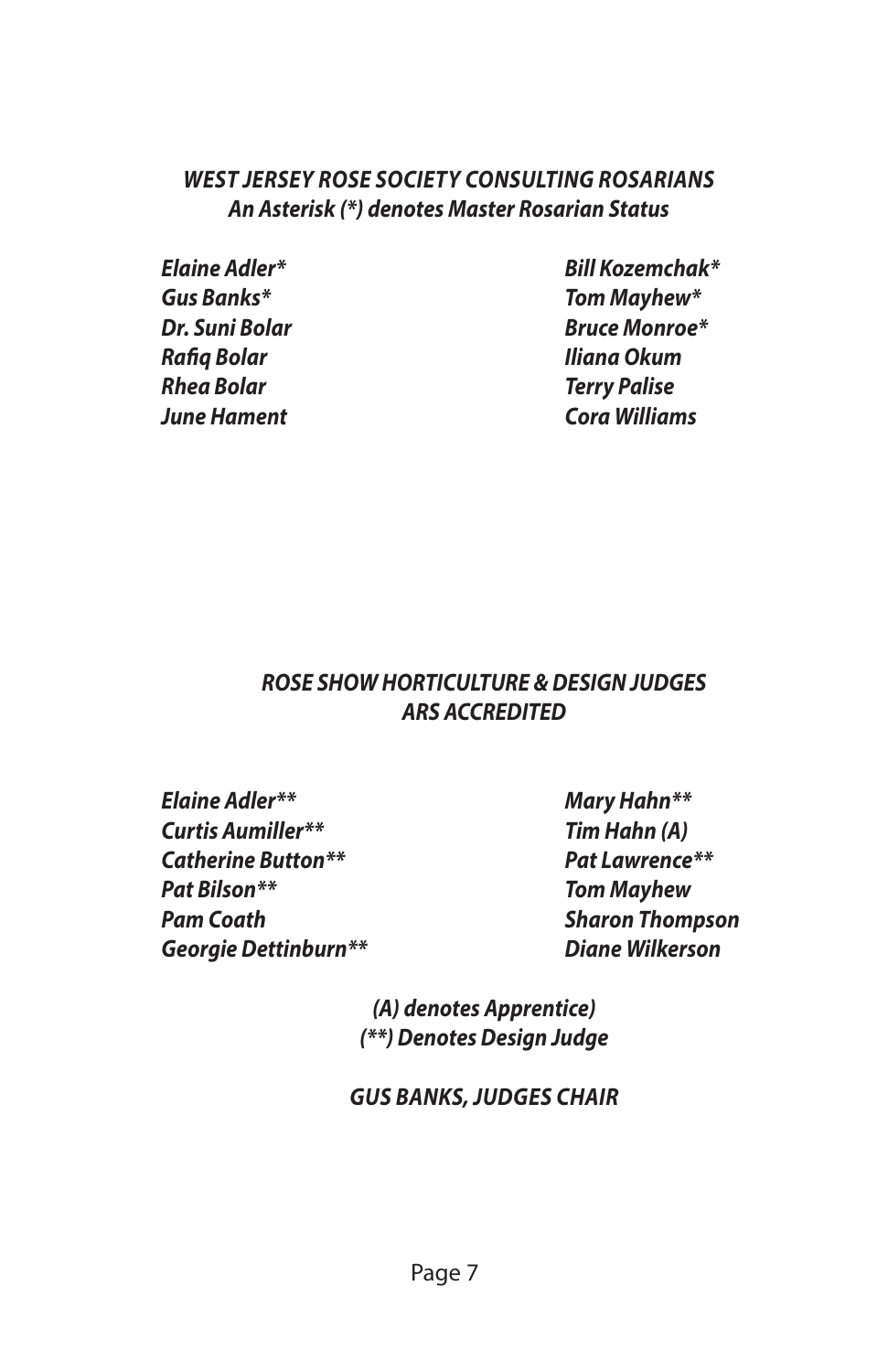## **ROSE SHOW COMMITTEE**

| Keeper of the Trophies.  Laura Livingston           |
|-----------------------------------------------------|
| Information Table  June Hament, Rosemary Livingston |
|                                                     |
| Show Property Storage  Haines Farm & Supply         |
| Properties Coordinators  Bob Lange, Ed Stevens      |
| Transportation Coordinator  Frank Palise            |
|                                                     |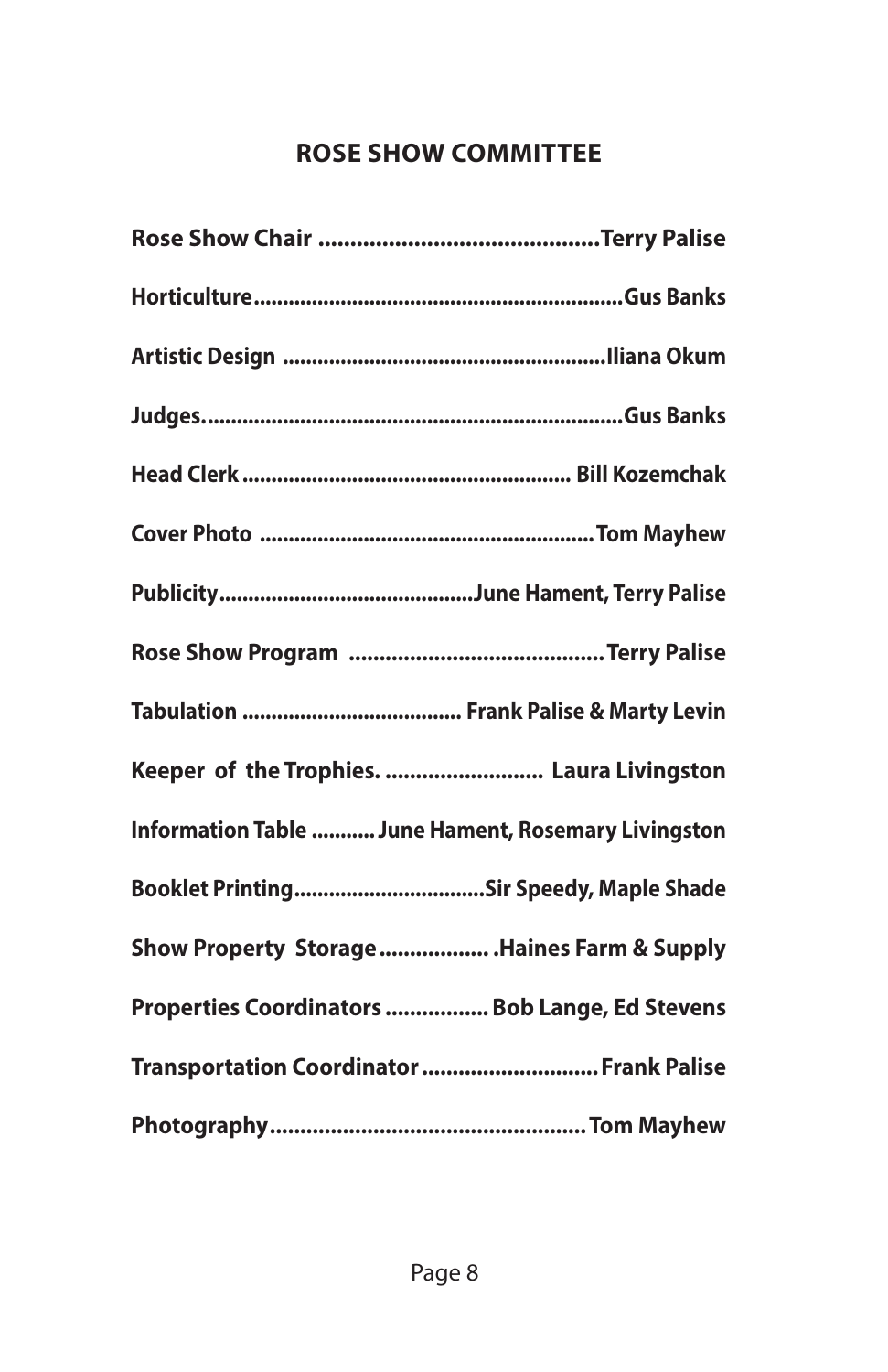#### **HORTICULTURE DIVISION RULES AND REGULATIONS**

• Entries will be received Saturday, **June 3 from 7:00 A.M. to 10:30 AM.** Exhibitors should enter the Moorestown **Mall—Sears Court** from the **Route 38** side. Exhibitors must be very careful to keep water off the floor.

#### **NO WATER IS TO BE DUMPED IN THE PLANTERS**

- Judging will begin at **l0:45 AM**. Only Judges, the Show Committee, and Clerks will be permitted on the show floor during judging.
- The West Jersey Rose Society, Moorestown Mall and the Preit Corporation will exercise due caution in safeguarding exhibits. They cannot be held responsible for any damage to, or loss of, any exhibitor's equipment or supplies.
- The American Rose Society Rules on exhibiting and judging shall be followed. ARS Official Color Groups and exhibiting names shall be used and this information can be found in the latest editions of the *Handbook for Selecting Roses and ARS Exhibition Names, The Combined Rose List, American Rose Annual* **"New Roses of the World" section***,* **and** *Modern Roses.* In case of disputes, ARS publications will be the final authority.
- An exhibitor may enter roses in any Horticultural Section class provided the exhibitor has grown the roses outdoors in his/ her own private garden. Membership in a Rose Society is not required.
- An exhibition bloom is a specimen, which has one bloom per stem without side buds. At its most perfect phase of possible beauty, **an exhibition bloom** is generally **one-half to twothirds open**, its petals are symmetrically arranged in a circular outline and the bloom tends to have a high center. A **single** is a rose bloom with 4 to 8 petals and is generally at its most perfect phase when fully open. A **bud** is not a bloom and cannot be considered for any bloom award. A **spray** is a specimen which has two or more blooms per stem, with or without unopened side buds.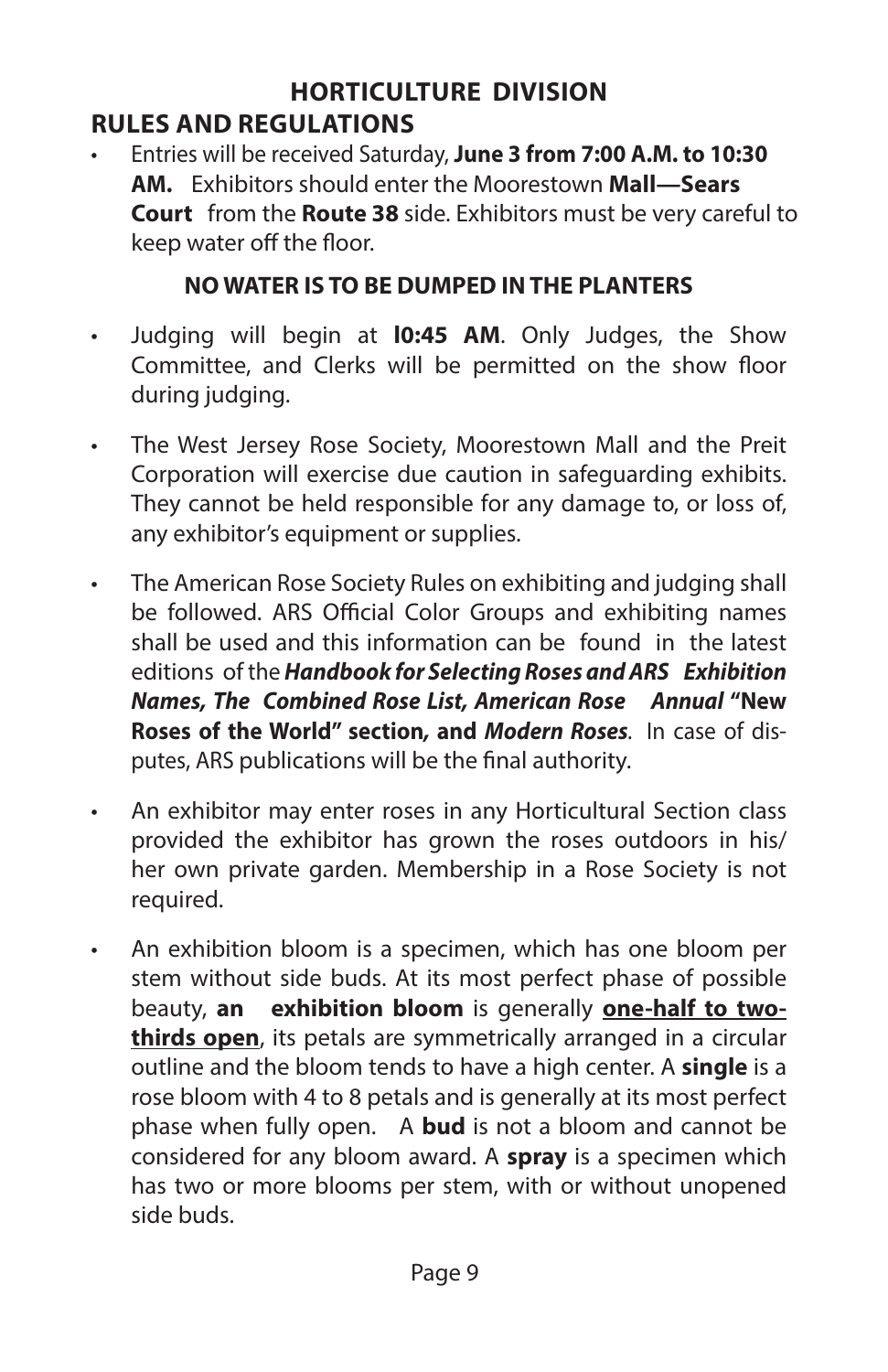- Stem length should have a pleasing relationship to the bloom size: large blooms generally have a stem length of **15" to 20"** and generally miniatures have a stem length of **4" to 8"** (Lengths are approximate and may not hold for all classes of roses.)
- Any green, dry floral foam, plastic material, Oasis, wax paper, aluminum foil or foliage inserted into vials to support the upright stem **must not show** above the top of the vial.
- Specimens that have unwanted side growth, side buds, and spent blooms can be removed to improve the bloom's appearance. **Presence of a foreign substance (leaf polish, etc.) on a bloom, stem, or foliage will disqualify the specimen.**
- An exhibitor may make as many entries as desired in each general color class, provided each entry is a different variety, but may only make one entry in each name class, collection, and challenge class. More than one member of a family may enter if each member has grown the roses they enter.
- Entries must be shown in the proper container, correctly named, classified, and tagged with an official ARS entry tag bearing the variety name, section, class number, exhibitor's name, and address. Tags will be available in the set up area. Misnamed, misplaced, or unlabeled entries will be disqualified. Please use standard tags for all challenge classes including miniature challenge classes.
- In a general color class each specimen competes for ribbons only against other specimens of the same variety.
- Horticulture Section Judging will be conducted by **ARS**  accredited and apprentice judges who follow **ARS** standards. Judges may make or withhold awards as in their opinion the entry merits. The decision of the judges is final. A blue ribbon is required for a trophy award.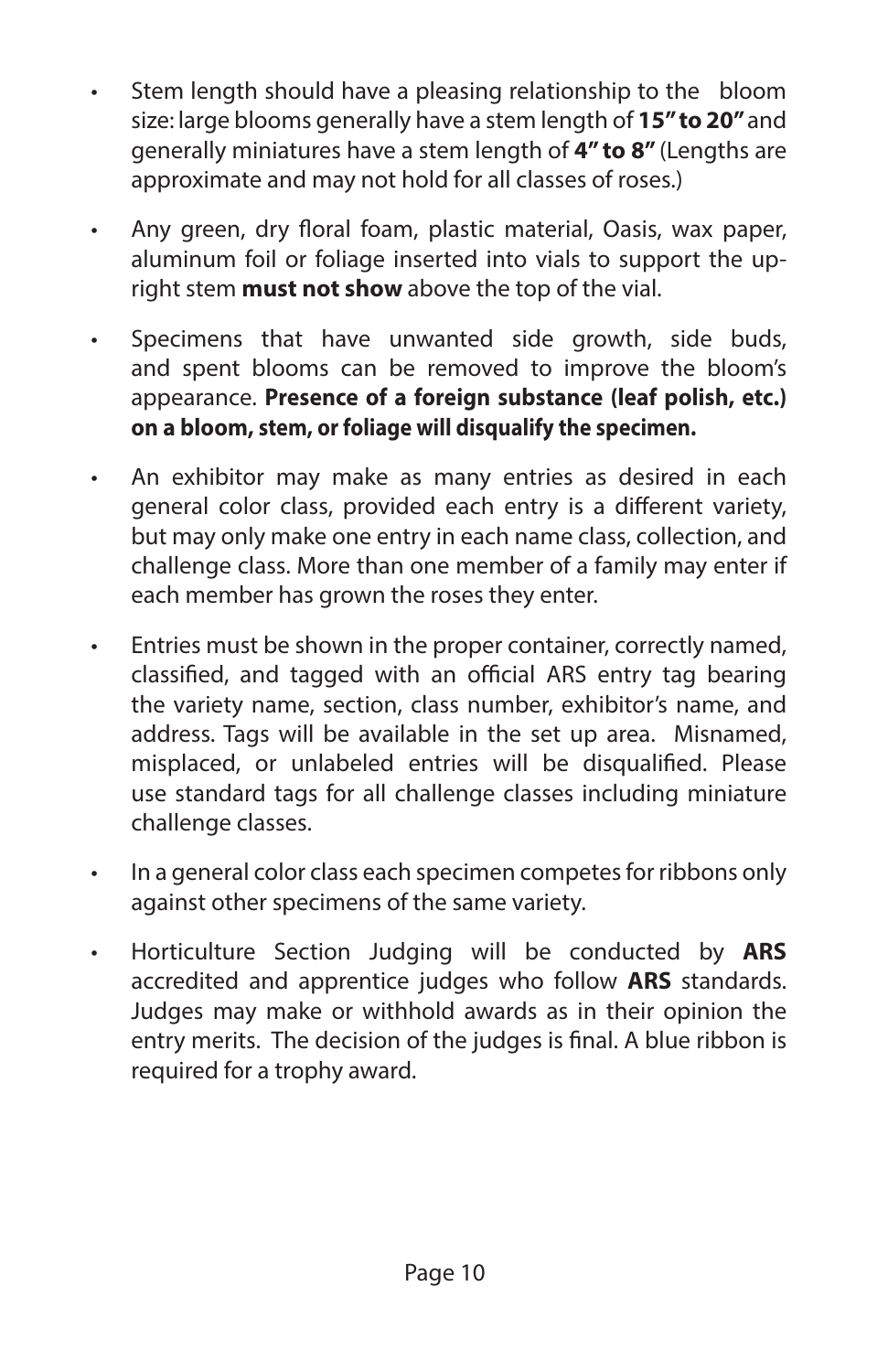- Exhibits must remain in place until **6:00 PM, Saturday, June 3.**  Exhibitors may pick up their roses when the show closes at **6 PM.**
- All **West Jersey Rose Society** trophies are perpetual and must be returned to the **Keeper of the Trophies** by **May 17, 2017**. To
- qualify for perpetual trophies, an exhibitor must be a West Jersey Rose Society member in good standing thirty days prior to **June 3, 2017.**
- It is the policy of the West Jersey Rose Society that all perpetual trophies remain within Society jurisdiction
- **• Trophies will be presented at the awards picnic—date and location to be announced.**

#### **HOW ROSES ARE JUDGED**

#### **POINT SCORE**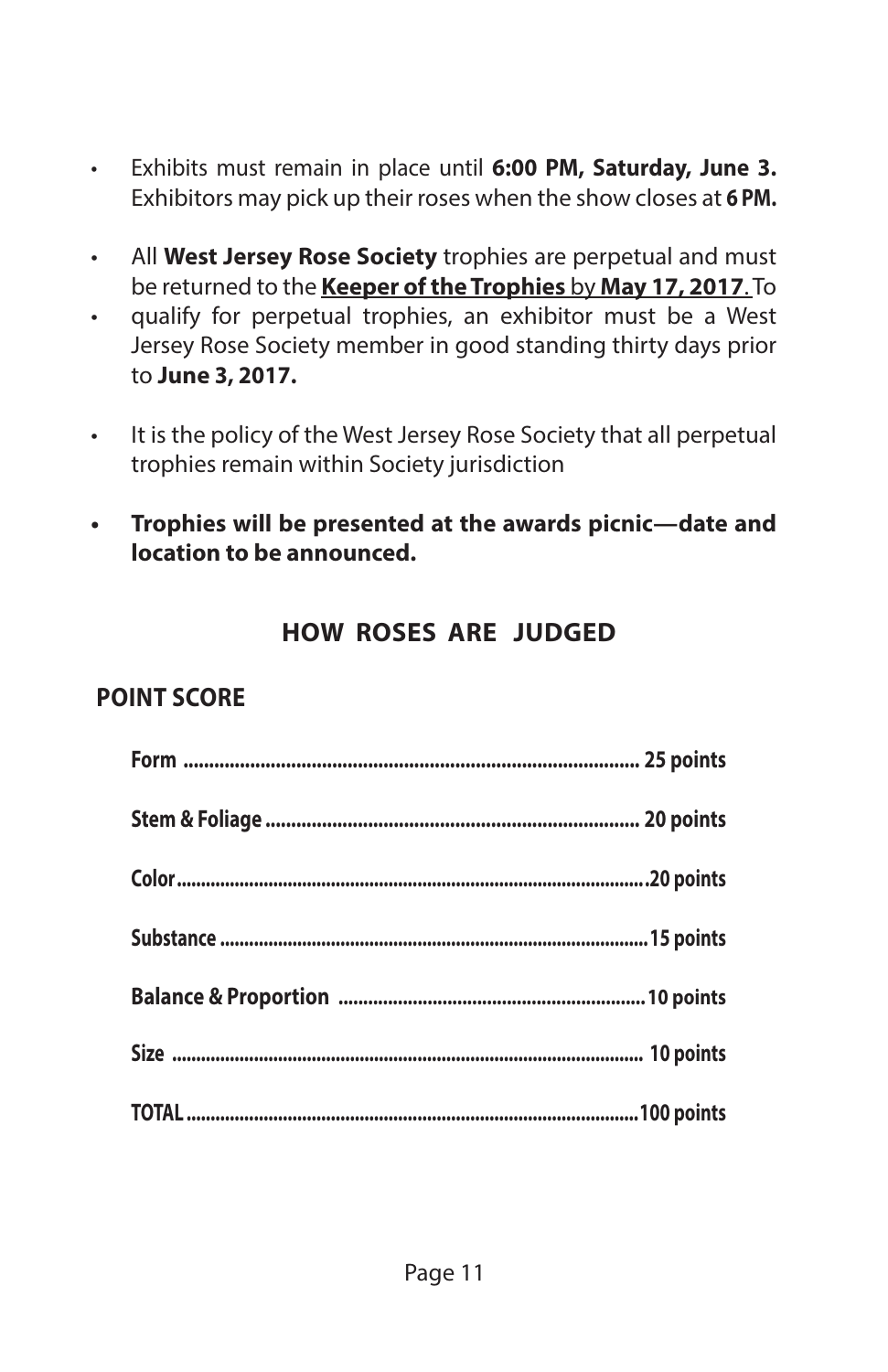## **STANDARD SIZE ROSES**

## **HYBRID TEA & GRANDIFLORA**

One exhibition bloom, disbudded, no side buds.

**TROPHIES & AWARDS** - Classes 1 through 21.

| <b>Queen</b>    | <b>Best in Show</b><br>John and Peggy Conrad Trophy,<br>ARS Gold Certificate                    |
|-----------------|-------------------------------------------------------------------------------------------------|
| King            | <b>Second Best in Show</b><br>Louis Mercantini Memorial Trophy<br><b>ARS Silver Certificate</b> |
| <b>Princess</b> | <b>Third Best in Show</b><br>ARS Bronze Certificate                                             |
| <b>Prince</b>   | <b>Fourth Best in Show</b>                                                                      |
| <b>Duchess</b>  | <b>Fifth Best in Show</b>                                                                       |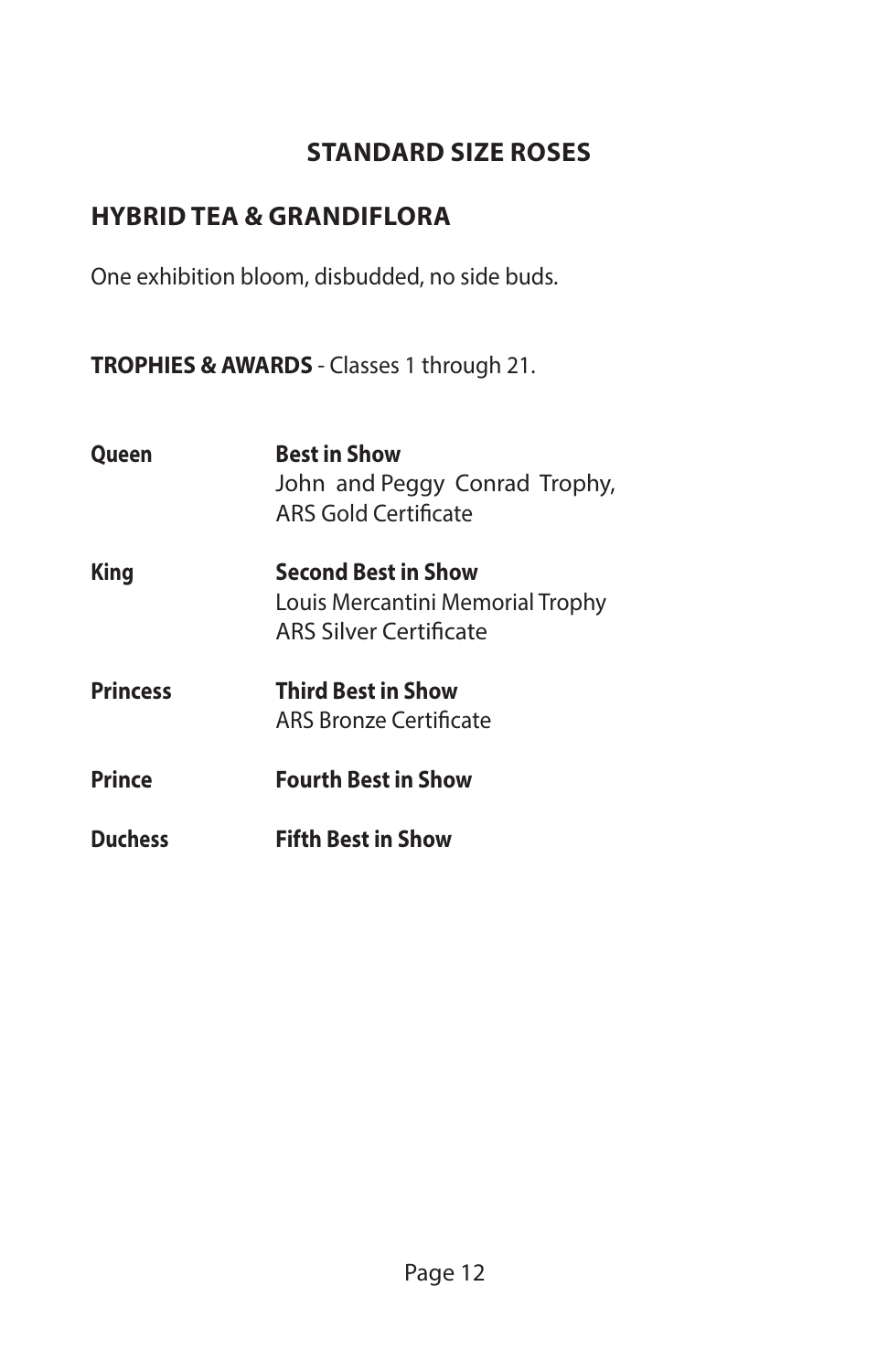| <b>Color</b>           | <u>Classes</u> | <u>Trophy</u>                |
|------------------------|----------------|------------------------------|
| <b>Best White</b>      | 1 & 2          | Margaret McCauley Memorial   |
| <b>Best Yellow</b>     | 384            | John J. Funston Memorial     |
| <b>Best Orange</b>     | $7-9$          | Henry L. Franks Memorial     |
| <b>Best Pink</b>       | $10 - 13$      | Maurice R. Sinclair Memorial |
| <b>Best Pink Blend</b> | $14 - 16$      | Joan Murphy Memorial         |
| <b>Best Medium Red</b> | $17 - 18$      | John R. Hughes Memorial      |
| <b>Best Dark Red</b>   | 19             | Amelia Mullen Memorial       |
| <b>Best Red Blend</b>  | 20             | Raymond Krause Memorial      |
| <b>Best Mauve</b>      | 21             | <b>Ruth Zavalis Memorial</b> |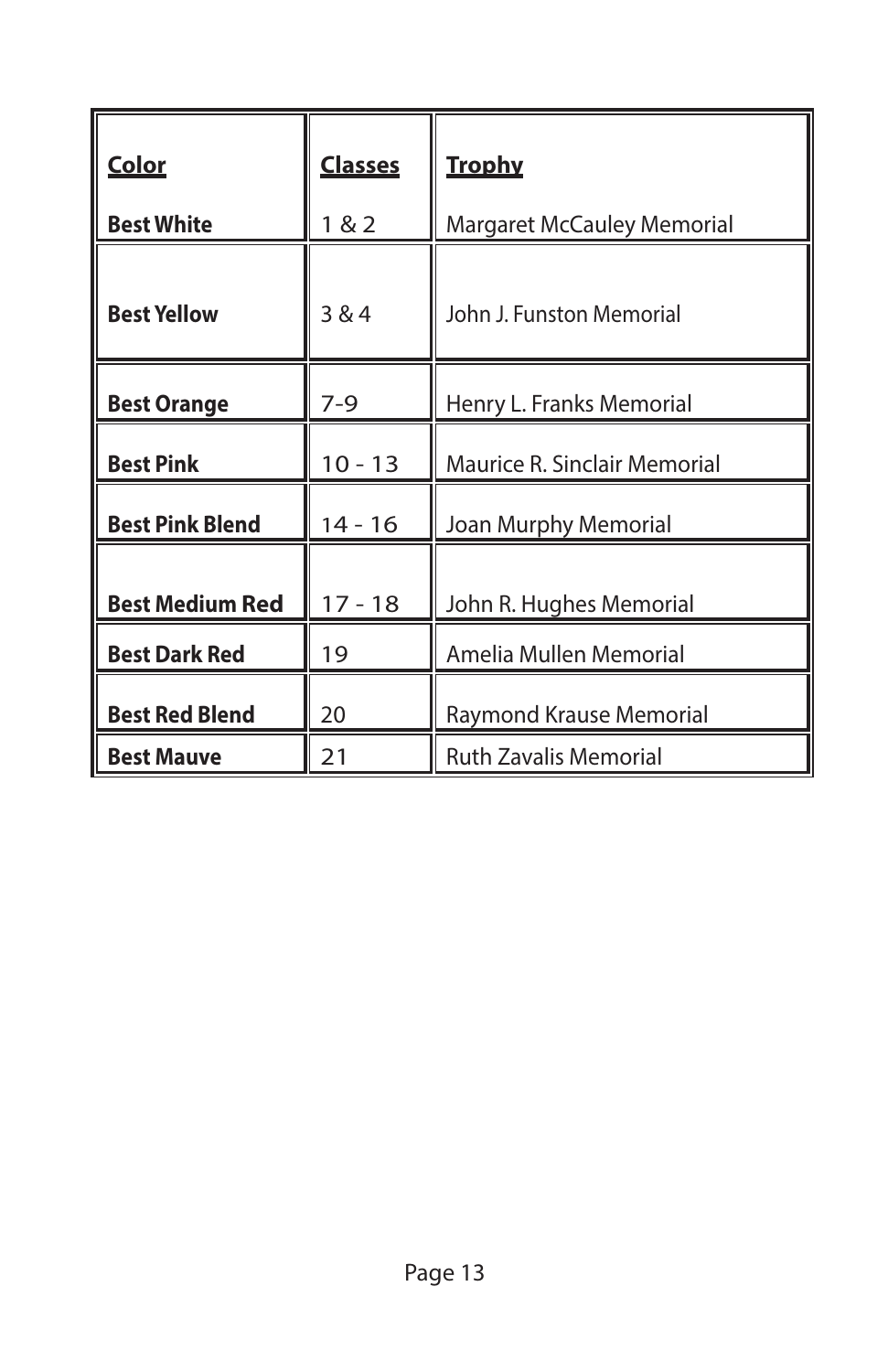## **CLASSES:**

#### **WHITE, NEAR WHITE AND WHITE BLEND**

- 1. Any White, Near White, and White Blend A L
- 2. Any White, Near White, and White Blend M Z

#### **LIGHT, MEDIUM, DEEP YELLOW AND YELLOW BLEND**

- 3. Any Yellow
- 4. Any Yellow Blend

#### **APRICOT AND APRICOT BLEND**

- 5. Any Apricot
- 6. Any Apricot Blend

#### **ORANGE AND ORANGE BLEND**

7. Any Orange or Blend

#### **ORANGE-PINK AND ORANGE-PINK BLEND**

8. Any Orange-Pink or Blend

#### **ORANGE-RED AND ORANGE-RED BLEND**

9. Any Orange-Red or Blend

#### **LIGHT PINK**

10. Any Light Pink

#### **MEDIUM PINK**

11. Any Medium Pink

#### **DEEP PINK**

12. Any Deep Pink A – L 13. Any Deep Pink M – Z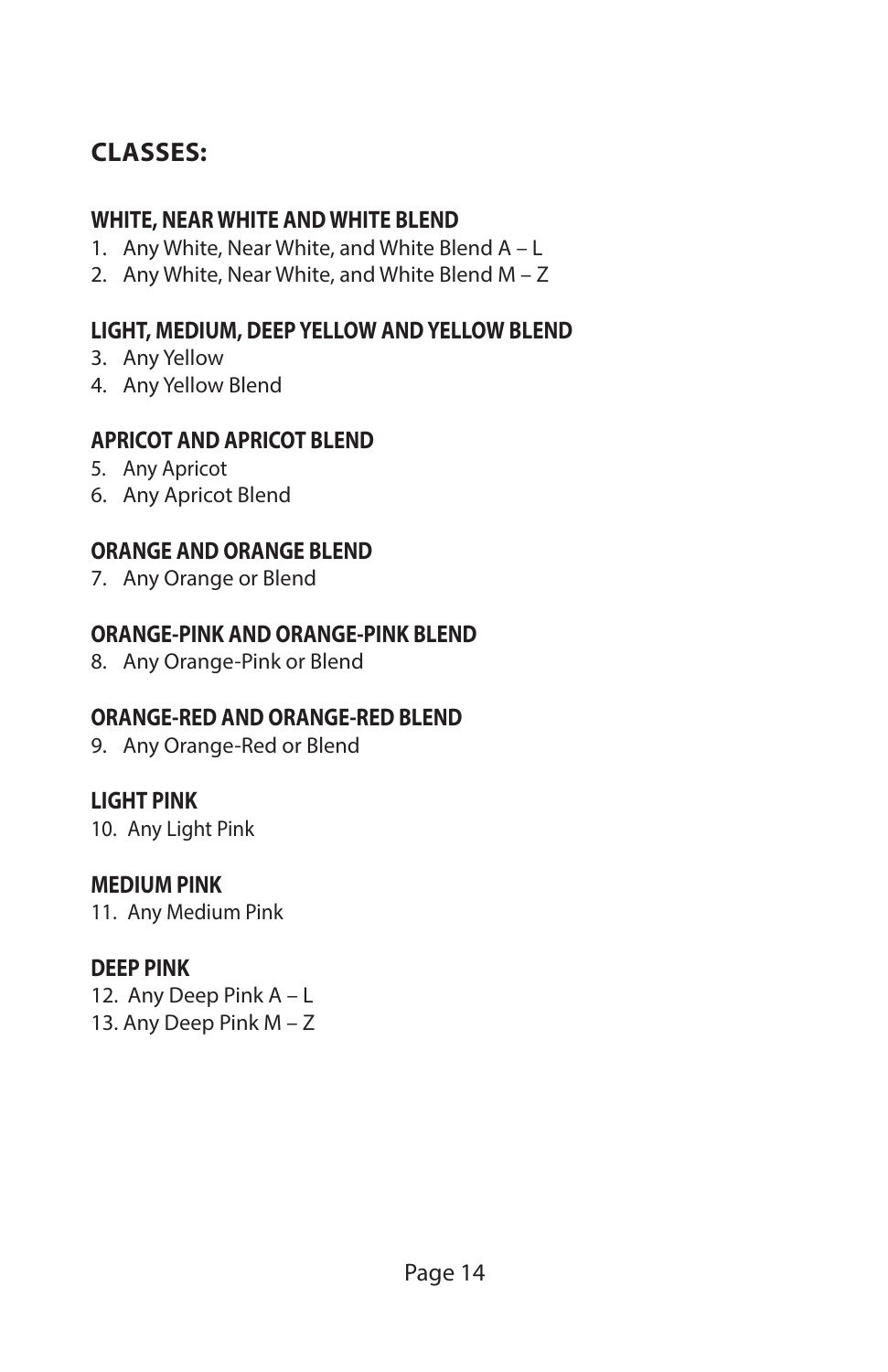#### **PINK BLEND**

- 14. Any Pink Blend A F
- 15. Any Pink Blend G N
- 16. Any Pink Blend O- Z

#### **MEDIUM RED**

17. Any Medium Red A – L

18. Any Medium Red M – Z

#### **DARK RED**

19. Any Dark Red

#### **RED BLEND**

20. Any Red Blend

#### **MAUVE, MAUVE BLEND OR RUSSET**

21. Any Mauve, Mauve Blend or Russet

#### **SINGLE**

A single rose has 4 to 8 petals per bloom. **AWARD** - ARS Certificate

22. Any Variety Single Hybrid Tea

#### **CLIMBER**

One bloom lateral either a specimen bloom or spray. A bloom lateral is a branch coming from a main stem.

#### *NOTE: Hybrid tea climbers should be exhibited in hybrid tea specimen bloom classes.*

**TROPHY & AWARD** - Marion Funston Memorial Trophy & ARS Certificate.

- 23. Any Variety A L
- 24. Any Variety M Z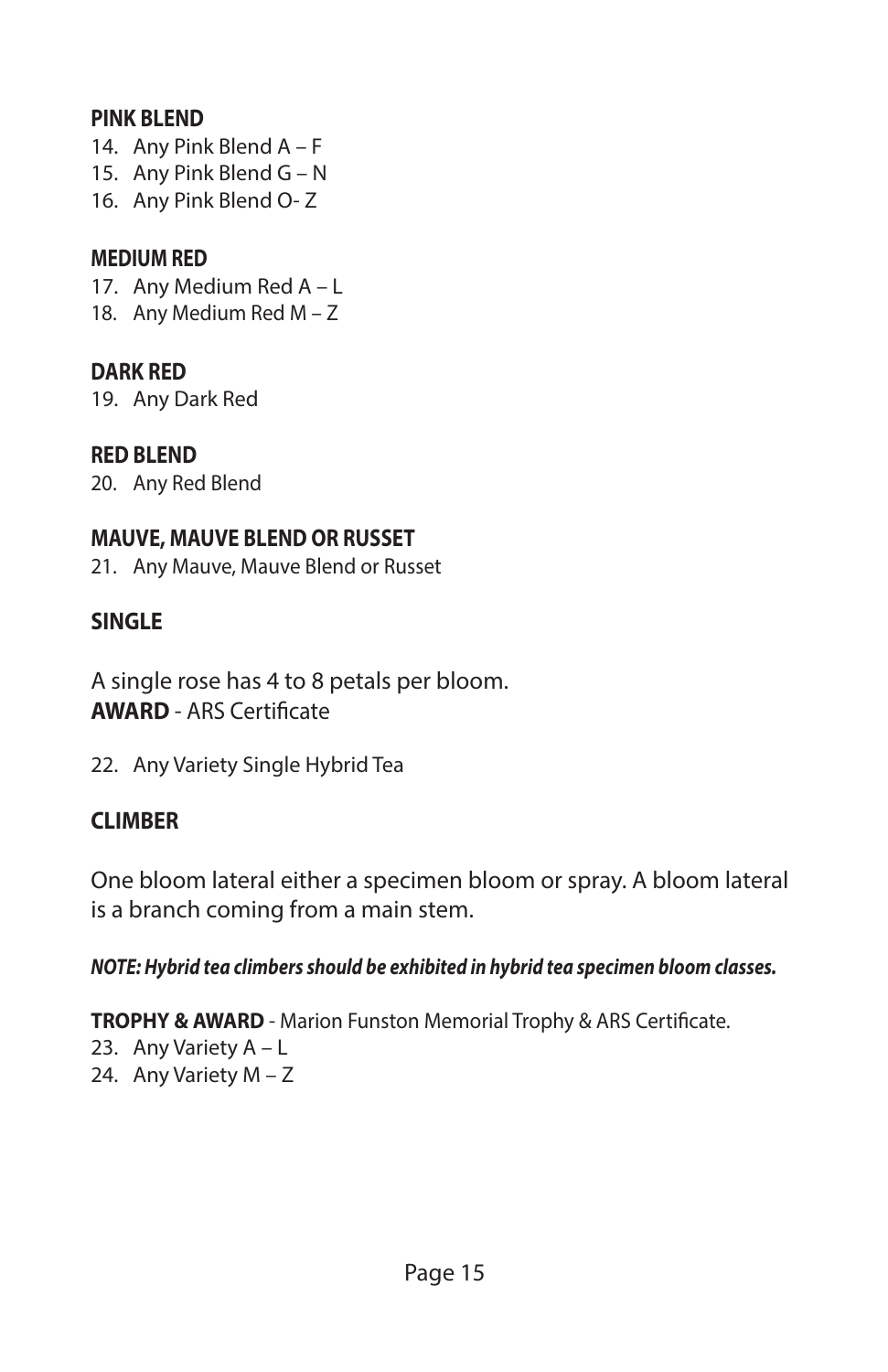## **FLORIBUNDA**

One specimen bloom, disbudded, no side buds.

**TROPHY & AWARD** - William R. Johnston Memorial Trophy & ARS Certificate.

- 25. White, Near White, or White Blend
- 26. Yellow, Apricot, or their Blends
- 27. Orange or Orange Blend
- 28. Orange-Pink, Orange-Red, or their Blends
- 29. Pink or Pink Blend
- 30. Red or Red Blend
- 31. Mauve, Mauve Blend, or Russet

#### **FLORIBUNDA SPRAY**

Two or more blooms. **TROPHY & AWARDS** - Classes 32 – 38.

| Queen | <b>Best Floribunda Spray</b>           |  |  |
|-------|----------------------------------------|--|--|
|       | Ellen C. & Amos Kirby Memorial Trophy, |  |  |
|       | ARS Gold Certificate                   |  |  |
|       |                                        |  |  |

**King Second Best Floribunda Spray,** ARS Silver Certificate

#### **Princess Third Best Floribunda Spray,** ARS Bronze Certificate

- 32 White, Near White or White Blend
- 33. Yellow, Apricot or their Blends
- 34. Orange or Orange Blend
- 35. Orange-Pink, Orange-Red or their Blends
- 36. Pink or Pink Blend
- 37. Red or Red Blend
- 38. Mauve, MauveBlend or Russet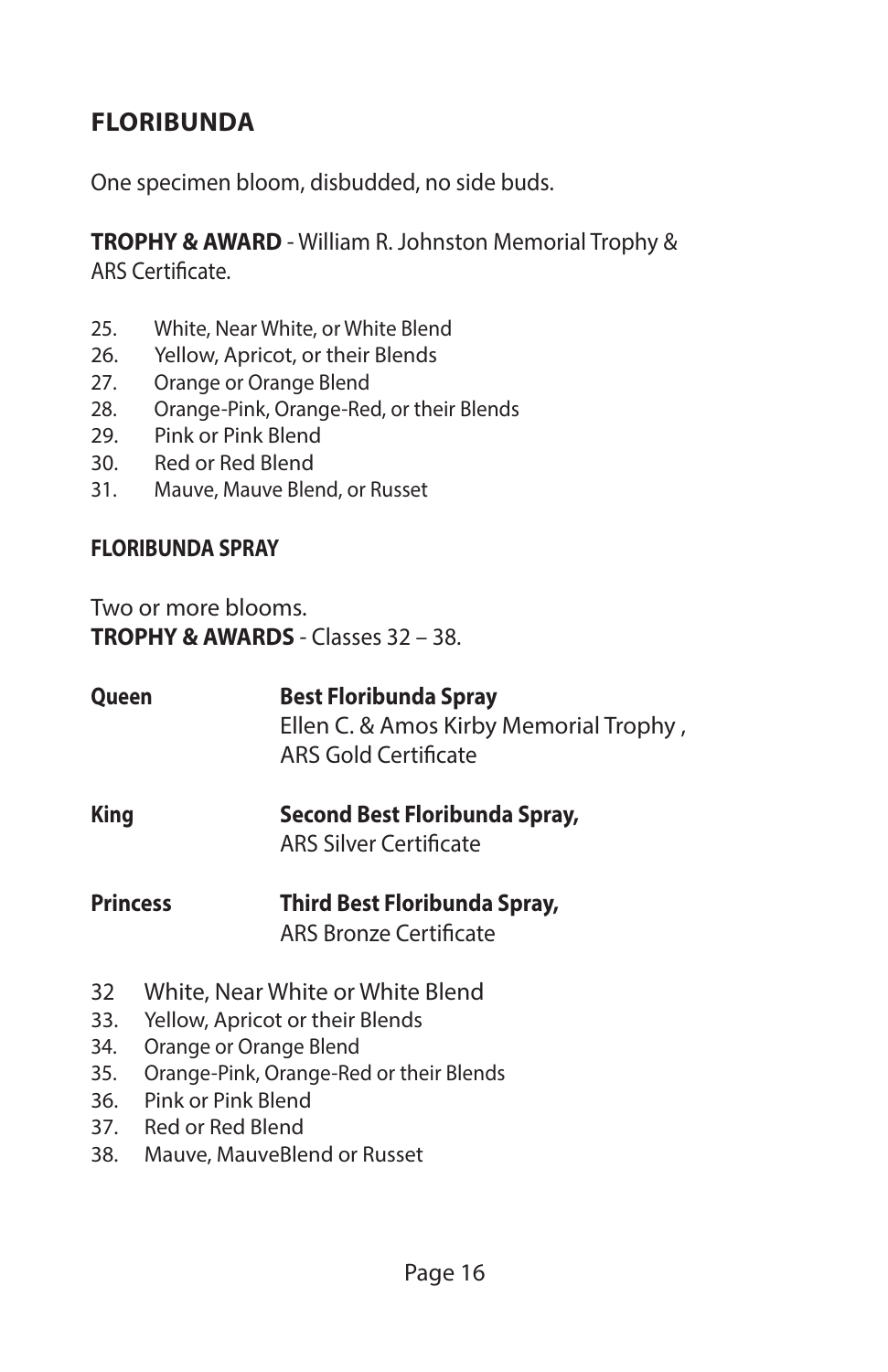## **HYBRID TEA SPRAY**

39. Two or more blooms.

**TROPHY & AWARD** - Phyllis & Richard A. Nipe Memorial Trophy & ARS Certificate.

Any Variety

#### **GRANDIFLORA SPRAY**

Two or more blooms

**TROPHY & AWARD** - Green Thumb Trophy & ARS Certificate.

40. Any Variety

#### **OLD GARDEN ROSES**

One exhibition bloom with side buds permitted or a spray. The exhibitor is to place a double asterisk (\*\*) near the name if the rose is eligible for Dowager Queen.

**TROPHY & AWARD** - Theodora & Marc Saidman Trophy for Dowager Queen & ARS Dowager Queen Certificate (Best rose introduced before 1867).

- 41. Alba, Damask or Portland
- 42. Bourbon, Centifolia or Moss
- 43. Hybrid Perpetual & Tea
- 44. Gallica
- 45. Any Other Variety

**TROPHY & AWARD** - Trustees' Perpetual Trophy for Best Victorian Rose & ARS Victorian Rose Certificate (Best rose introduced in 1867 or later).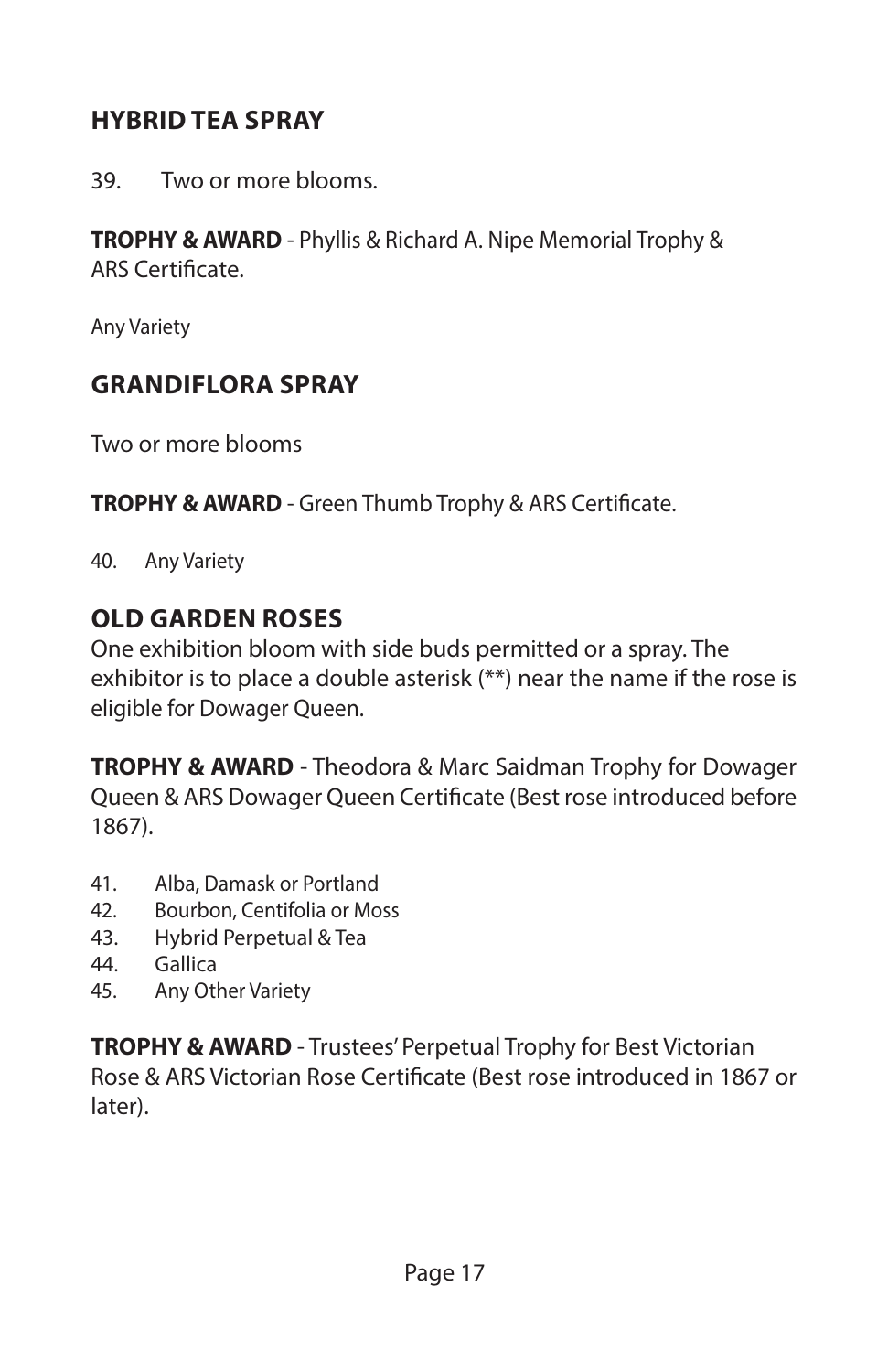- 46. Any Variety A F
- 47. Any Variety G N
- 48. Any Variety O Z

**AWARD** - ARS Genesis Award Certificate (Best Species Rose).

49. Any Species Rose Variety

## **POLYANTHA**

One spray with side buds permitted.

**AWARD** – ARS Best Polyantha Spray Certificate.

50. Any Variety

## **CLASSIC SHRUB**

(hybrid kordesii, hybrid moyesii, and hybrid musk) AWARD - ARS Best Classic Shrub Certificate.

51. Any Variety A – L

52. Any Variety M– Z

## **MODERN SHRUB**

Specimen appropriate for variety.

**TROPHY & AWARD** - Shaughnessy Trophy & ARS Best Modern Shrub Certificate.

- 53. Any Variety A F
- 54. Any Variety G M
- 55. Any Variety N R
- 56. Any Variety S Z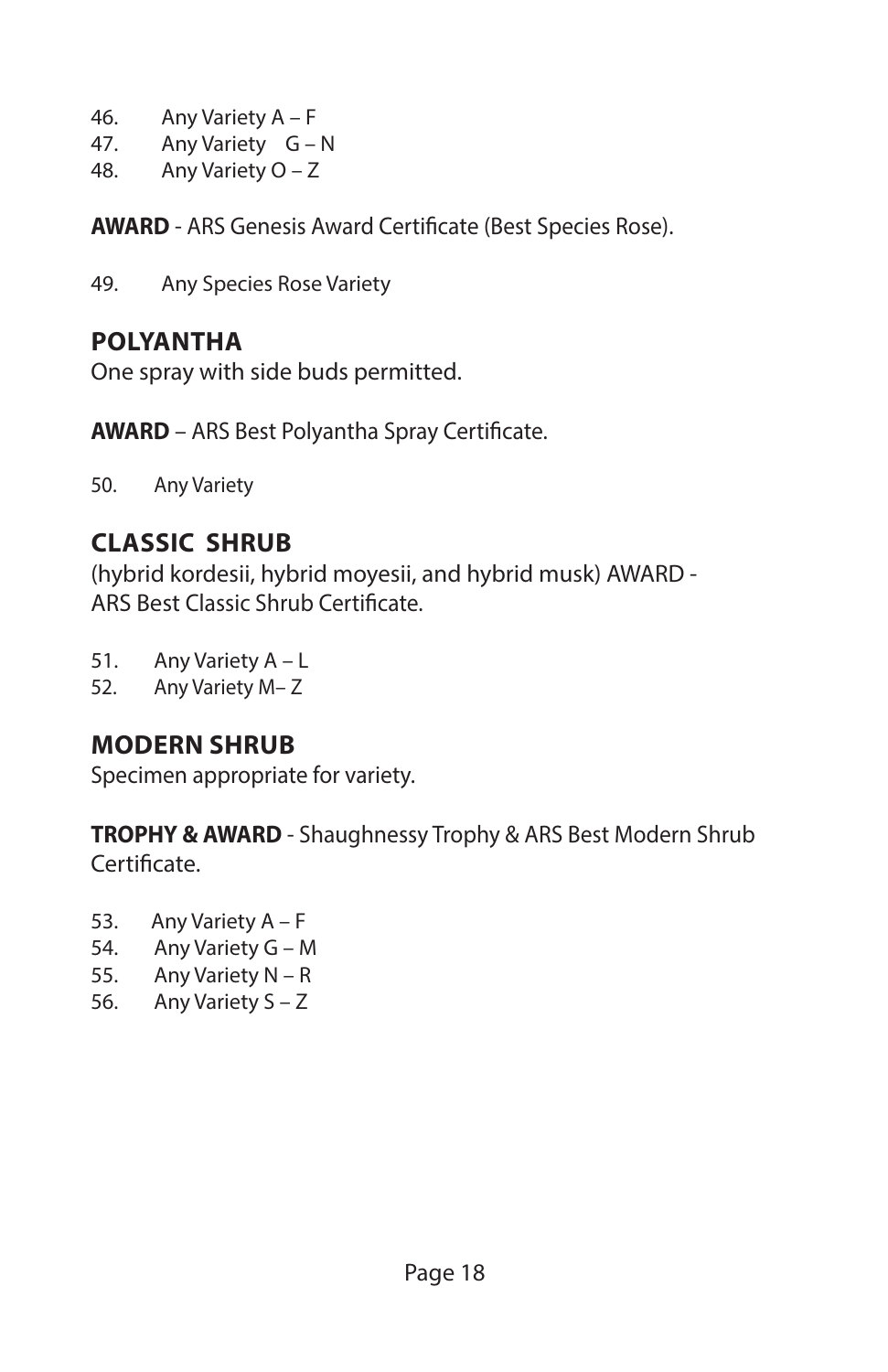## **OPEN BLOOM**

One open hybrid tea , or grandiflora specimen; stamens must show.

**TROPHY & AWARD** - Lester J. Stephens Trophy & ARS Certificate.

- 57. White, Near White or White Blend
- 58. Yellow, Apricot or their blends
- 59. Orange or Orange Blend
- 60. Orange-Pink, Orange-Red or their Blends
- 61. Pink or Pink Blend
- 62. Red or Red Blend
- 63. Mauve, Mauve Blend or Russet

## **ORGANIC (LARGE)**

One specimen or spray from a rose bush currently located at the exhibitor's garden that was grown organically. "Organic" refers to roses that were either grown without the use of any pesticides or treated only with "OMRI" (Organic Materials Review Institute) approved pesticides (natural materials). OMRI publishes a list of these materials. The OMRI designation is visible on any container of qualifying organic pesticides. No synthetic pesticides should have been applied to roses within this class within the season of the rose show. The word of the exhibitor will be accepted in deciding if "organic" criteria have been met. Organically grown roses may lead to an exhibit with some evidence of insect or disease damage.

**TROPHY-WJRS Organic Trophy** (Awarded to the best rose from Classes 64 & Class 139).

64. One exhibition bloom or spray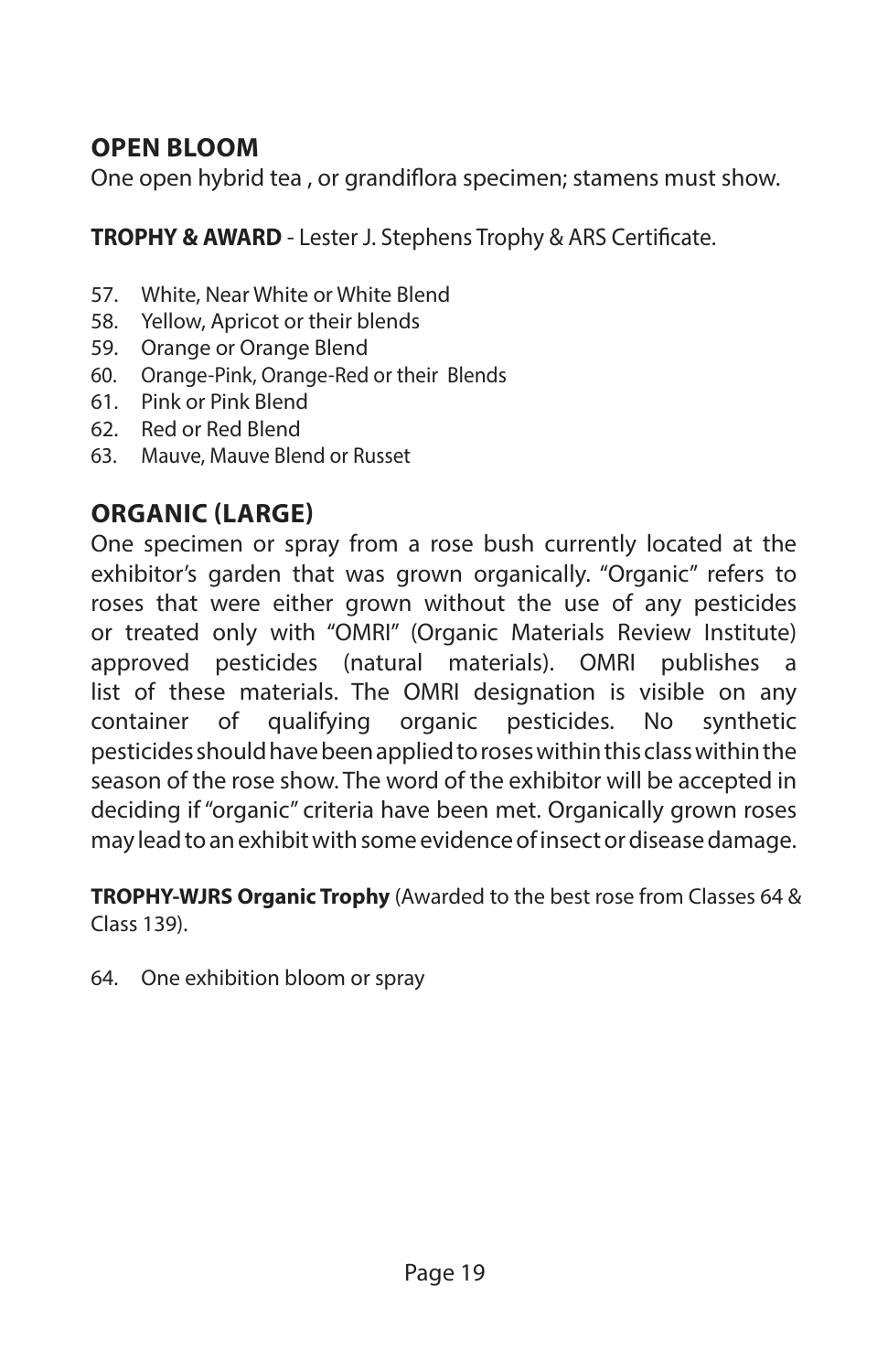## **FRIENDSHIP (LARGE)**

One specimen or spray from a rose bush currently located at the exhibitor's garden that was once planted/part of **another past or current WJRS member's garden**. Examples include rose bushes from Bob Schwarzkopf, Henry Weisl, Bill Kozemchak, Gus Banks, etc. Identify friend on entry tag. "Given by (name)."

**TROPHY** – Samuel H. Olson Trophy. (Awarded to the best rose from classes 65 & 140).

65. One exhibition bloom or spray.

#### **SWEEPSTAKES**

Sweepstakes Point Scoring will be determined by assigning one point for each blue ribbon awarded in classes 1 to 65 and then totaling the points per exhibitor.

**TROPHY & AWARD** - Highest Point Total **-** Schettler-Mentel Trophy & ARS Certificate.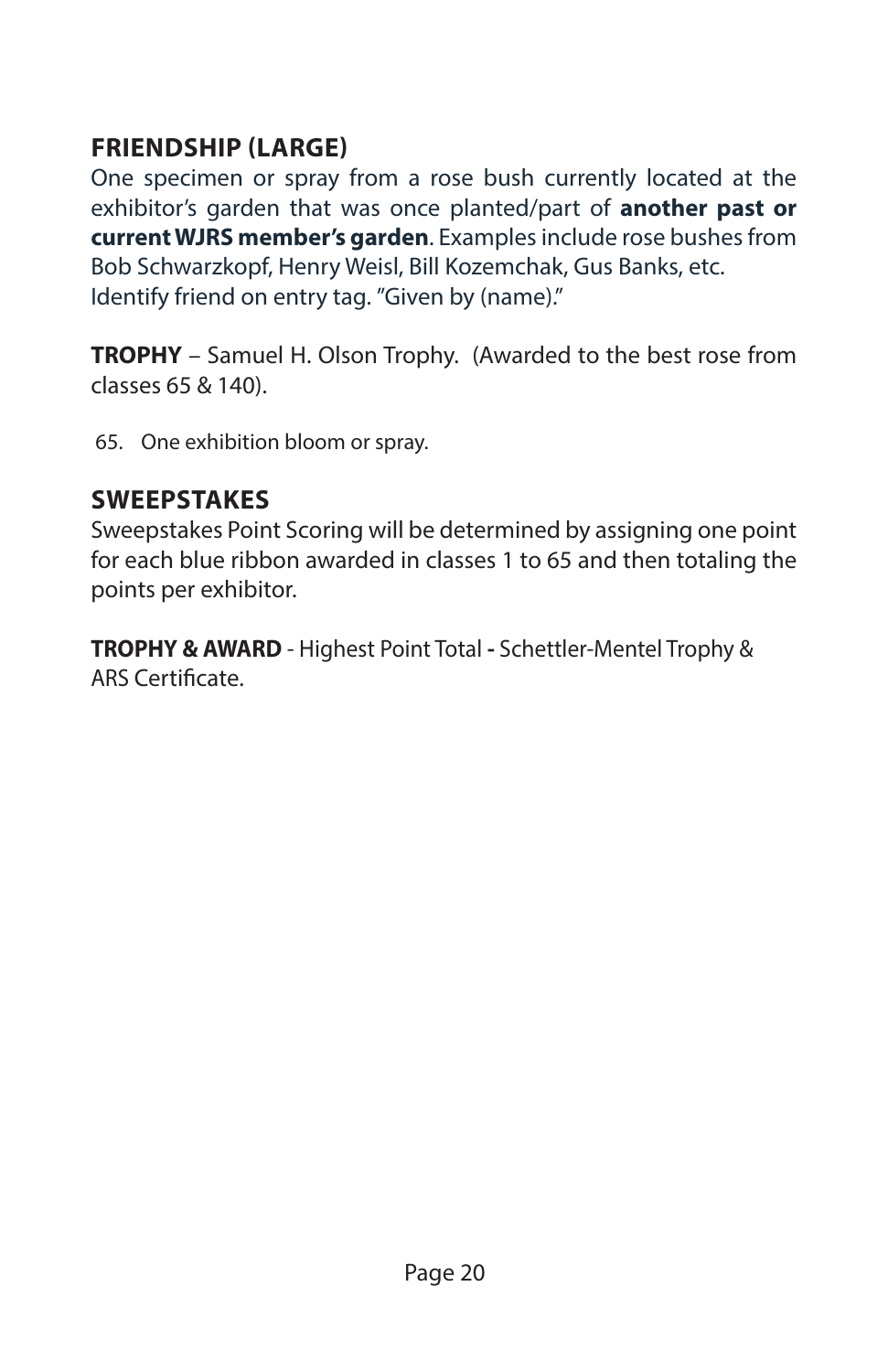## **CHALLENGE CLASSES**

## **ROSE IN A BOWL**

One exhibition bloom floated in a brandy snifter; containers are furnished but are limited.

- 66. Any Variety Hybrid Tea or Grandiflora
- 67. Any Variety Old Garden Rose eligible for Dowager Queen or Victorian Award. Species Rose Varieties are not permitted.

**TROPHY & AWARD** - Best of Classes 65 & 66; Dorothea Franks Trophy & ARS Certificate.

## **TWO EXHIBITION BLOOMS (Hi-Lo)**

One hybrid tea and one matching miniature exhibition bloom shown in separate containers.

**TROPHY** - Robert & Rose Schwarzkopf Trophy.

68. One Hybrid Tea and One Miniature

## **TWO EXHIBITION BLOOMS, RED/WHITE**

Any large rose, one red and one white.

**TROPHY** - James T. Connor Memorial Trophy.

69. One Red and One White Hybrid Tea or Grandiflora

## **THREE EXHIBITION BLOOMS**

Hybrid tea or grandiflora, one variety, evenly matched.

**TROPHY** -Consulting Rosarians' Trophy

70. Any Variety Hybrid Tea or Grandiflora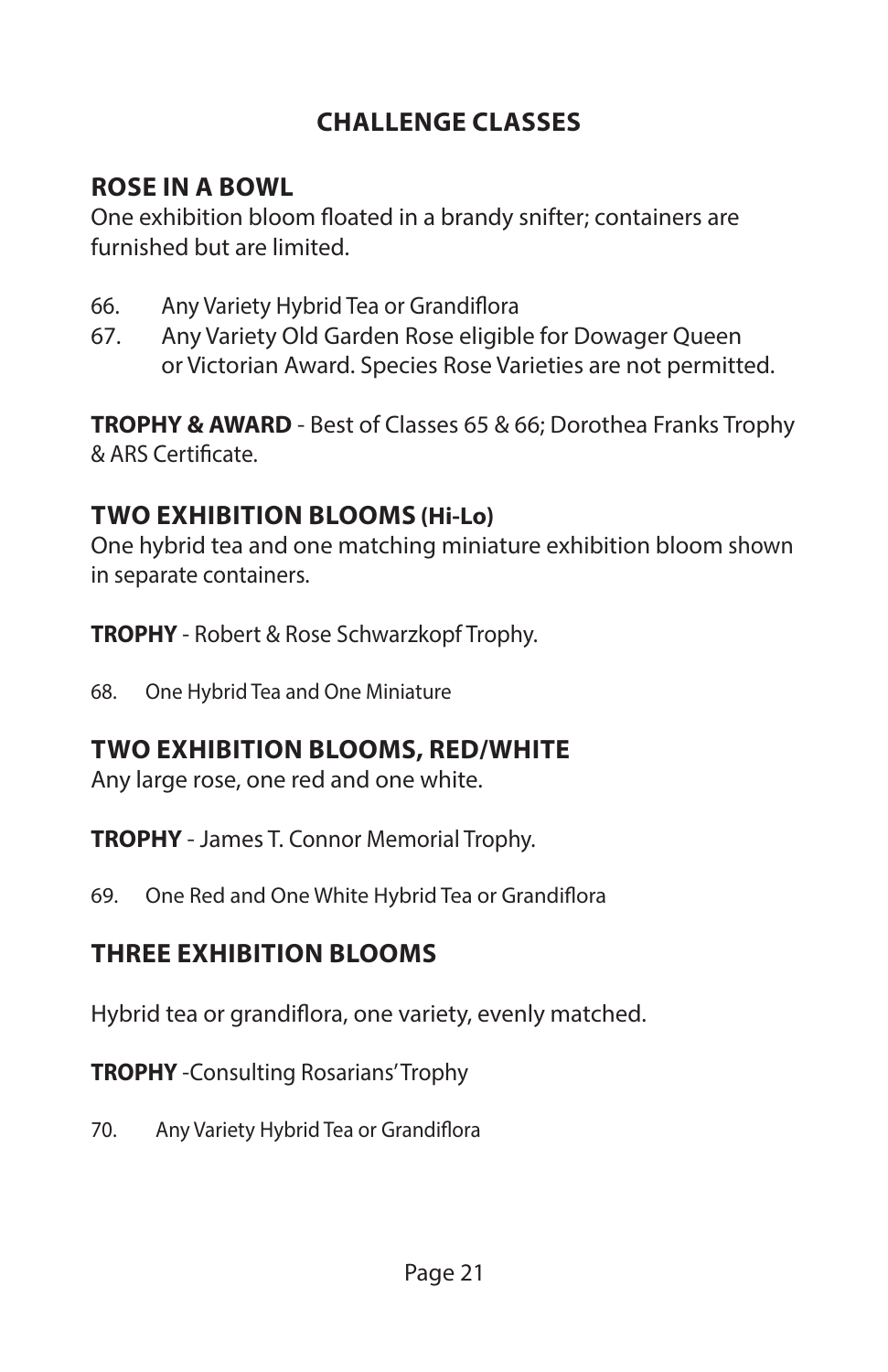## **THREE EXHIBITION BLOOMS—HYBRID TEA**

Hybrid tea only, each a different variety, evenly matched**.** 

**TROPHY** - Triple Crown Trophy

71. Three different hybrid tea varieties, each an exhibition bloom

## **THREE EXHIBITION BLOOM--GRANDIFLORA**

Grandiflora only, one or more varieties, evenly matched.

**TROPHY** - Joseph D. Laughrey Memorial Trophy.

72. One or more different grandiflora varieties, each an exhibition bloom

## **THREE STAGES BLOOMS**

Hybrid tea or grandiflora, one variety, in three stages of development: bud, l/2 to 3/4 open, and open bloom.

**TROPHY** - Heritage Bank Trophy.

73. Any hybrid tea or grandiflora variety

## **ENGLISH STYLE BOX**

Six specimen blooms.

**TROPHY & AWARD-** Best of Classes 74 & 75; Peggy Morris Memorial Trophy & ARS Certificate.

- 74. A collection of six (6) exhibition blooms of one or more hybrid tea or grandiflora varieties, 1/2 to 2/3 open, displayed in boxes furnished by WJRS. NOTE: No foliage on roses.
- 75. A collection of six (6) exhibition blooms of one or more floribunda or shrub varieties, displayed in boxes furnished by WJRS. Floribunda or shrub varieties may not be mixed in a box. NOTE: No foliage on roses.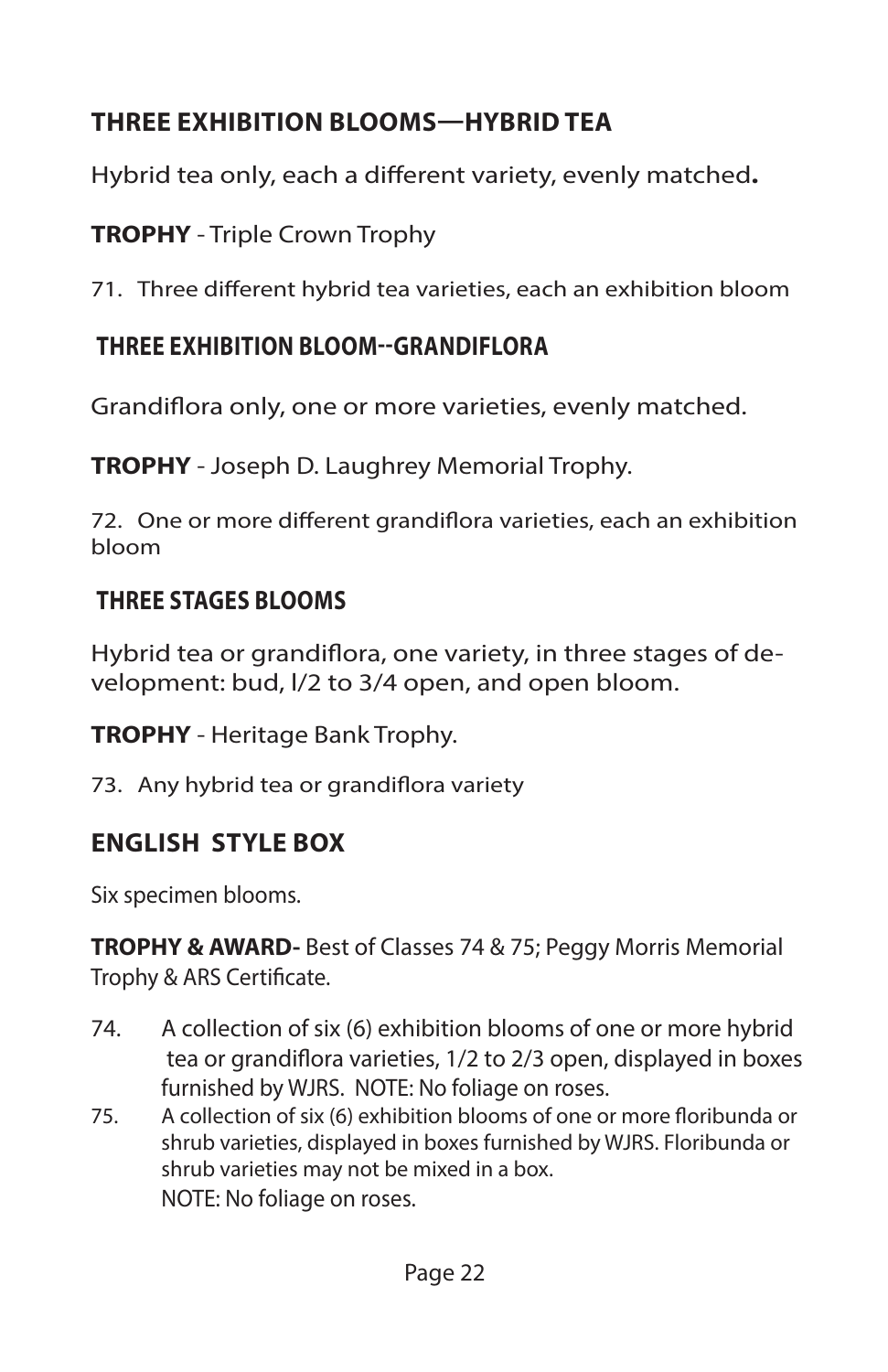## **THREE EXHIBITION FLORIBUNDA SPRAYS**

Floribunda only, one or more different varieties, evenly matched.

76. One or more different varieties, all exhibition sprays.

## **THREE EXHIBITION SHRUBS**

An entry of three (3) shrubs, classic or modern, one or more different varieties in separate containers.

77. One or more different varieties, all exhibition blooms or sprays.

**TROPHY-**Nellie Sinclair Trophy.

## **FRAGRANCE**

Any variety, one bloom per stem.

**AWARD** – Gary & Bonnie Nichols Trophy & ARS Certificate.

78. Judged for best fragrance.

## **BEST SMALL GARDEN**

Any variety standard size rose, one bloom per stem or spray from a small garden with 25 or fewer rose plants.

79. One exhibition bloom or spray, any variety

**TROPHY**-The WJRS Small Garden Trophy.

## **BEST SEEDLING**

Seedling rose one bloom per stem, or multiple-bloom spray, raised from seed derived from exhibitor's own cross pollination. The entry must be unnamed, i.e., not registered with the International Registration Authority for Roses (IRAR).

**AWARD** – ARS Best Seedling Certificate.

80. One exhibition bloom or spray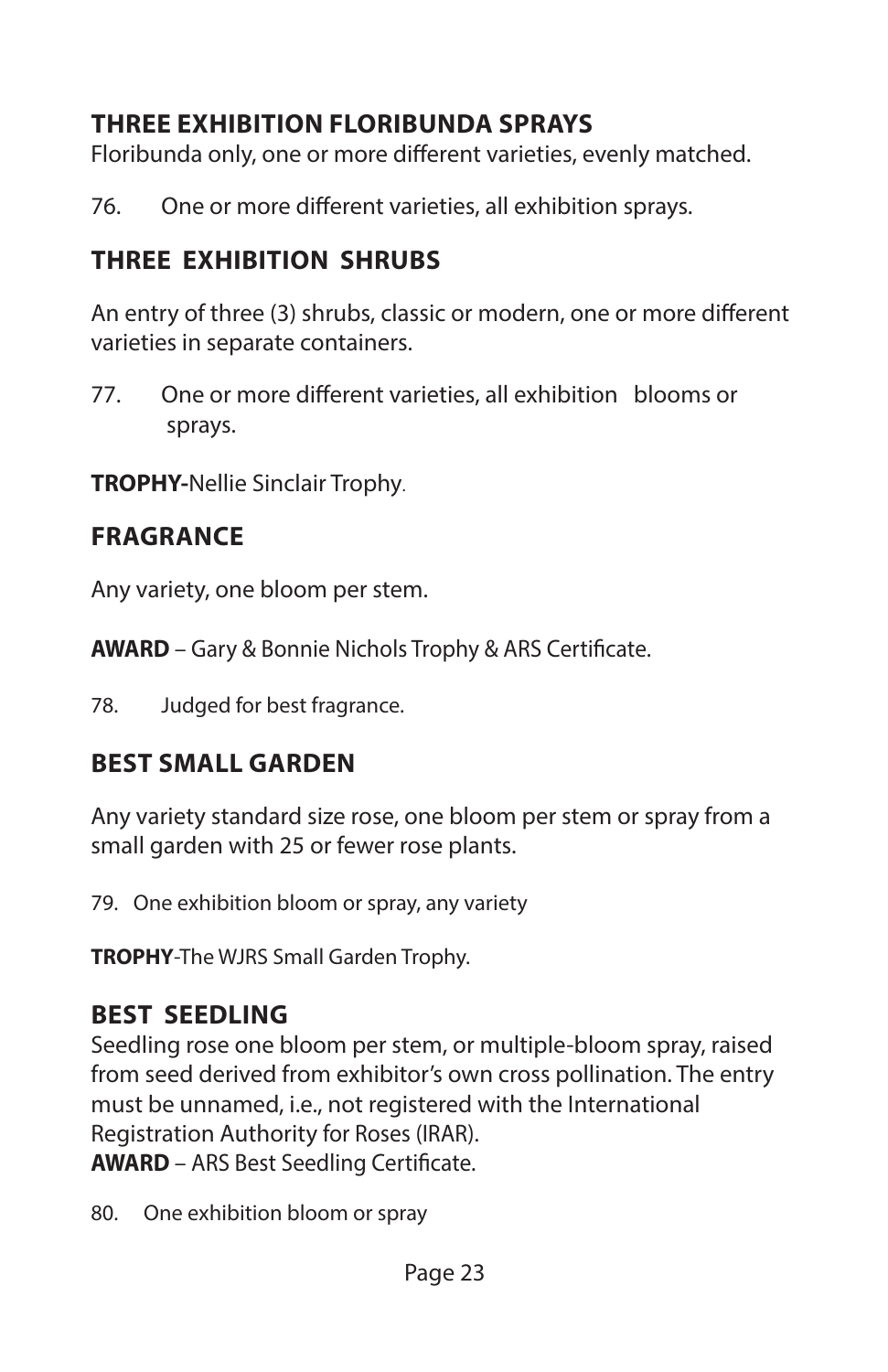## **MINIATURE ROSES**

#### **MINIATURE**

Specimen: One exhibition bloom, disbudded, no side buds.

**TROPHIES & AWARDS** - Classes 101 – 108.

- **Queen BEST IN SHOW** Edward G. Durner Memorial Trophy, ARS Gold Certificate
- **KING SECOND BEST IN SHOW** ARS Silver Certificate
- **PRINCESS THIRD BEST IN SHOW** ARS Bronze Certificate
- **PRINCE FOURTH BEST IN SHOW DUCHESS DUCHESS**
- **DUCHESS FIFTH BEST IN SHOW**

## **CLASSES**

#### **WHITE, NEAR WHITE AND WHITE BLEND**

- 101. Any White
- **LIGHT, MEDIUM, DEEP YELLOW AND YELLOW BLEND**
- 102. Any Yellow or Yellow Blend

#### **APRICOT AND APRICOT BLEND**

103. Any Apricot or Apricot Blend

#### **ORANGE AND ORANGE BLEND**

104. Any Orange or Orange Blend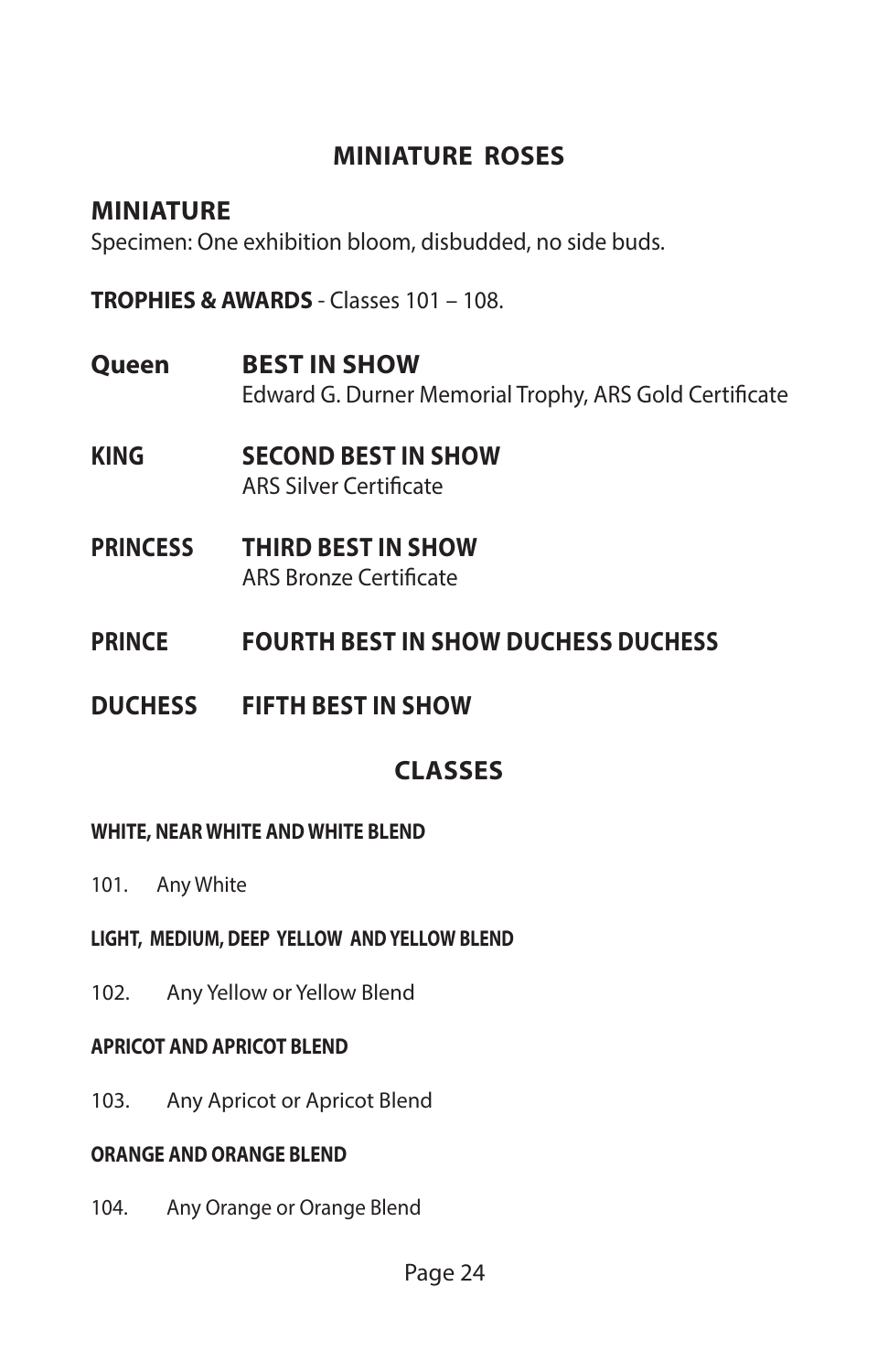#### **ORANGE-PINK, ORANGE-RED AND THEIR BLENDS**

105. Any Orange-Pink, Orange-Red, and their Blends

#### **PINK AND PINK BLEND**

106. Any Pink or Pink Blend

#### **RED AND RED BLEND**

107. Red or Red Blend

#### **MAUVE, MAUVE BLEND OR RUSSET**

108. Any Mauve, Mauve Blend or Russet

## **SINGLE**

A single rose has 4 to 8 petals per bloom. AWARD, ARS Best Single Miniature Certificate.

109. Any Variety Single Miniature

## **MINIATURE CLIMBER**

One bloom lateral either specimen bloom or spray.

110. Any Miniature Climber Variety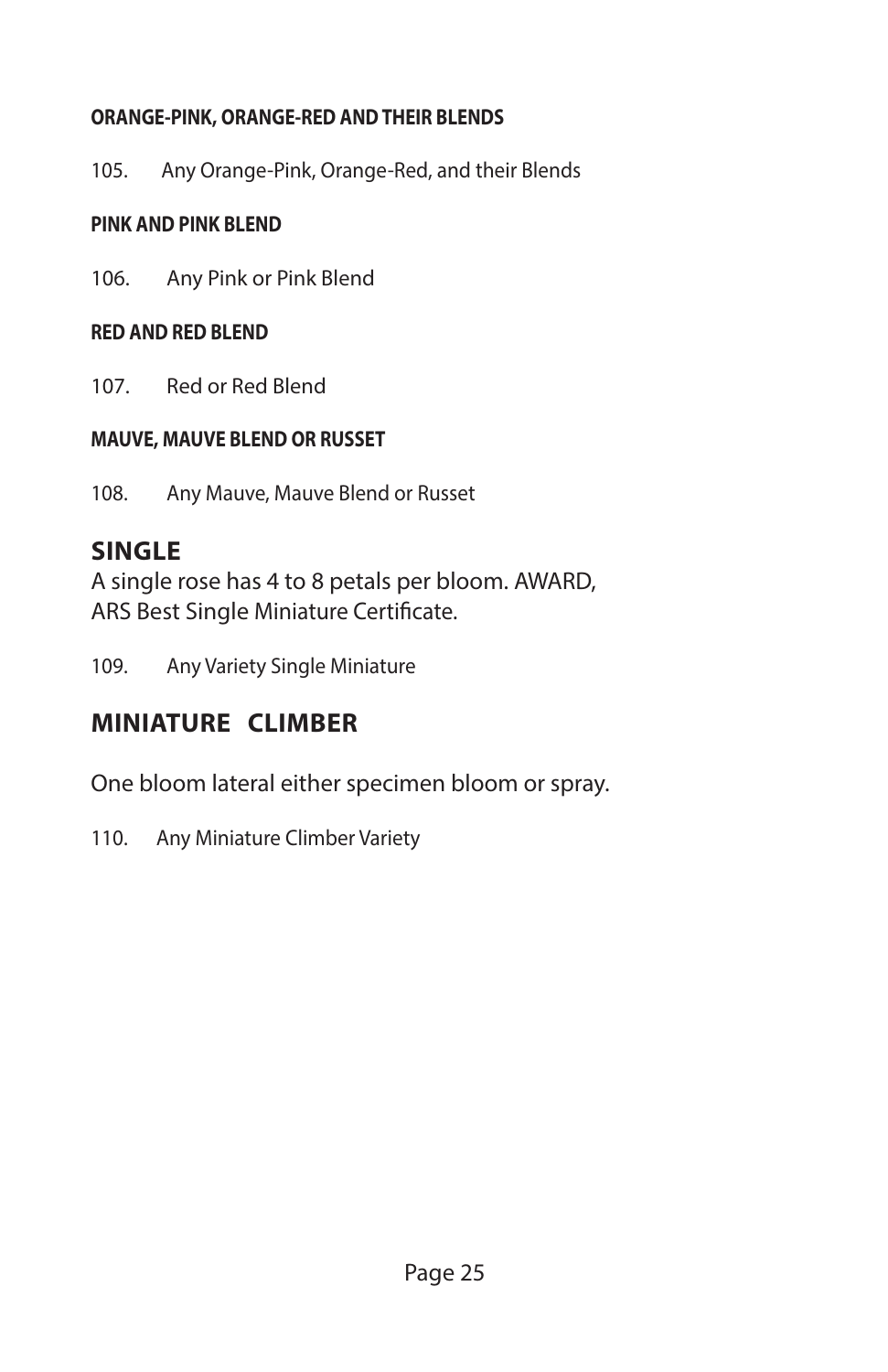## **MINIATURE SPRAY**

Two or more blooms.

#### **TROPHY & AWARD** - Classes 111 to 117.

Best Miniature Spray - Craig J. Turnbull Challenge Trophy & ARS Mini Spray Certificate.

- 111. White, Near White or White Blend
- 112. ellow or Yellow Blend
- 113. Apricot or Apricot Blend
- 114. Orange, Orange-Pink, Orange-Red or their Blends
- 115. Pink or Pink Blend
- 116. Red or Red Blend
- 117. Mauve, Mauve Blend or Russet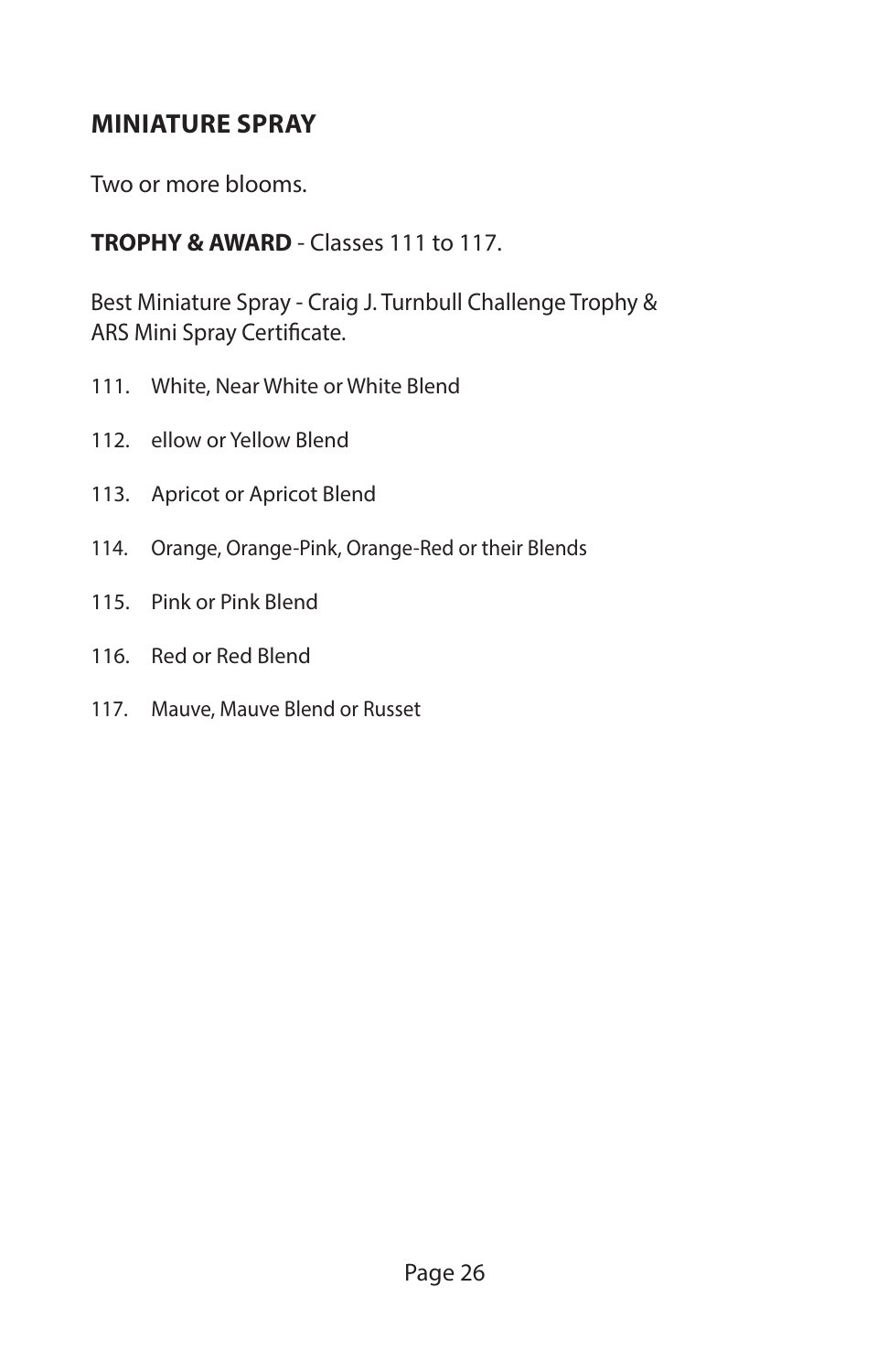## **MINIFLORA ROSES**

#### **MINIFLORA**

One exhibition bloom, disbudded, no side buds.

**TROPHY & AWARDS -** Classes 118 – 124.

**QUEEN BEST IN SHOW**

Jeanne L. Hanson-Hill Memorial Trophy, ARS Gold Certificate

- **KING SECOND BEST IN SHOW** ARS Silver Certificate
- **PRINCESS THIRD BEST IN SHOW** ARS Bronze Certificate

#### **WHITE, NEAR WHITE AND WHITE BLEND**

118. White, Near White or White Blend

#### **LIGHT, MEDIUM, DEEP YELLOW AND YELLOW BLEND**

119. Yellow or Yellow Blend

#### **APRICOT AND APRICOT BLEND**

120. Apricot or Apricot Blend **ORANGE AND ORANGE BLEND**

121. Orange, Orange-Pink, Orange-Red or their Blends

#### **PINK AND PINK BLEND**

122. Pink or Pink Blend

#### **RED AND RED BLEND**

123. Red or Red Blend

#### **MAUVE, MAUVE BLEND OR RUSSET**

124. Mauve, Mauve Blend or Russet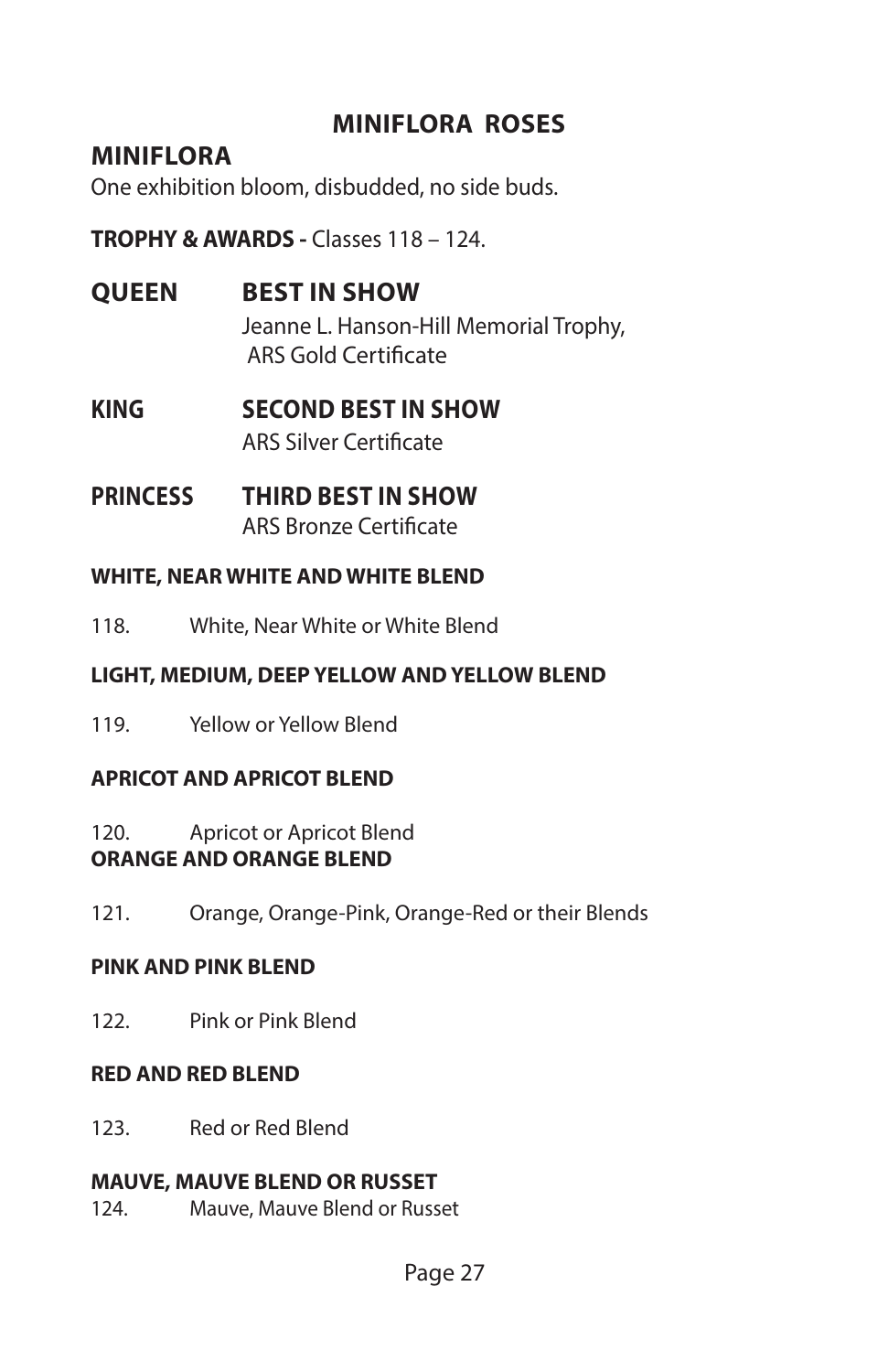## **MINIFLORA SPRAY**

Two or more blooms. **AWARD -** Classes 125 to 131

Best Miniflora Spray **-** ARS Miniflora Spray Certificate.

- 125. White, Near White or White Blend
- 126. Yellow or Yellow Blend
- 127 Apricot or Apricot Blend
- 128. Orange, Orange-Pink, Orange-Red or their Blends
- 129. Pink or Pink Blend
- 130. Red or Red Blend
- 131. Mauve, Mauve Blend or Russet.

#### **MINIATURE & MINIFLORA OPEN BLOOM**

One open specimen, stamens must show. **TROPHY & AWARD** - Classes 132 to 138.

Best Miniature & Miniflora Open Bloom - Ernie & Diane Szilagyi Trophy & ARS Certificate.

- 132. White, Near White or White Blend
- 133. Yellow or Yellow Blend
- 134. Apricot or Apricot Blend
- 135. Orange, Orange-Pink, Orange-Red or their Blends
- 136. Pink or Pink Blend
- 137. Red or Red Blend
- 138. Mauve, Mauve Blend or Russet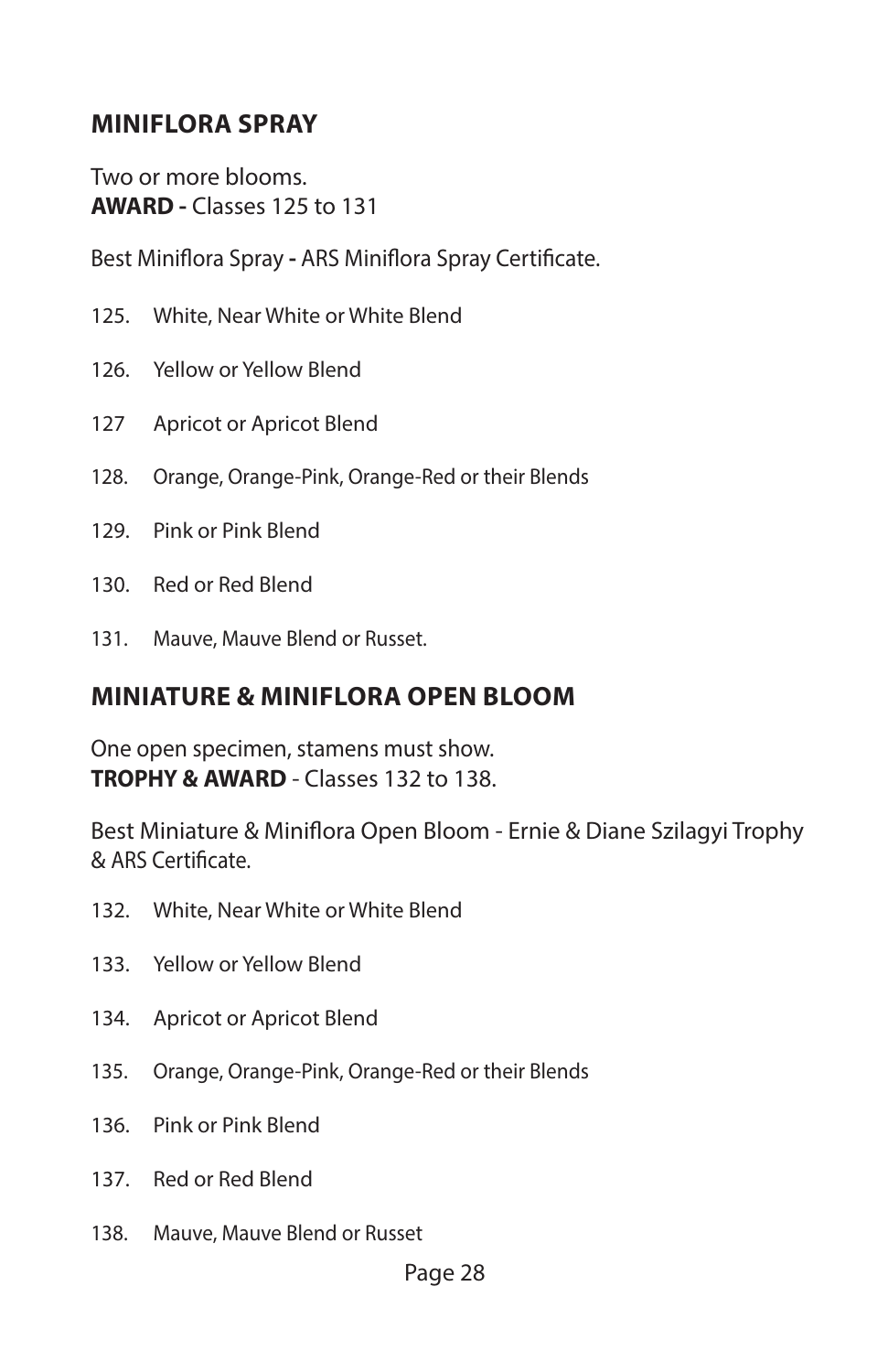## **ORGANIC (MINIATURE OR MINIFLORA)**

One specimen or spray from a rose bush currently located at the exhibitor's garden that was grown organically. "Organic" refers to roses that were either grown without the use of any pesticides or treated only with "OMRI" (Organic Materials Review Institute) approved pesticides (natural materials). OMRI publishes a list of these materials. The OMRI designation is visible on any container of qualifying organic pesticides. No synthetic pesticides should have been applied to roses within this class within the season of the rose show. The word of the exhibitor will be accepted in deciding if "organic" criteria have been met. Organically grown roses may lead to an exhibit with some evidence of insect or disease damage.

**TROPHY**-WJRS Organic Trophy (Awarded to the best rose from Classes 64 & Class 139).

139. One exhibition bloom or spray

#### **FRIENDSHIP (MINIATURE OR MINIFLORA)**

One specimen or spray from a rose bush currently located at the exhibitor's garden that was once planted/part of **another past or current WJRS member's garden**. Examples nclude rose bushes from Bob Schwarzkopf, Henry Weisl, Bill Kozemchak, Gus Banks, etc. Identify friend on entry tag. "Given by (name)."

**TROPHY** – Samuel H. Olson Trophy. (Awarded to the best rose from classes 65 & 140).

140. One exhibition bloom or spray.

## **MINIATURE & MINIFLORA SWEEPSTAKES**

Sweepstakes Point Scoring will be determined by assigning one point for each blue ribbon awarded in classes 101 to 140 and then totaling the points per exhibitor.

**TROPHY & AWARD** - Highest Point Total - Jolly Miniature Sweepstakes Trophy & ARS Certificate.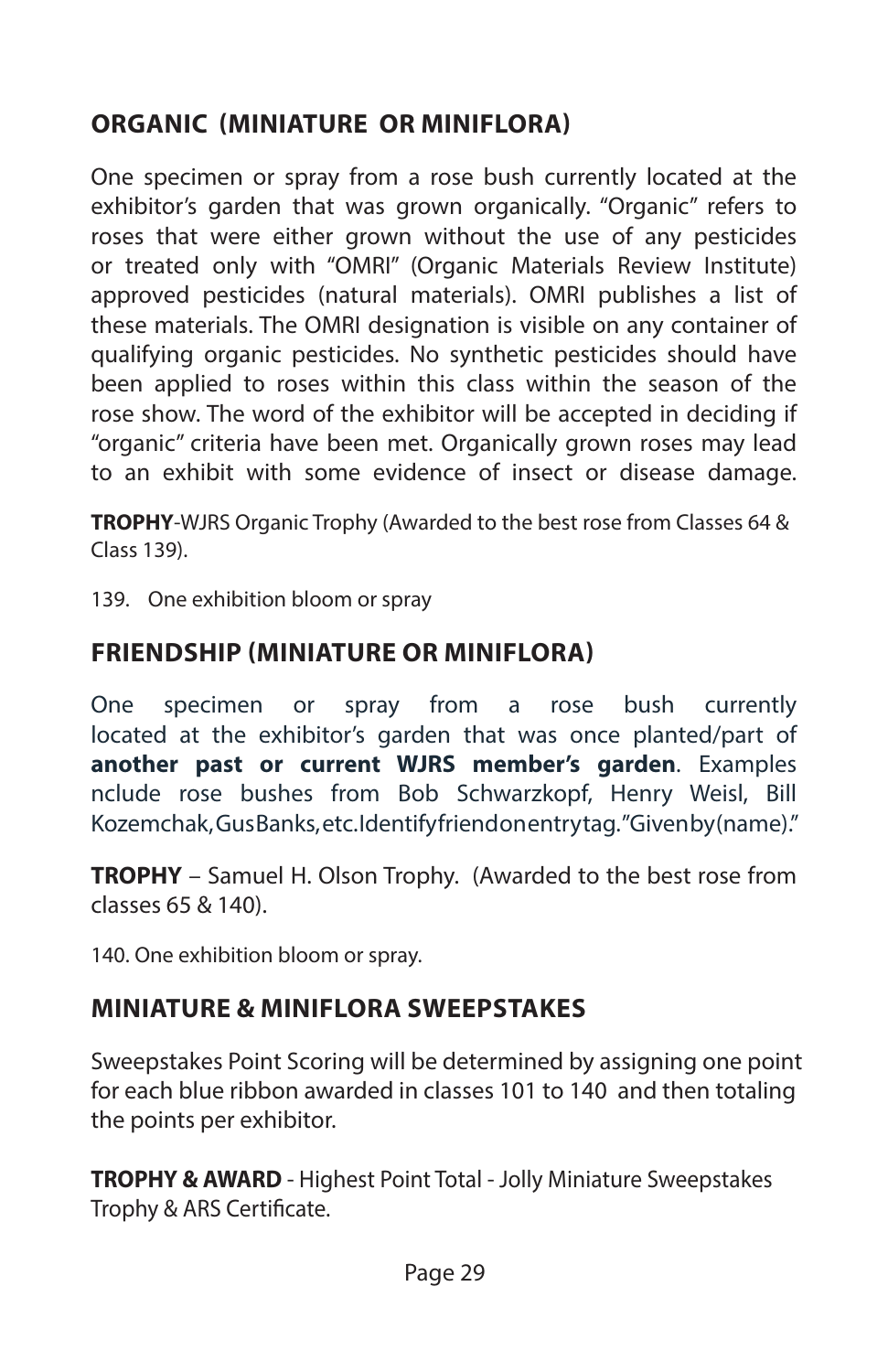## **MINIATURE & MINIFLORA CHALLENGE CLASSES**

\*Either a Miniature or Miniflora or any combination of both can be used for entries in classes 154—159.

#### **MINIATURE ROSE IN A BOWL**

**TROPHY & AWARD** - Laura Costa Trophy & ARS Certificate.

150. One bloom, foliage not permitted, floated in a small brandy snifter. Containers are furnished but are limited.

#### **MINIFLORA ROSE IN A BOWL**

**AWARD** - ARS Certificate.

151. One bloom, foliage not permitted, floated in a small brandy snifter. Containers are furnished but are limited.

## **BEST MINI/MINIFLORA ENGLISH BOX**

**TROPHY** - Best of Classes 152 &153 - WJRS Miniature English- Box Trophy, ARS Certificate.

**AWARDS** – ARS Certificate (Miniature & Miniflora).

- 152. A collection of six (6) **Miniature** exhibition blooms, one or more varieties, 1/2 to 2/3 open, displayed in boxes furnished by WJRS. Containers are limited. NO FOLIAGE.
- 153. A collection of six (6) **Miniflora** exhibition blooms of one or more varieties, 1/2 to 2/3 open, displayed in boxes furnished by WJRS. Containers are limited. NO FOLIAGE.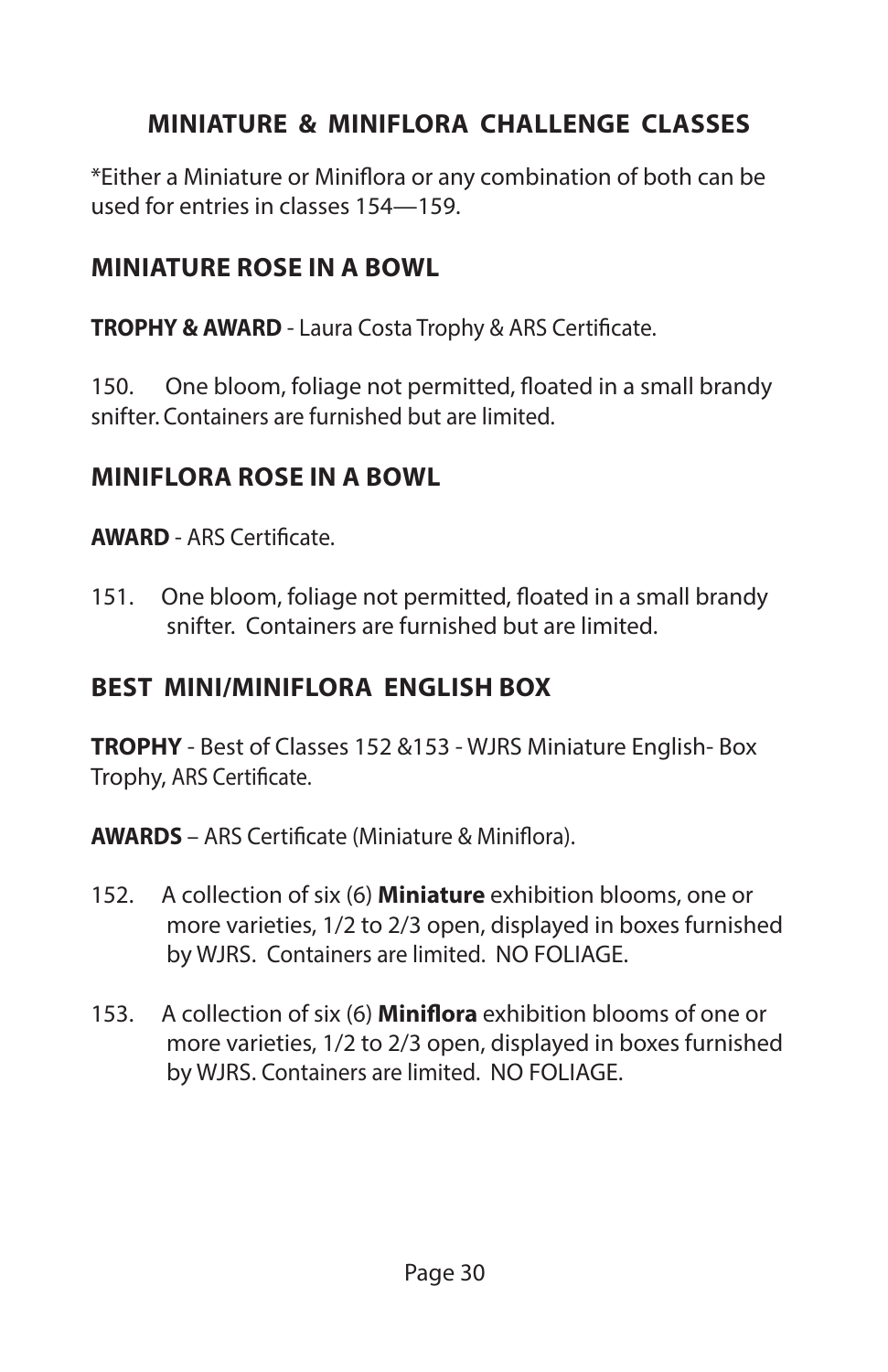## **MINIATURE OR MINIFLORA IN A PICTURE FRAME\***

One exhibition bloom.

**TROPHY** - Nor'East Miniature Trophy.

154. One exhibition bloom placed in a picture frame supplied by the WJRS. Frames are limited. NO FOLIAGE.

## **THREE MINIATURE OR MINIFLORA EXHIBITION BLOOMS\***

Three (3) miniature blooms or miniflora blooms or any combination of both.

**TROPHY** - Best of Classes 155 & 156 - WJRS Member Perpetual Challenge Trophy.

- 155. One miniature or miniflora variety evenly matched
- 156. Three different varieties of miniatures, minifloras or a combination of both—any color.

## **THREE MINIATURE OR MINIFLORA SPRAYS\***

**TROPHY** - V. J. Landscaping II Trophy.

157. Three (3) different varieties of miniatures, minifloras or a combination of both.

## **ARTIST'S PALETTE\***

Six different varieties from at least five different color classes; please use a large entry tag.

158. A collection of six (6) exhibition blooms of different varieties from at least five (5) different ARS color classes. Exhibition blooms can be miniatures, Minifloras or a combination of both. Displayed on palettes supplied by WJRS. Palettes are limited. NO FOLIAGE.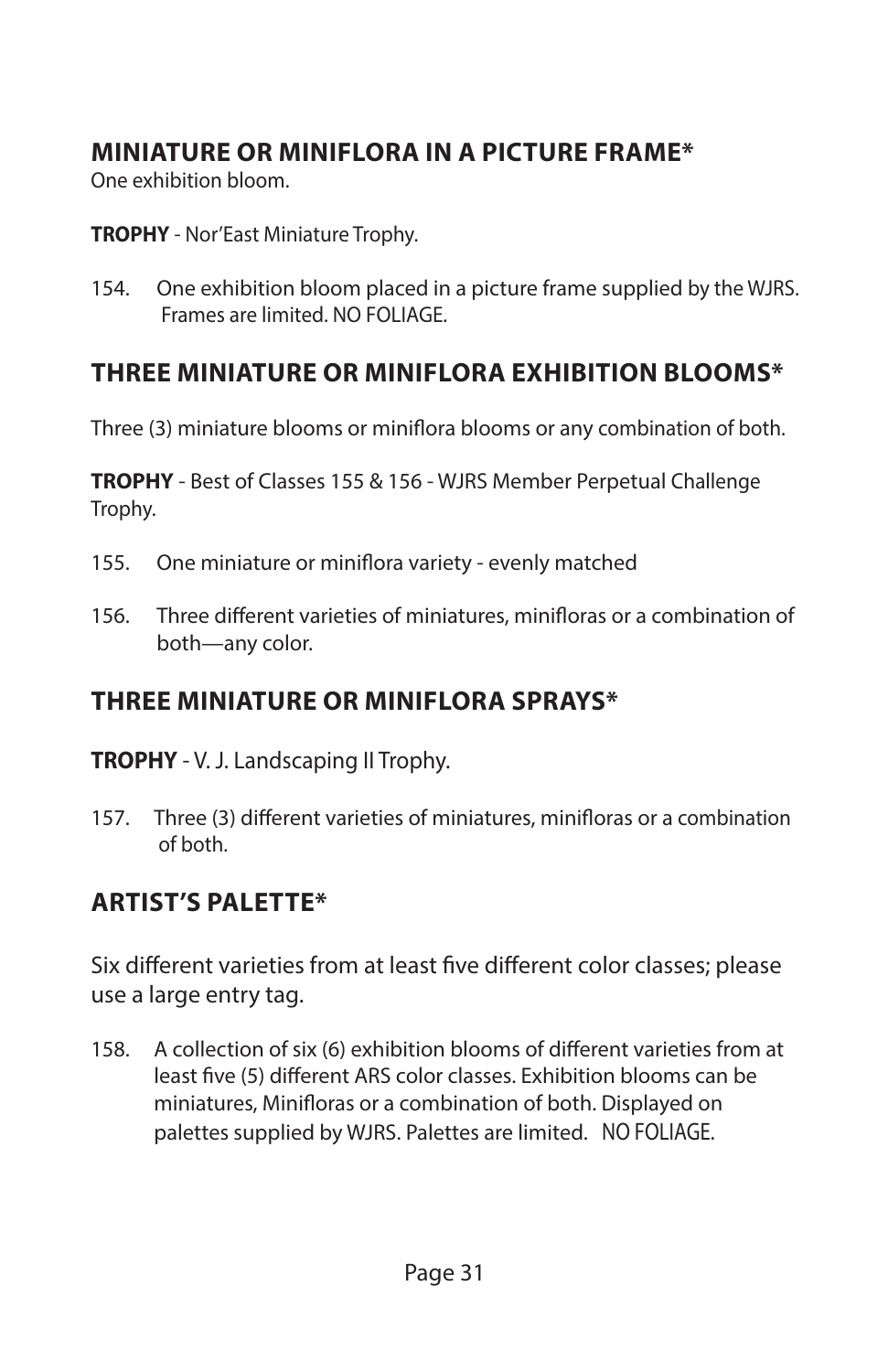## **SPECIAL CLASSES**

## **NOVICE CLASS**

Open to any exhibitor who has never won a blue ribbon in a sanctioned ARS show.

**AWARD** – ARS Certificate.

200. Any rose variety

#### **JUDGES CLASS**

Up to five specimens; open only to Judges of this **WJRS Rose Show.**

**TROPHY & AWARD** - Judge's Keepie Trophy & ARS Certificate.

201. Any rose variety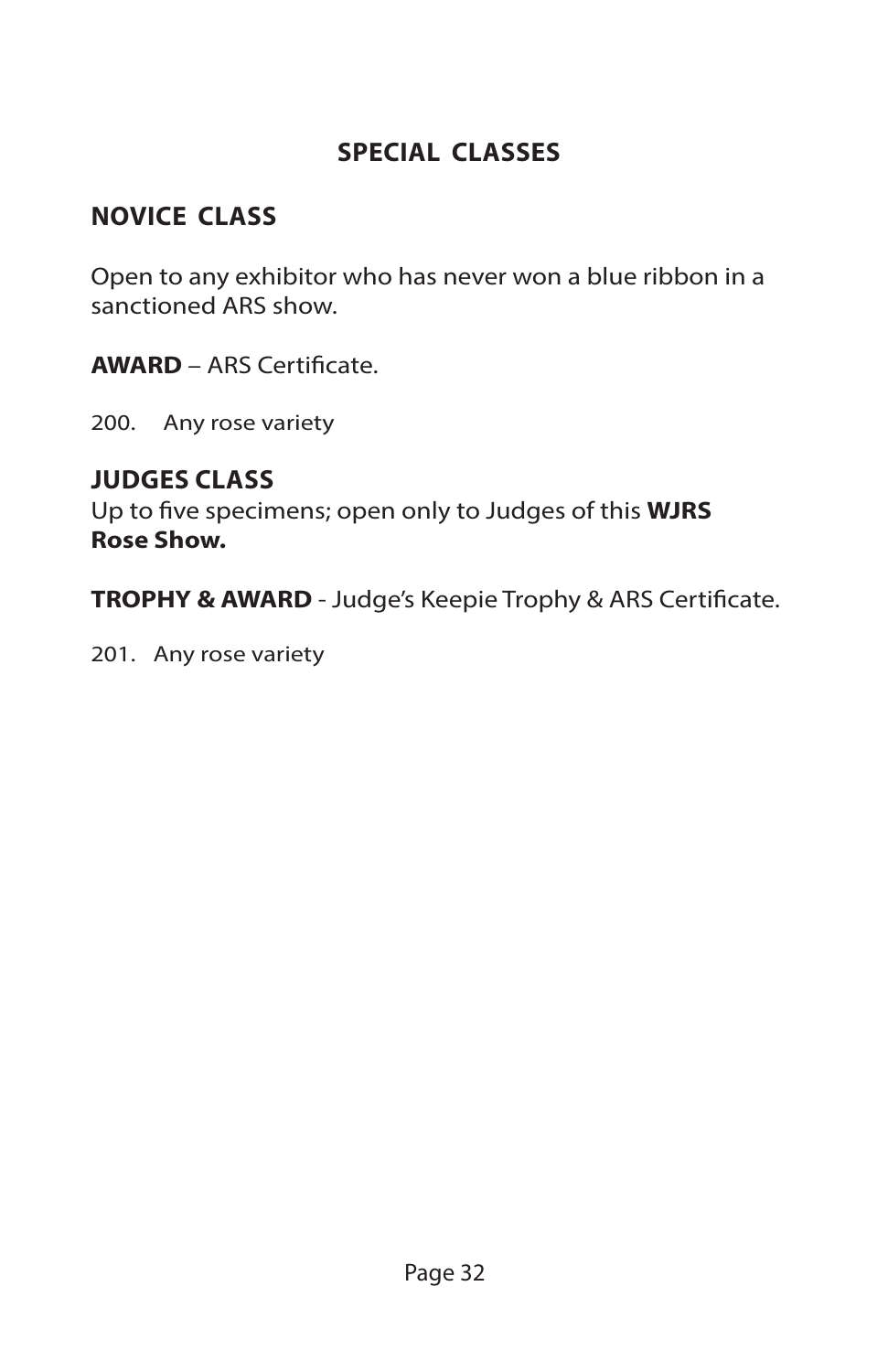## **ARRANGEMENT DESIGN DIVISION**

## **RULES AND REGULATIONS:**

- Advance registration in classes is required. Any amateur may exhibit. For information contact, **Iliana Okum, Chair**, (609) 298- 4160 or cell (609) 731-8309 or **Vice-Chair Cora Williams**, (856) 424-8773. Please call either Iliana or Cora to reserve a niche in a class.
- Entries to be placed from **7:00 AM, to 11:00 AM**., Saturday, **J u n e 3 , 2 0 17** Judging will begin at **10:45 AM**. Only **Judges**, the **Show Committee** and **Clerks** will be permitted on the show floor during judging. Entries cannot be removed until 6:00 PM. and must be collected by **6:30 PM**.
- The **West Jersey Rose Society** and **Moorestown Mall** will exercise due caution in safeguarding exhibits. They cannot be held responsible for damage to or loss of any valuable container or accessories.
- This is a rose show. Roses must be the predominant flower in all classes. Hybrid Tea, Grandiflora, Shrub, OGR, Climbers, Miniature and Miniflora, and any category of rose may be used in a standard rose and Duke design. In the Miniature design only Miniature or Miniflora roses may be used. Other flowers may be used including those commercially grown unless otherwise stated. Fresh plant material may not be treated, dyed, or painted. The use of live creatures is not allowed. Dried, painted, treated or manmade material is permitted unless otherwise stated. Stands, bases, or accessories permitted unless otherwise stated. The use of plant material on the state or local conservation list is not permitted. The American flag or flag of any country may not be used in an arrangement or as a decoration in any way.
- ROSES MAY OR MAY NOT BE ARRANGER-GROWN. However to be eligible to receive an ARS Gold, Silver, or Bronze Certificate, the roses must be arranger-grown, correctly named, and the design must be a first place winner scoring at least 92 points. The term"**AG."** must be written on the entry tag to be considered for an ARS Certificate Award.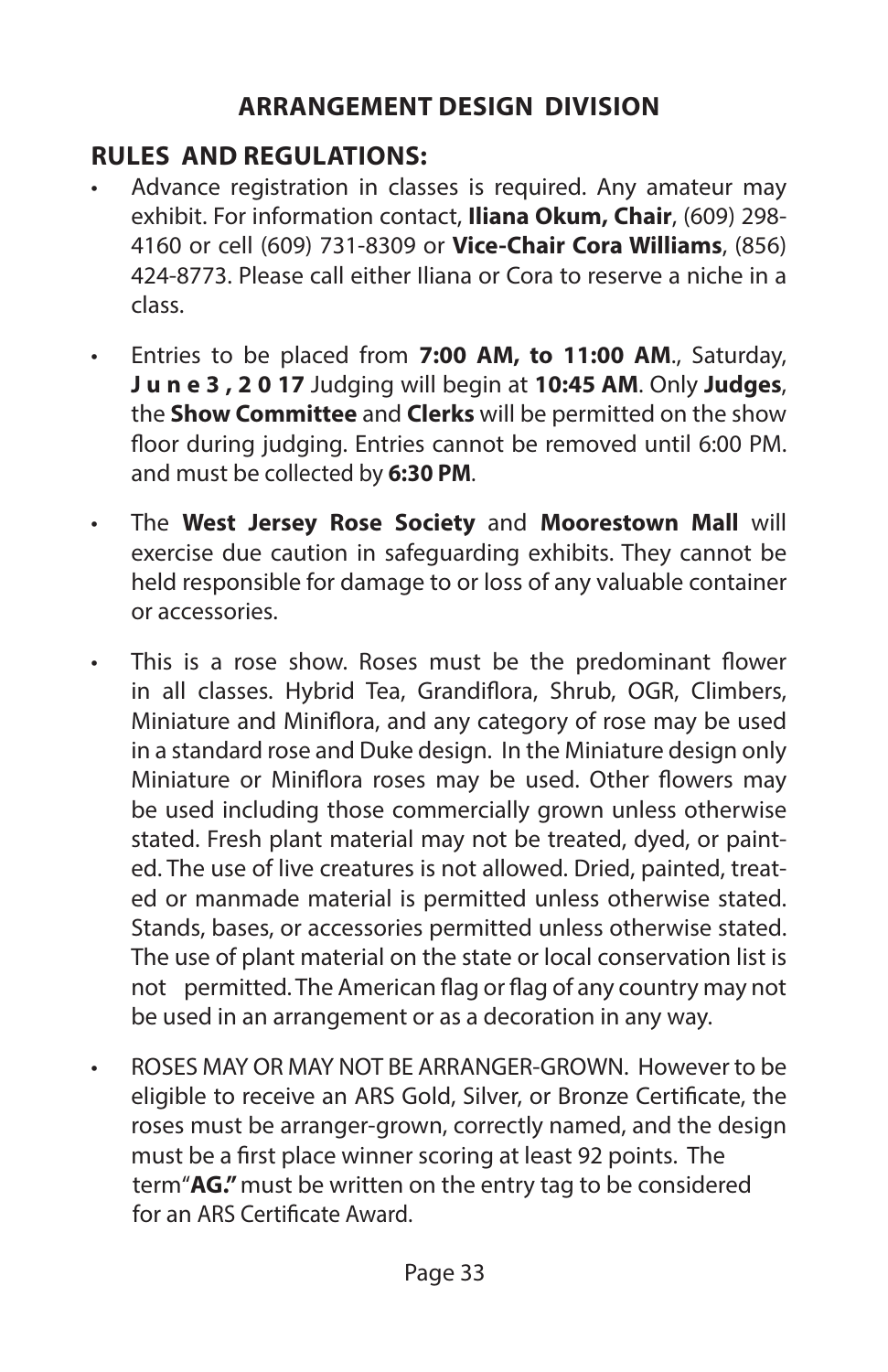- Roses must be garden grown (they need not be from your own garden) and should be identified by name on the entry tag by the exhibitor.
- Only one entry per exhibitor per class.
- Upon completion, entries must be passed by the Arrangement Committee and in place by 11 AM.
- Entries will be judged by American Rose Society Judges, using ARS Point Scoring System and ARS Rose Arrangement Awards. National Council Judges may participate in the judging if needed.
- All trophies are perpetual and must stay within West Jersey Rose Society jurisdiction. Any non-member who competes and wins a trophy will be presented an award to keep in lieu of the trophy.

## **ARRANGEMENT DIVISION AWARDS, CERTIFICATES & TROPHIES**

## **ARS AWARDS**

Best Arrangement Awards; First place winner scoring **92** points or more; **ROSES DO NOT HAVE TO BE ARRANGER GROWN.**

| <b>AWARD</b><br>Royalty        | <b>BEST OF CLASS</b> |
|--------------------------------|----------------------|
| Oriental                       |                      |
| Artist                         |                      |
| Court of Etiquette Certificate |                      |
| Miniature Artist               |                      |
| Miniature Royalty              | 6                    |
| Miniature Oriental             |                      |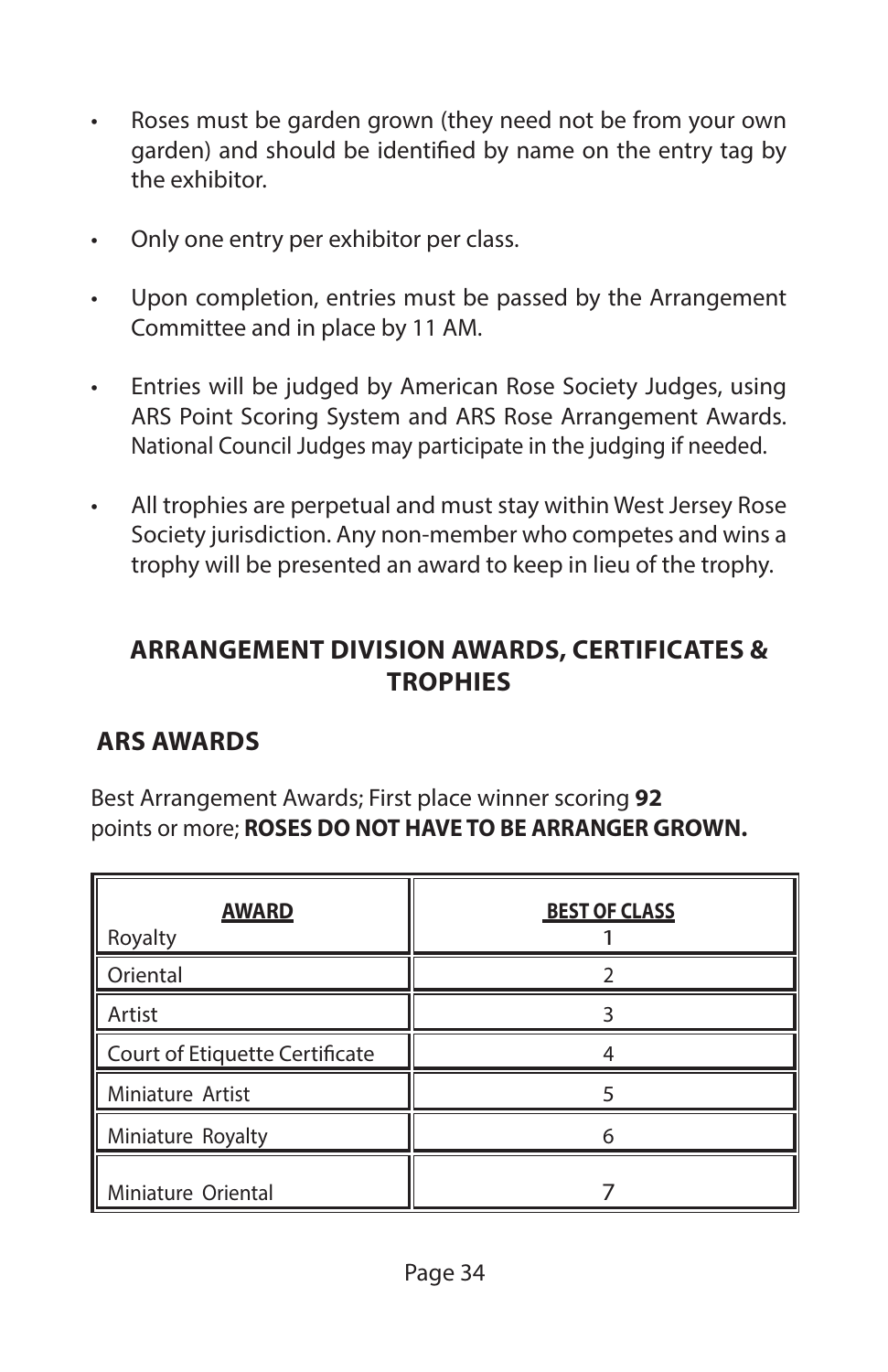## **ARS CERTIFICATES**

ARS Gold, Silver, and Bronze Certificates will be awarded in standard and miniature classes where appropriate. To be eligible for an ARS certificate, the ROSES MUST BE ARRANGER GROWN and the entry must be a first place winner, scoring **92** points or more.

#### **WJRS ARRANGEMENT DIVISION—PERPETUAL TROPHIES**

**Rose Schwartzkopf Award**. Best miniature or miniflora design in the show. Roses must be ARRANGER GROWN.

**Doreen Saidman Sweepstakes Award**. Awarded to the arranger who has the most points.

**Exhibition Table:** 1st place, 6 points; 2nd place, 5 points; 3rd place, 4 points; Honorable Mention 3 points. All other classes including Standard, Miniature, Miniflora, regardless of staging will be awarded: **1st place**, 5 points; **2nd place**, 3 points; **3rd place** 2 points.

In case of a tie, the point score for 1st places will determine the winner.

| Estelle Amann Memorial Trophy<br><b>Best of Class 1</b>         | <b>Blue Ribbon Winner</b> |
|-----------------------------------------------------------------|---------------------------|
| Jean Shipley Oriental Trophy<br><b>Best of Class 2</b>          | <b>Blue Ribbon Winner</b> |
| Myrtle Krause Trophy<br><b>Best of Class 3</b>                  | <b>Blue Ribbon Winner</b> |
| <b>Court of Etiquette Certificate</b><br><b>Best of Class 4</b> | <b>Blue Ribbon Winner</b> |
| Vida M. Heisler Memorial Trophy<br><b>Best of Class 5</b>       | <b>Blue Ribbon Winner</b> |
| Keepie trophies (2) Best Winners of Class 6 & Class 7           | Blue Ribbon Winner        |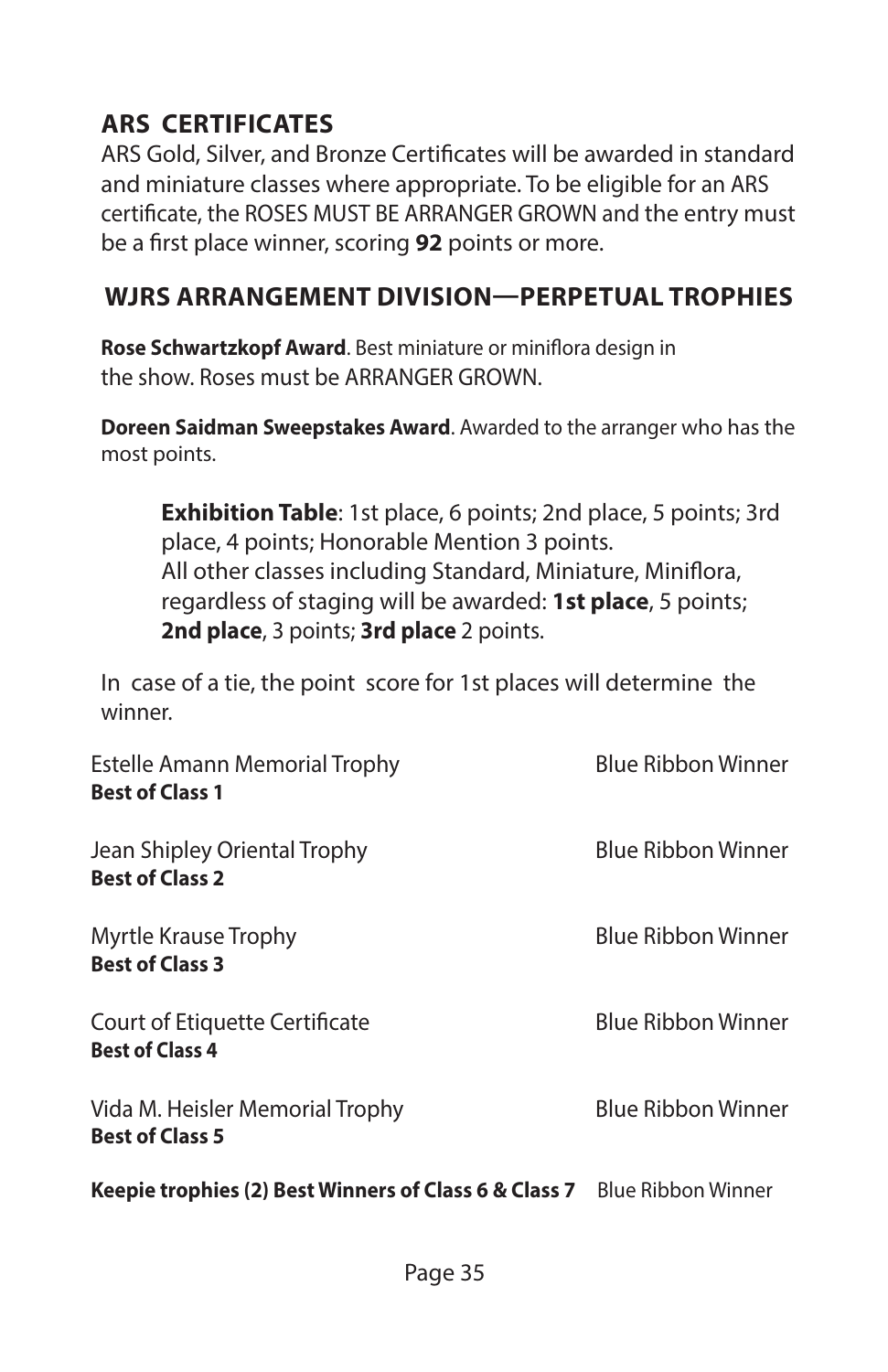## **ARS ARRANGEMENT POINT SCORE CARD**

| Roses correctly named<br>Conformance to type of design<br>Other specific requirements of schedule                    |  |  |
|----------------------------------------------------------------------------------------------------------------------|--|--|
|                                                                                                                      |  |  |
| Balance, dominance, contrast, rhythm, proportion,<br>scale                                                           |  |  |
|                                                                                                                      |  |  |
| Including condition of other plant material                                                                          |  |  |
|                                                                                                                      |  |  |
|                                                                                                                      |  |  |
| Uniqueness, sets the design apart, superiority in<br>every respect - including technical execution/<br>construction. |  |  |

**Total .................................................................................... 100 points**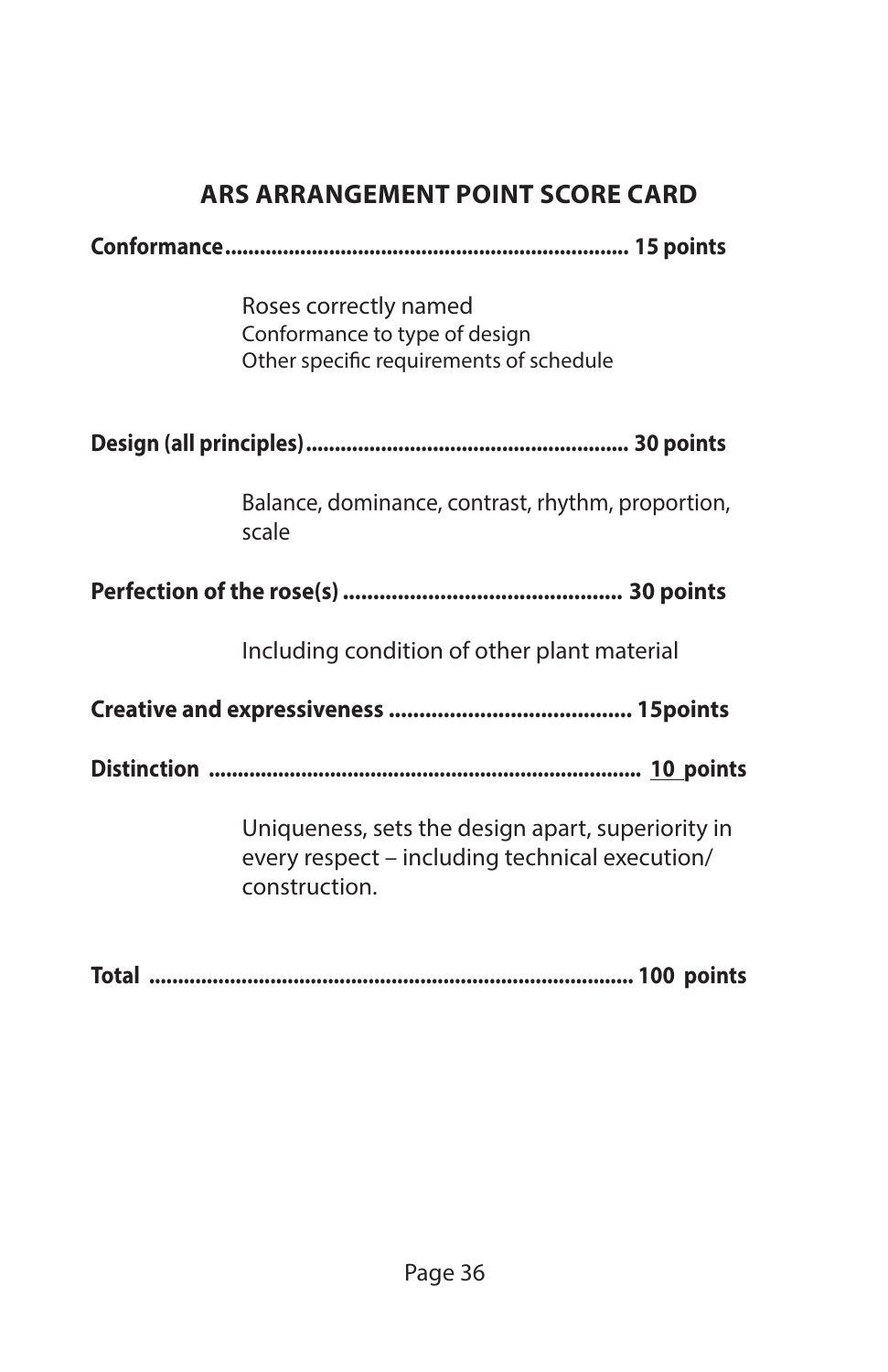## **ARRANGEMENT DIVISION SCHEDULE**

#### **THEME: Rainbow of Roses in the Garden**

#### **Class I Golden Gazebo**

A traditional mass, line mass or line design. To be staged in a niche 30" high, 24" wide, 20" deep. Background and underlay required. **Eligible for the ARS Royalty Award.** Limited to 3 entries.

#### **Class II Ruby Temples**

A design in the oriental manner. To be staged in a niche 30" high, 24" wide, 20" deep. Background and underlay required. **Eligible for the ARS Oriental Award**. Limited to 3 entries.

#### **Class III Emerald Meadows**

A modern design. To be staged in a niche 30" high, 24" wide, and 20" deep. Background and underlay required. Man-made material may be used.

**Eligible for the Miniature Artist Award**. Limited to 3 entries.

#### **Class IV: Apricot Sunset**

An Exhibition Table design. A formal design of an artistic display of elements suggestive of serving a meal. To be staged in a niche 30" high, 24" wide, 20" deep.

Background and underlay required.

**Eligible for the Court of Etiquette Certificate.** Limited to 3 entries.

#### **Class V Magenta Landscapes**

Designer's Choice of style using miniature roses and/or miniflora roses. Design styple must be stated on the entry tag. Fresh roses and rose foliage with no other fresh plant material. Other required plant materials used must be dried and/or treated dried plant material. Design not to exceed 10" in any direction. To be staged in a niche, 11" high, 11" wide, 11" deep. The niche to be supplied by arranger. Underlay required.

**Eligible for ARS Duchess of Arrangements**. Limited to 3 entries.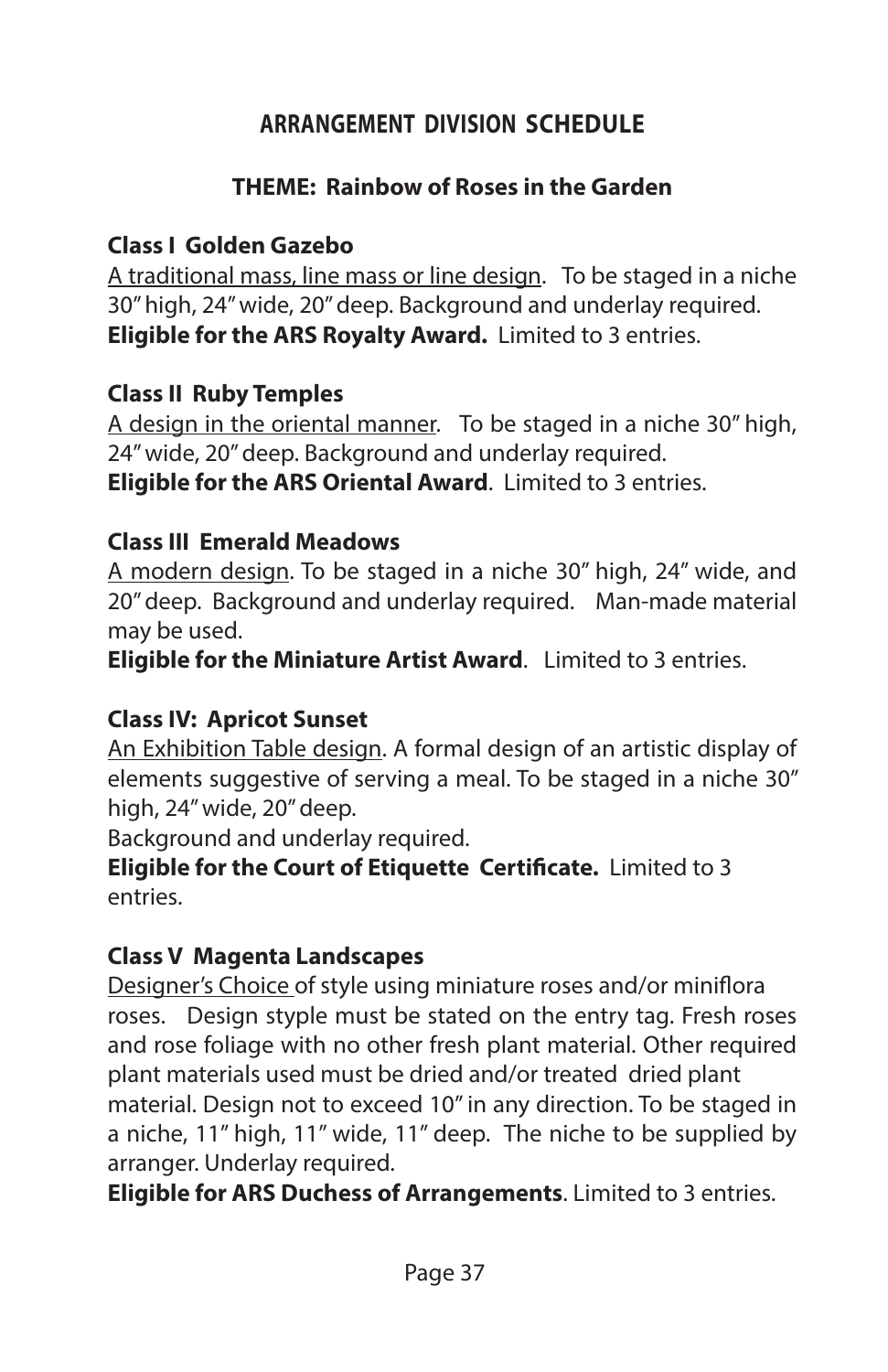#### **Class VI Ivory Bouquets**

A traditional mass, line mass or line design of miniature roses and/ or miniflora roses. Design not to exceed 10" in any direction. To be staged in a niche, 11" high, 11" wide, 11" deep. The niche to be supplied by arranger. Background and underlay required. **Eligible for ARS Mini Royalty Award**. Limited to 3 entries

#### **Class VII Coral Pagodas**

A design in the oriental manner using miniature roses and/or miniflora roses. Design not to exceed 10" in any direction. Arranger to choose style, specify style. To be staged in a niche, 11" high, 11" wide, 11" deep. The niche to be supplied by the arranger. Background and underlay required.

**Eligible for ARS Mini Oriental Award.** Limited to 3 entries.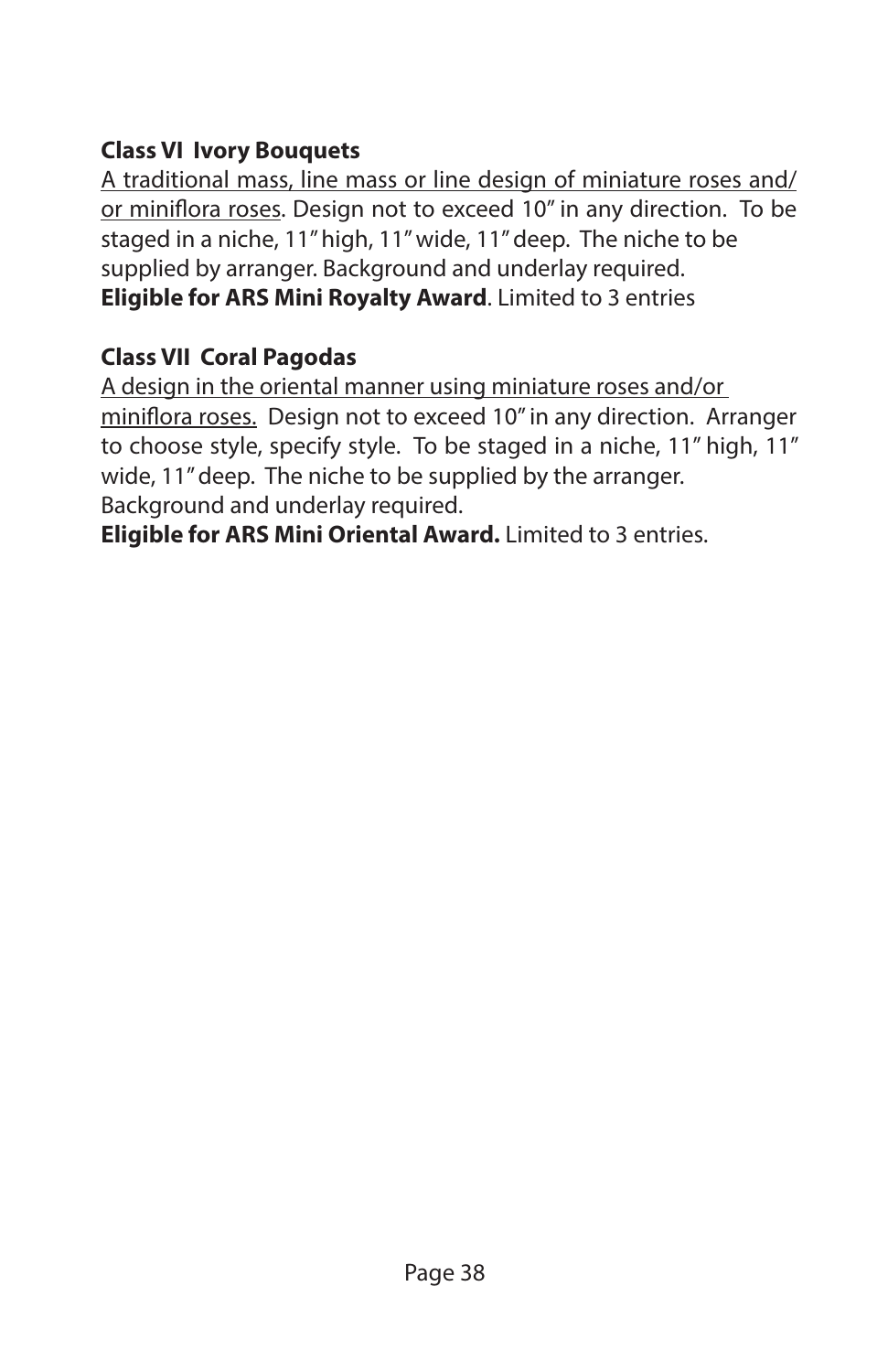## **ARTISTIC PHOTOGRAPHY DIVISION RULES AND REGULATIONS**

#### **PHOTOGRAPHY RULES:**

- 1. Feature of the photograph must be roses in classes 1, 2, and 4.
- 2. Exhibitors are permitted to enter a maximum of 3 photos per class.
- 3. Photos must be a 5 X 7 format prints and unmatted.
- 4. All photographs must be taken by the exhibitor and he/she must be an amateur photographer. An amateur is a person who does not have a business license as a photographer.
- 5. Photographs that have won a blue ribbon in previous ARS competitions are not eligible.
- 6. Rose photos in classes 1, 2, MUST be entered under the **American Rose Society Approved Exhibition Name.** Any misnamed rose will be removed from the contest. If the rose is a seedling, label the photo with the name of the seedling' and the class abbreviation.
- 7. Grooming the rose is encouraged, and artificial backgrounds may be used.
- 8. Digital photographs may be enhanced by the use of any graphic programs, but should not change the actual nature of the rose.
- 9. Photographs will be placed in the Design Section of the Rose Show on a section of the table that is appropriate to the designated class being entered. Photographs will be staged lying flat on the table. A standard large horticultural entry card should be used and placed to the right of the entry.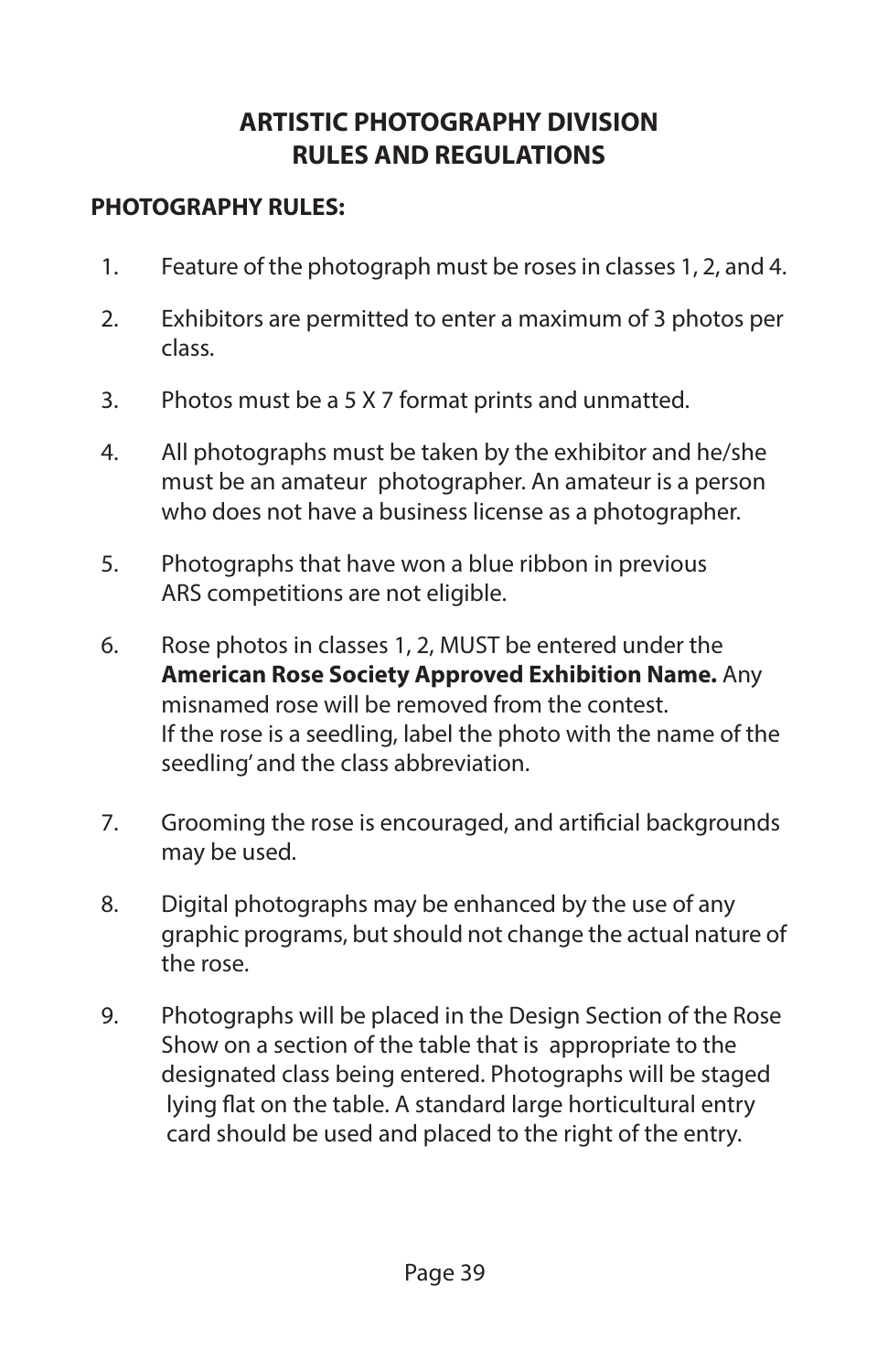#### **ARTISTIC PHOTOGRAPHY SCHEDULE**

**CLASS 1**. Any type or variety of rose, one bloom, any stage–for example, Hybrid Tea, Grandiflora, Floribunda, Miniature, Miniflora, Species, etc. No side buds.

**CLASS 2.** One Spray of any type – must have 2 or more blooms showing.

**CLASS 3**. A photo of any rose garden OR any rose society activity. Arbors and garden ornaments are permitted in the garden photo.

**CLASS 4**. A photo of a rose arrangement.

**JUDGING 1**. The Panel will consist of ARS accredited horticulture/ arrangement rose judges who are also experienced in photography.

**Classes 1 – 3** will be judged 50% on exhibition quality and 50% on photographic excellence.

**Class 4** will be judged 50% on arrangement design and flower quality following the ARS guidelines for Judging Rose Arrangements and 50% on photographic excellence.

**The "Best in Show"** winner will be selected from blue ribbon winners from each class. AWARD: **ARS Best in Show Certificate** for the best of the 4 classes.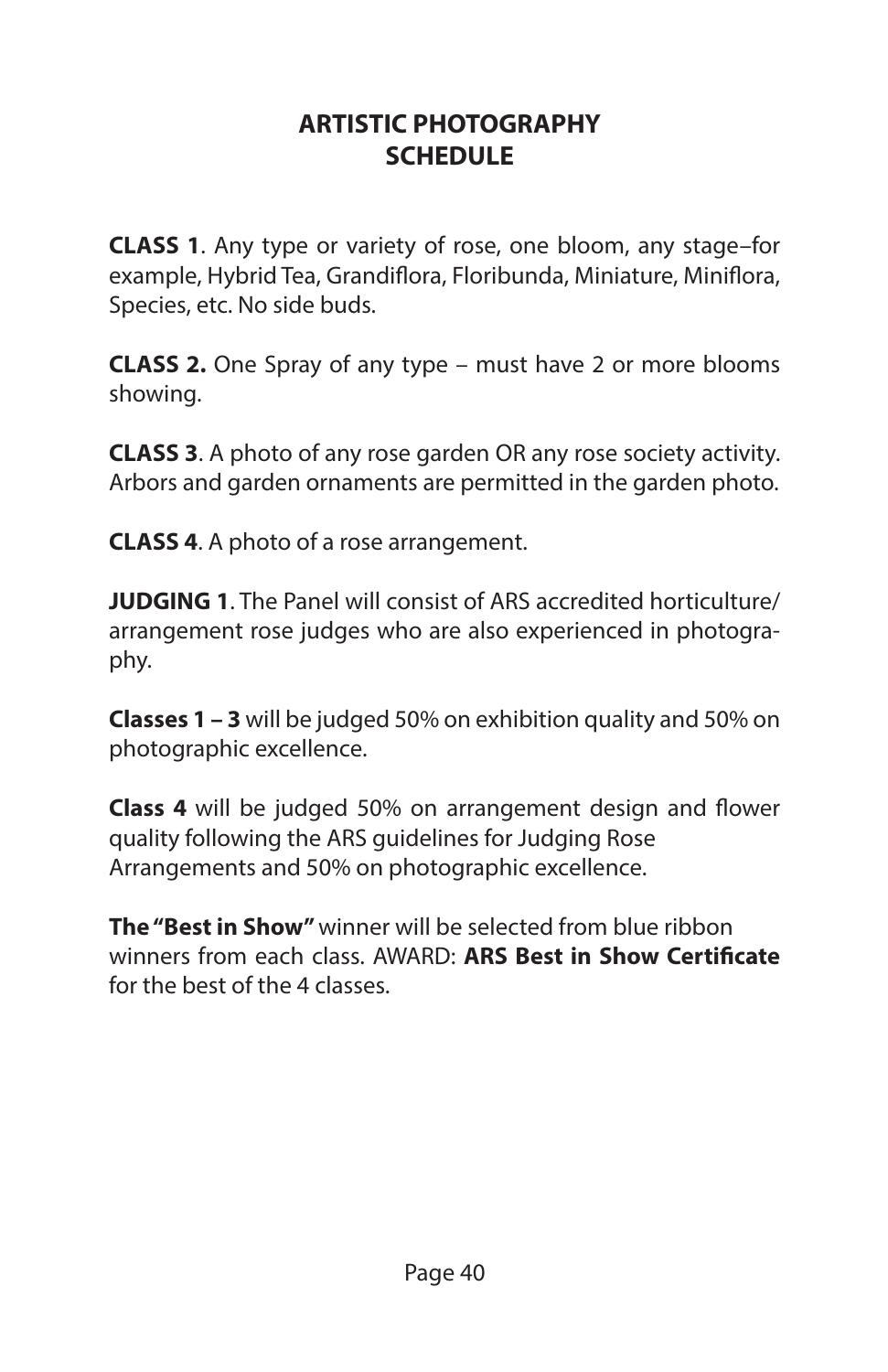## **SCORE CARD FOR JUDGING ROSE PHOTOGRAPHY**

## **Conformance......................................................................... 10 points**

Conformance to the rules of the schedule and rules of the class.

**Specific Section..................................................................... 40 points**

#### **The Rose**

 The ARS Guidelines for Judging Roses will be used as a reference guide.

#### **The Rose Arrangement**

 The ARS Guidelines for Judging Rose Arrangements will be used as a reference guide.

## **The Rose Garden**

 Other plants and objects may be included, but roses should dominate. Some structure to the layout of the garden should be apparent. There should be flow, rhythm and movement within the photograph.

#### **Composition.......................................................................... 15 points**

 Includes point of interest, simplicity, contrast, balance, framing, viepoint, direction of movement and diagoals, where applicable.

- **Technique..............................................................15 points** Correct exposure, lighting, sharp focus for main subject and other relevant technical factors.
- **Distinction .............................................................20 points** Distinction is something that sets a photograph apart from others in its class. Everything about the photograph is well done, but in addition, it's visual impression evokes a viscera l feeling that may be intangible – the "wow'" factor.

**Total..............................................................................100 points** The "**Best in Show**" winner will be selected from blue ribbon winners from each class.

**AWARD ARS Best in Show Certificate for the best of the 4 classes**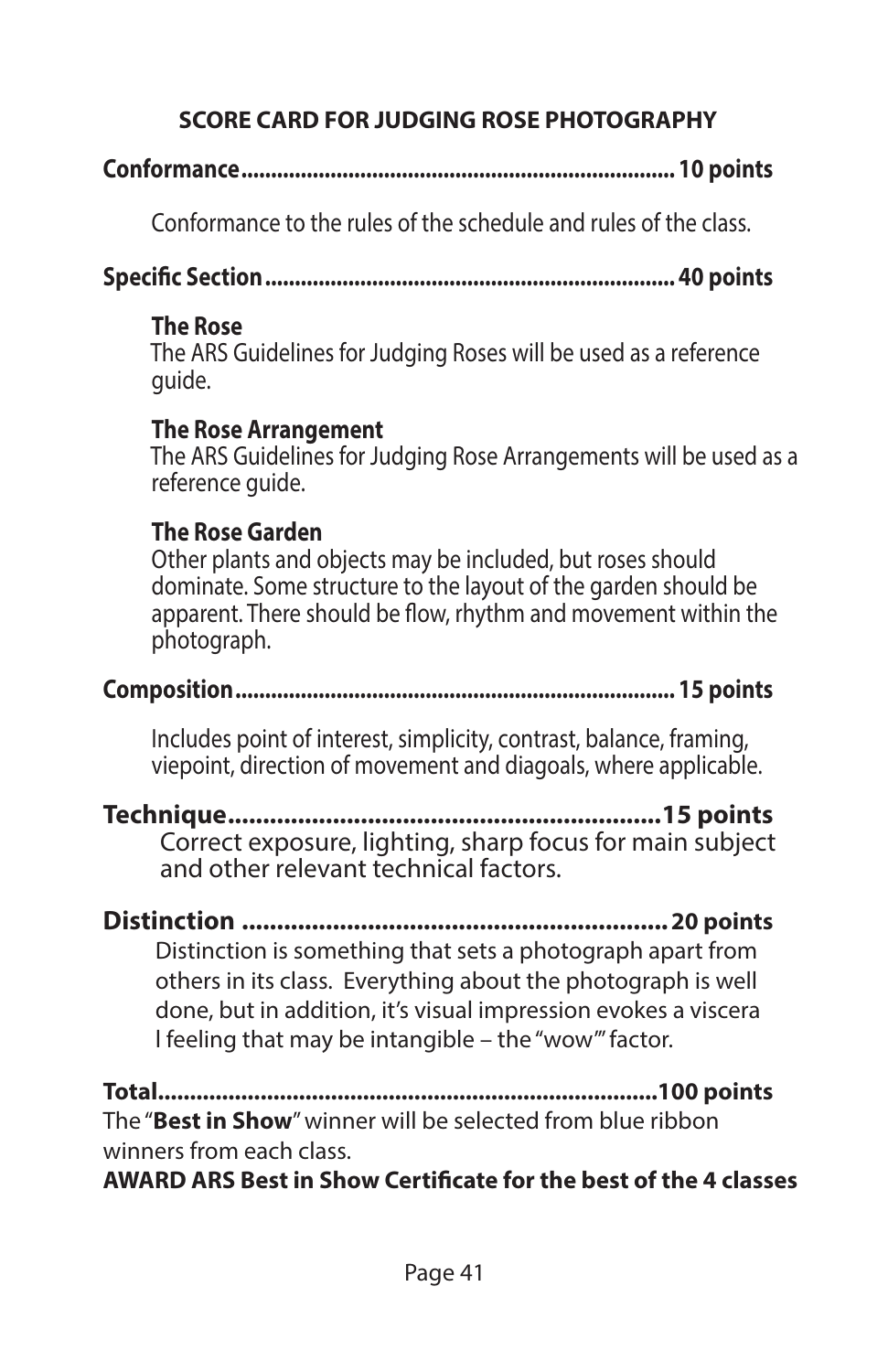| <b>ROYAL PROCESSION OF QUEENS</b> |                       |                           |
|-----------------------------------|-----------------------|---------------------------|
| Year                              | Queen                 | <b>Exhibitor</b>          |
| 2016                              | Gemini                | Ken Borrmann              |
| 2015                              | Dublin                | Kenn Borrmann             |
| 2014                              | Marlon's Day          | Kenn Borrmann             |
| 2013                              | Kardinal              | Bill & Kathy Kozemchak    |
| 2012                              | Gemini                | Ken Borrmann              |
| 2011                              | Veterans' Honor       | Wayne & Deb Geltz         |
| 2010                              | Gemini                | Dr. Suni & Rafiq Bolar    |
| 2009                              | Crystalline           | Ken Borrmann              |
| 2008                              | Gemini                | Ken Borrmann              |
| 2007                              | Veterans' Honor       | Ken Borrmann              |
| 2006                              | Gemini                | Ken Borrmann              |
| 2005                              | Affirm                | Ken Borrmann              |
| 2004                              | Raphaela              | Ken Borrmann              |
| 2003                              | Kardinal              | Ken Borrmann              |
| 2002                              | <b>Gold Medal</b>     | George & Elaine Reinas    |
| 2001                              | Mister Lincoln        | Louis Mercantini          |
| 2000                              | Elina                 | <b>Charles Tongue</b>     |
| 1999                              | Nightingale           | Robert & Rose Schwarzkopf |
| 1998                              | Moonstone             | Robert & Rose Schwarzkopf |
| 1997                              | <b>Summer's Dream</b> | <b>Bill Kozemchak</b>     |
| 1996                              | Royal Highness        | <b>Richard Nipe</b>       |
| 1995                              | Barbara Bush          | <b>Jack Conrad</b>        |
| 1994                              | <b>Touch of Class</b> | Lynda Maguire             |
| 1993                              | Polarstern            | <b>Charles Tongue</b>     |
| 1992                              | Mikado                | Lt. Col. Gustave R. Banks |
| 1991                              | Keepsake              | Mr./Mrs. Crumlish         |
| 1990                              | <b>Touch of Class</b> | Lynda Maguire             |
| 1989                              | John Waterer          | <b>Charles Tongue</b>     |
| 1988                              | John Waterer          | <b>Bette Jones</b>        |
| 1987                              | <b>Red Lion</b>       | <b>Charles Tongue</b>     |
| 1986                              | <b>Red Lion</b>       | John Buhalo               |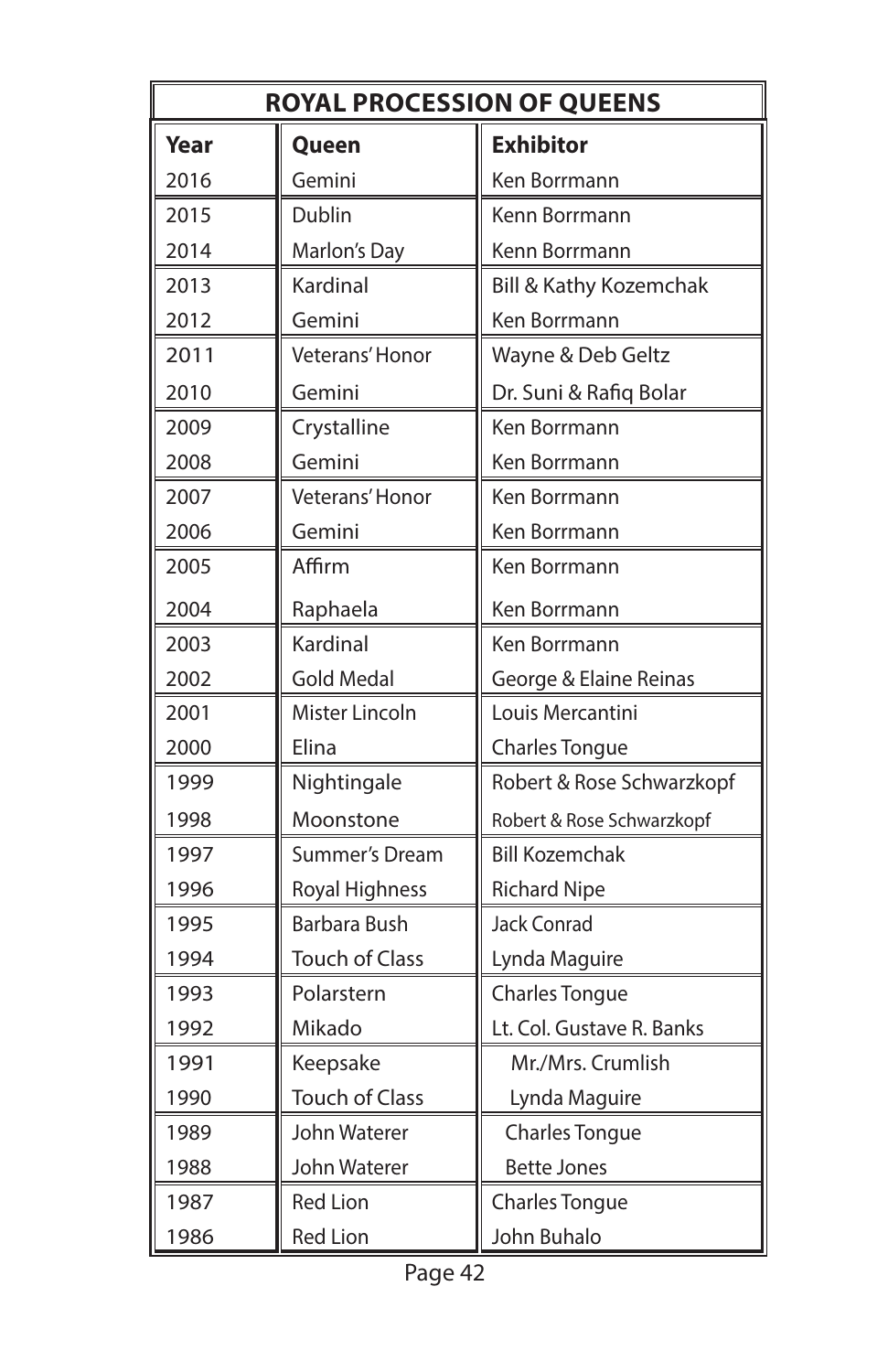| Year | Queen                   | <b>Exhibitor</b>          |
|------|-------------------------|---------------------------|
| 1985 | John Waterer            | John Buhalo               |
| 1984 | <b>Color Magic</b>      | Doreen Saidman            |
| 1983 | Mister Lincoln          | Joan Murphy               |
| 1982 | <b>Garden Party</b>     | John Buhalo               |
| 1981 | <b>Garden Party</b>     | Charles Tongue            |
| 1980 | Royal Highness          | Charles Tongue            |
| 1979 | <b>Fragrant Cloud</b>   | <b>Tilford Miller</b>     |
| 1978 | Royal Highness          | Samuel H. Olson           |
| 1977 | <b>Garden Party</b>     | Lawrence J. Toole         |
| 1976 | Sunrise-Sunset          | Robert & Rose Schwarzkopf |
| 1975 | Josephine Bruce         | John R. Hughes            |
| 1974 | Chicago Peace           | Raymond J. Krause         |
| 1973 | <b>Garden Party</b>     | Samuel H. Olson           |
| 1972 | La Jolla                | John R. Hughes            |
| 1971 | Granada                 | John R. Hughes            |
| 1970 | Show Girl               | John R. Hughes            |
| 1969 | Mister Lincoln          | <b>Frank Gilbert</b>      |
| 1968 | Mt. Shasta              | <b>Wilbur Sinclair</b>    |
| 1967 | No Spring Show          |                           |
| 1966 | Granada                 | Samuel H. Olson           |
| 1965 | <b>Crimson Glory</b>    | Harry J. Pine             |
| 1964 | <b>Silver Lining</b>    | <b>Robert Finney</b>      |
| 1963 | Kordes Perfecta         | Raymond J. Krause         |
| 1962 | <b>Crimson Glory</b>    | Harry J. Pine             |
| 1961 | Chrysler Imperial       | J. Selagi                 |
| 1960 | Henry Ford              | John R. Hughes            |
| 1959 | Pink Favorite           | Lincoln Atkiss            |
| 1958 | Lowell Thomas           | Frank J. Engel<br>Ш       |
| 1957 | Peace                   | Frank J. Engel            |
| 1956 | <b>Crimson Glory</b>    | Frank J. Engel            |
| 1955 | <b>Charles Mallerin</b> | I<br>Samuel Greenwood     |
| 1954 | New Yorker              | Frank J. Engel            |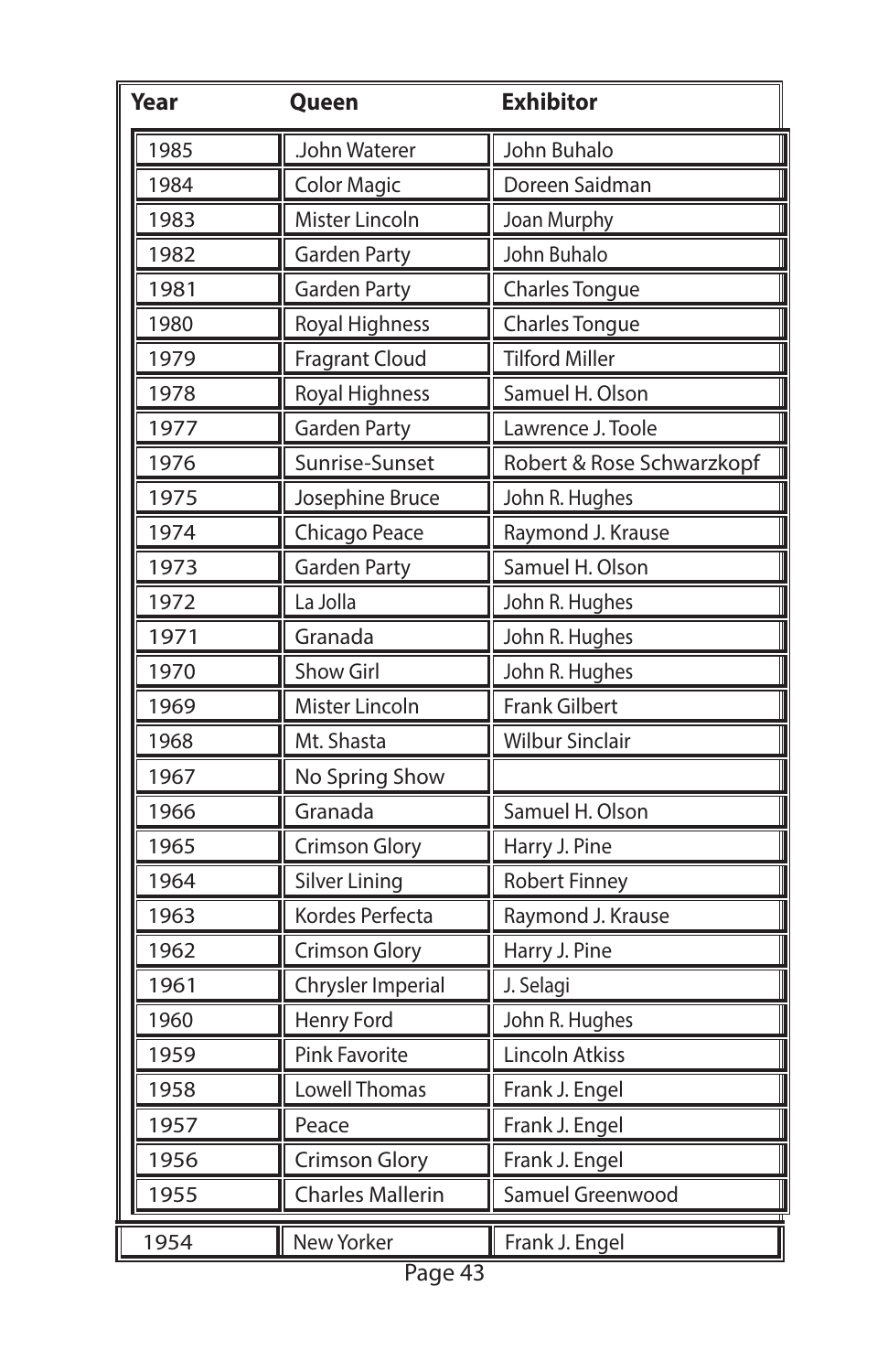## **Congratulations to the** *West Jersey Rose Society*

*You can never predict how the sun and rain will affect your garden - but with care, skill, and attention to detail, your roses bloom beautifully.*

*The same is true with financial success.*

*An uncertain economy calls for personal attention, skill, care and planning.*

**I can help you nurture and grow your financial dreams to achieve an "award winning" future!**

## **Please call or email me for a** *complimentary* **consultation.**

**Stuart C. White Jr, CFP<sup>®</sup>, Ameriprise Financial ChFC<sup>®</sup>, CFS<sup>®</sup> <b>Services.** Inc.<br>
Suite 405 Marlton **Suite Bark Suite 405 Marlton** 

**701 Rte. 73 South**

Financial Advisor **CERTIFIED FINANCIAL PLANNER™**

Practitioner Marlton, NJ 08053-4119<br>An Ameriprise Platinum Tel:856.797.0200x141 **An Ameriprise Platinum T e l : 8 5 6 . 7 9 7 . 0 2 0 0 x 1 4 1 Financial Services® prac t ice stua rt . c. w hite @a mpf. com**

#### **I LOOK FORWARD TO MEETING YOU!**

0000000000000000000000000000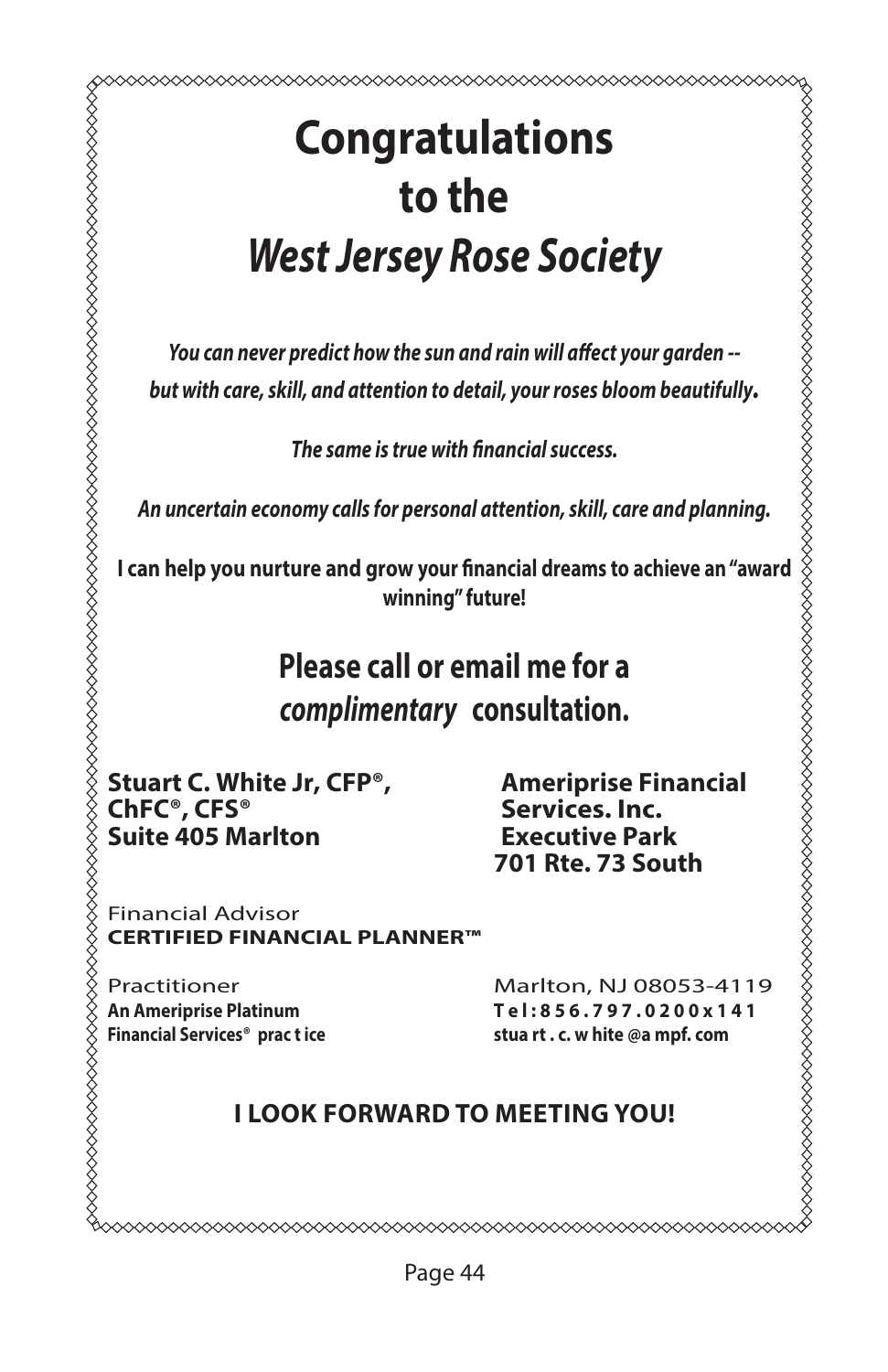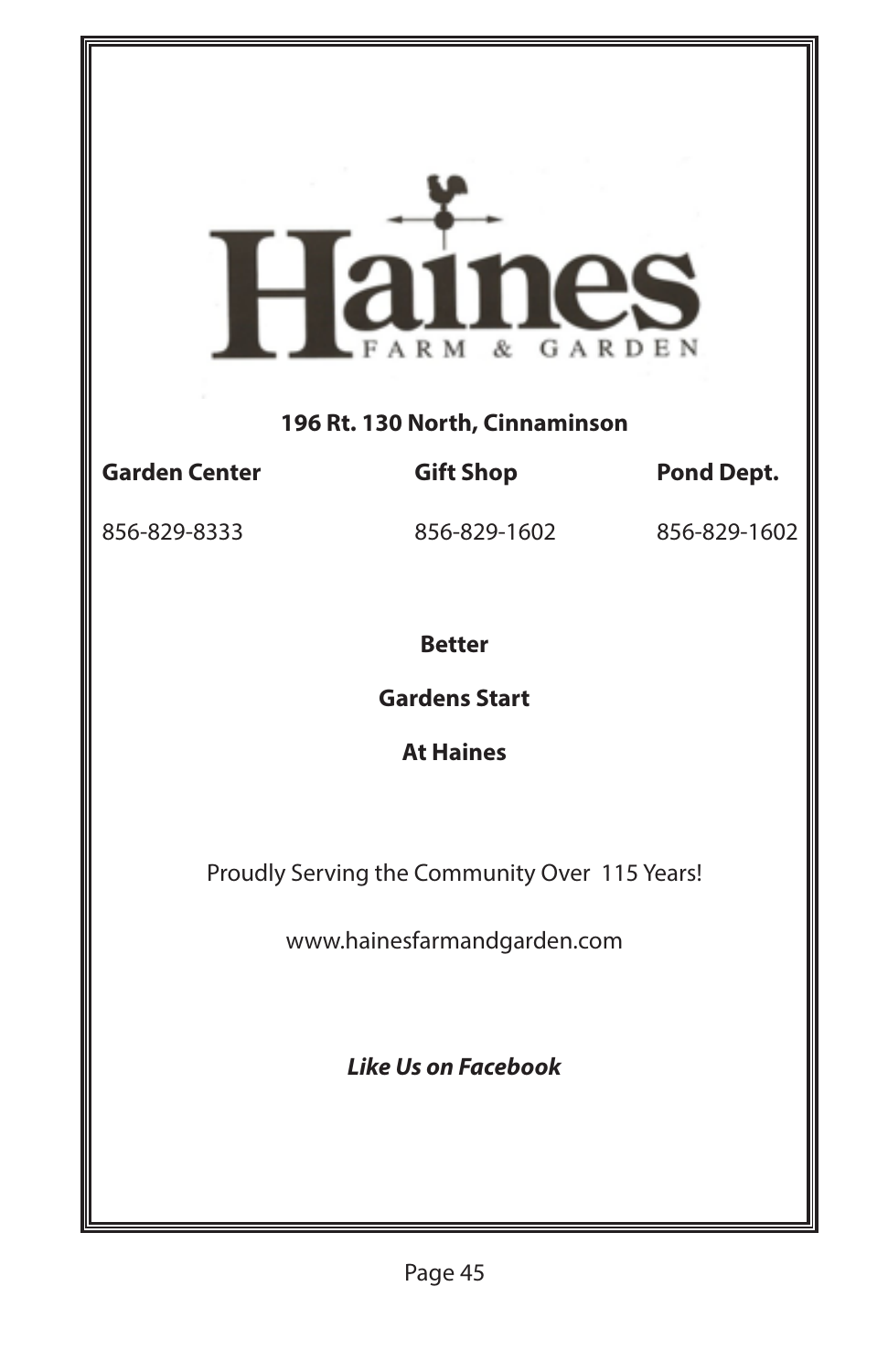

**Gus & Rosemary Banks**

**Bruce & Elizabeth Monroe**

**Frank & Terry Palise**



#### **CONGRATULATIONS TO THE**

**AMERICAN ROSE SOCIETY**

**CELEBRATING** 

**125 Year**s

Page 46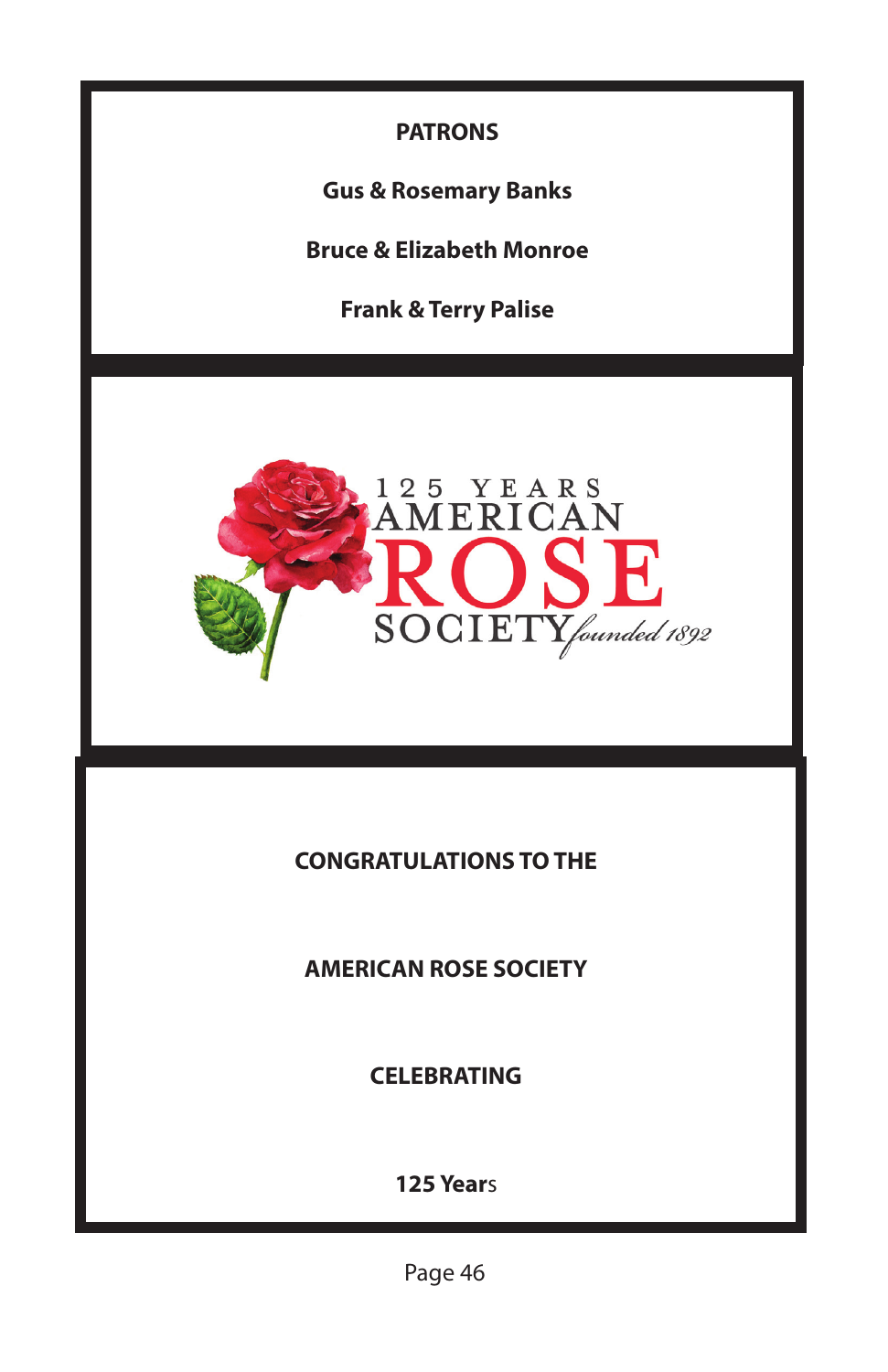

# **Helping you make great meals easy**

2 Centerton Rd. • Mt Laurel, NJ 08054 **(856) 439-7300**

wegmans.com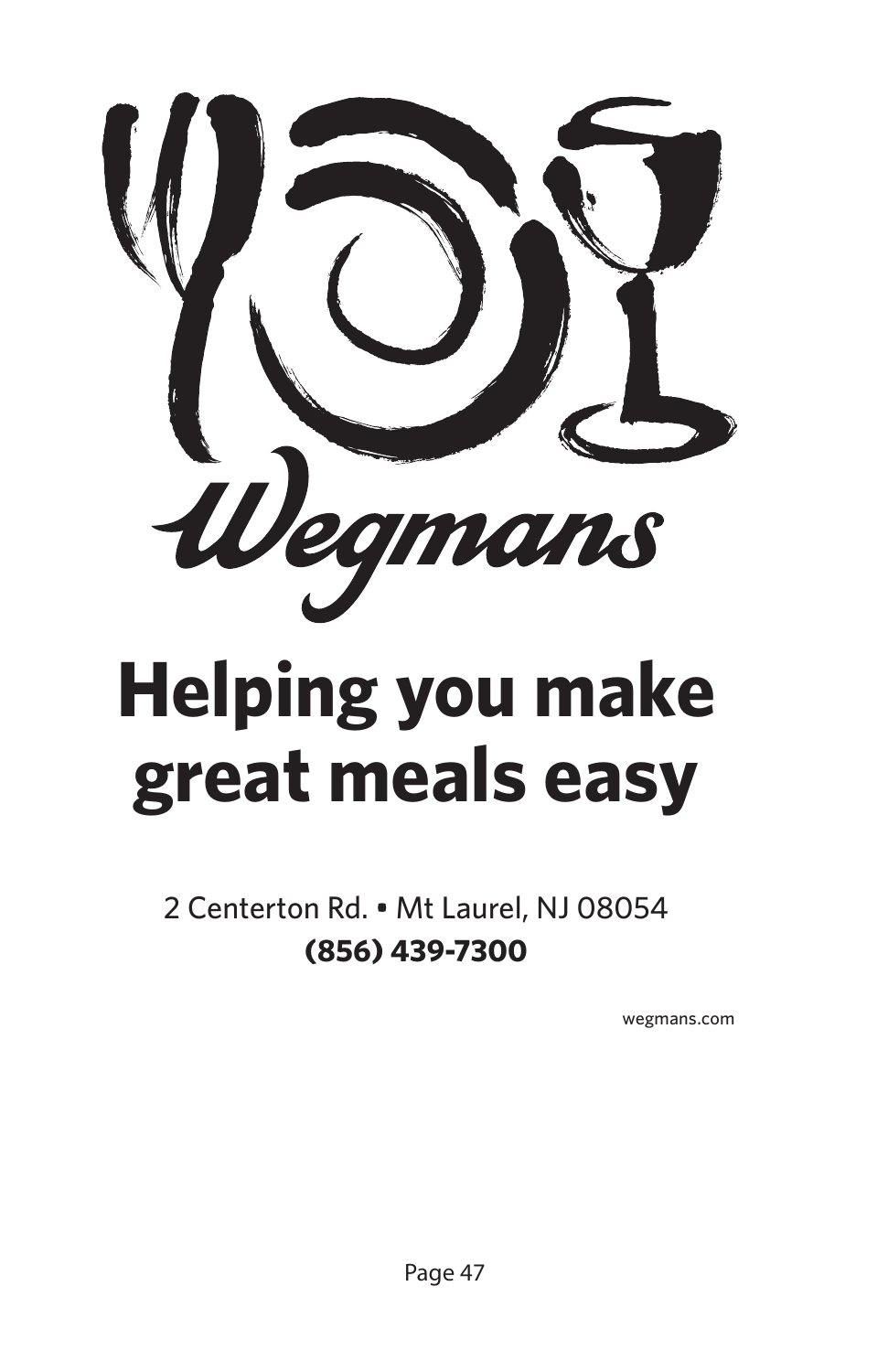#### **2017 Membership Application WEST JERSEY ROSE SOCIETY**

Yearly membership is from January 1 through December 31.

For \$20 per year, individual or family membership, you will receive an email copy of 10 newsletters and discounts at participating garden centers as part of our "Good Sense" Program, information on local and national rose shows, garden visits, monthly meetings, and website information. Additionally, your membership card can be presented at most state and national gardens for a discounted entrance fee.

Please make your check payable to WJRS, complete the form below, and mail the check and form to:

**Frank Palise, Treasurer 24 Hopkins Drive Lawrenceville, NJ 08648**

#### **PLEASE PRINT**

|  | State______Zip_______________ |  |
|--|-------------------------------|--|

Birthday/Anniversary--Optional (Month/Day)

Meetings are held on the THIRD Wednesday of each month (except January, June, & July) at 7 PM at the Medford Leas Campus, 1 Medford Way, Medford, NJ 08055, 609-654-3000 in the Medford Leas Arts & Social Wing Building--Holly Room, on the second floor. Check out our website at: www.wjrs.org A membership card will be mailed to you.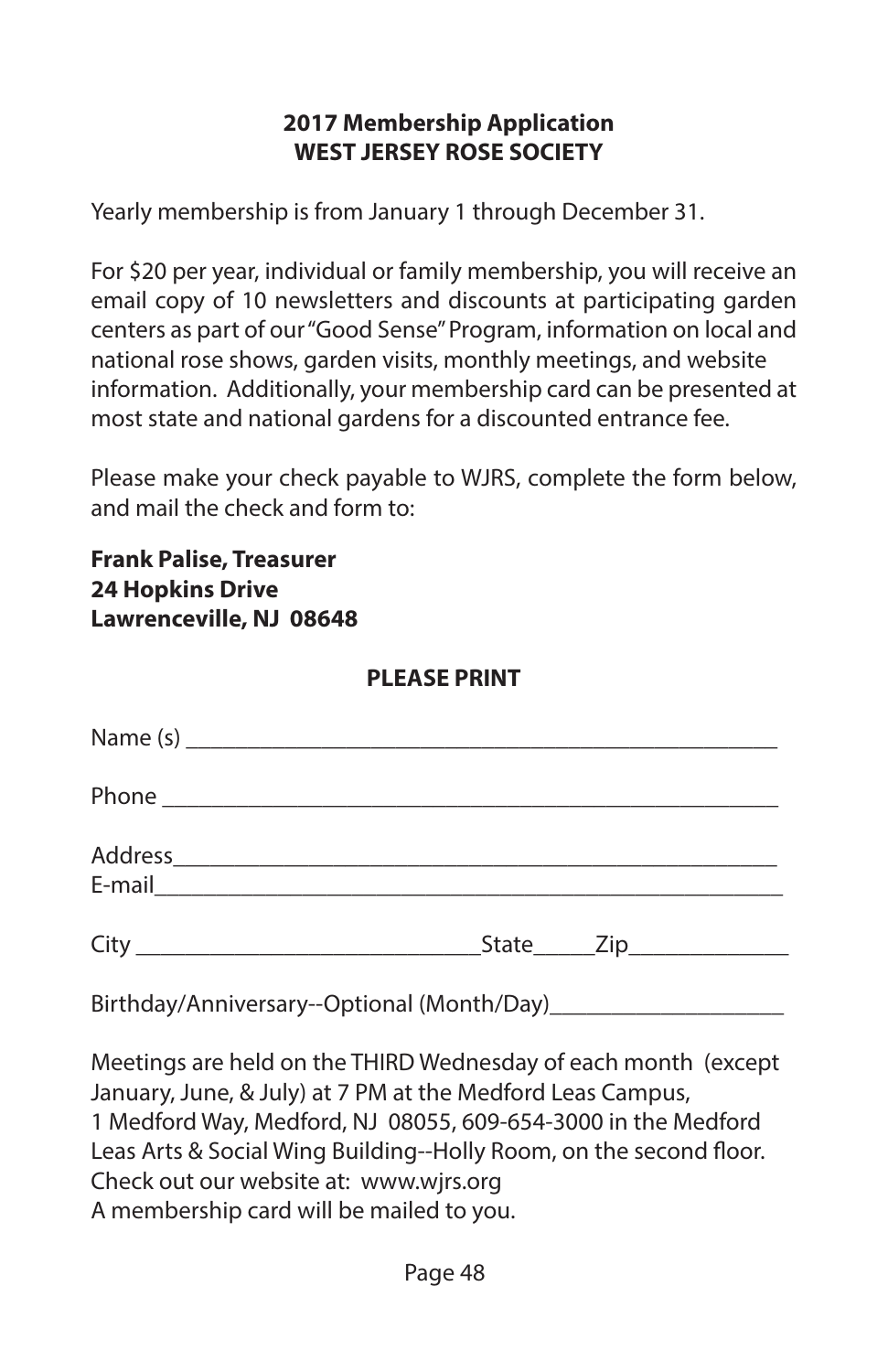## **ALPHABETICAL INDEX**